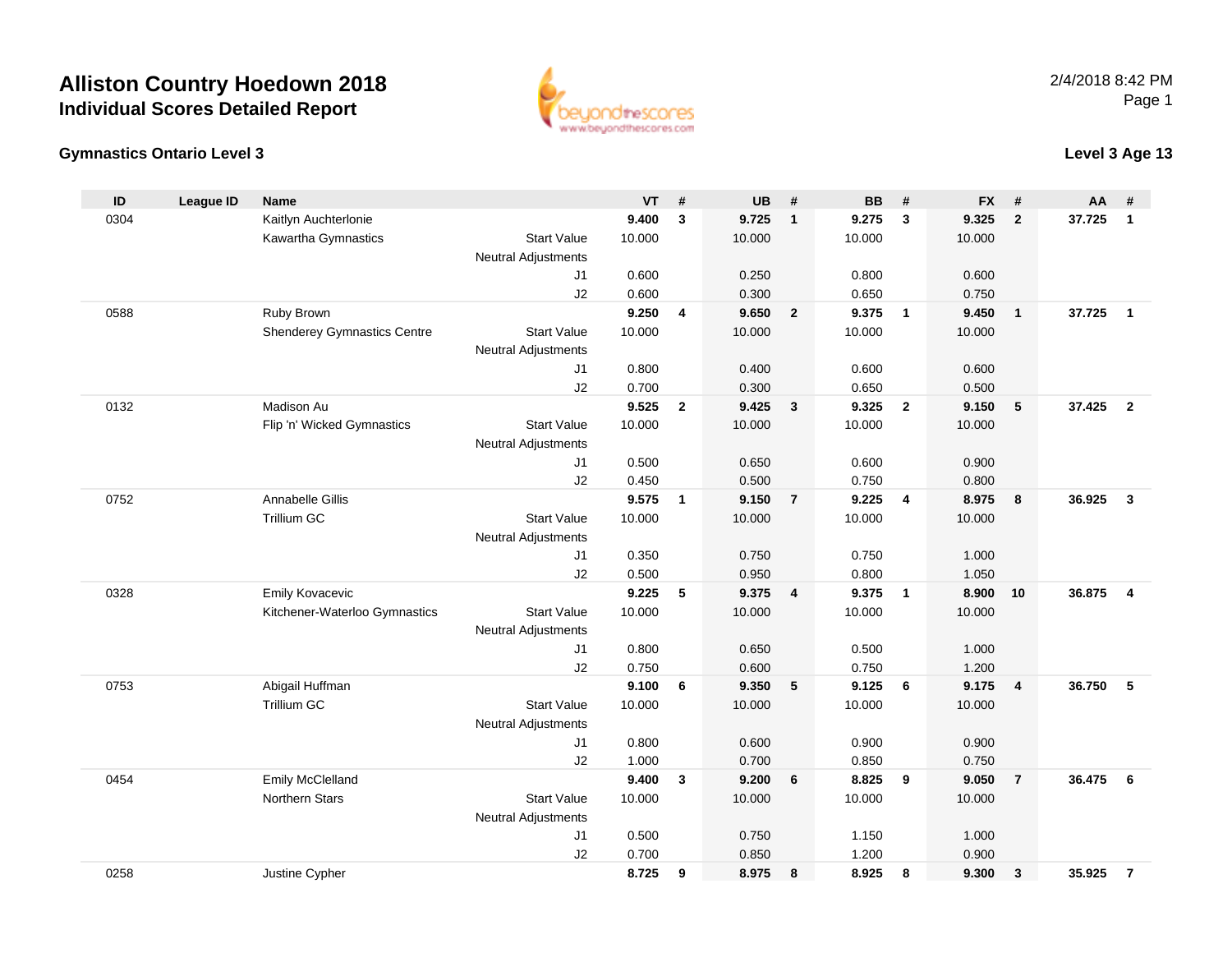

|      | <b>Gyros Gymnastics</b>         | <b>Start Value</b>         | 10.000 |                | 10.000   |    | 10.000   |                 | 10.000 |    |        |     |
|------|---------------------------------|----------------------------|--------|----------------|----------|----|----------|-----------------|--------|----|--------|-----|
|      |                                 | Neutral Adjustments        |        |                |          |    |          |                 |        |    |        |     |
|      |                                 | J1                         | 1.250  |                | 1.050    |    | 1.100    |                 | 0.800  |    |        |     |
|      |                                 | J2                         | 1.300  |                | 1.000    |    | 1.050    |                 | 0.600  |    |        |     |
| 0327 | Mimi William                    |                            | 9.025  | $\overline{7}$ | 8.950    | 9  | 8.800    | 10              | 8.950  | 9  | 35.725 | - 8 |
|      | Kitchener-Waterloo Gymnastics   | Start Value                | 10.000 |                | 10.000   |    | 10.000   |                 | 10.000 |    |        |     |
|      |                                 | Neutral Adjustments        |        |                |          |    | $-0.100$ |                 |        |    |        |     |
|      |                                 | J1                         | 0.950  |                | 1.150    |    | 1.000    |                 | 1.100  |    |        |     |
|      |                                 | J2                         | 1.000  |                | 0.950    |    | 1.200    |                 | 1.000  |    |        |     |
| 0795 | Mya Roberts                     |                            | 8.525  | 10             | 8.850    | 10 | 9.150    | $5\phantom{.0}$ | 9.100  | 6  | 35.625 | 9   |
|      | <b>Twisters Gymnastics Club</b> | <b>Start Value</b>         | 10.000 |                | 10.000   |    | 10.000   |                 | 10.000 |    |        |     |
|      |                                 | <b>Neutral Adjustments</b> |        |                | $-0.300$ |    |          |                 |        |    |        |     |
|      |                                 | J1                         | 1.600  |                | 0.800    |    | 0.950    |                 | 1.000  |    |        |     |
|      |                                 | J2                         | 1.350  |                | 0.900    |    | 0.750    |                 | 0.800  |    |        |     |
| 0513 | Lauren Baxter                   |                            | 9.000  | 8              | 8.750 11 |    | 8.800    | 10              | 8.975  | 8  | 35.525 | 10  |
|      | <b>Pulsars Gymnastics Club</b>  | <b>Start Value</b>         | 10.000 |                | 10.000   |    | 10.000   |                 | 10.000 |    |        |     |
|      |                                 | Neutral Adjustments        |        |                |          |    |          |                 |        |    |        |     |
|      |                                 | J1                         | 0.900  |                | 1.300    |    | 1.100    |                 | 1.000  |    |        |     |
|      |                                 | J2                         | 1.100  |                | 1.200    |    | 1.300    |                 | 1.050  |    |        |     |
| 0845 | Emilia Costa                    |                            | 9.000  | 8              | 8.500    | 12 | 9.050    | $\overline{7}$  | 8.075  | 11 | 34.625 | 11  |
|      | Trillium GC                     | <b>Start Value</b>         | 10.000 |                | 10.000   |    | 10.000   |                 | 10.000 |    |        |     |
|      |                                 | <b>Neutral Adjustments</b> |        |                |          |    |          |                 |        |    |        |     |
|      |                                 | J1                         | 1.100  |                | 1.600    |    | 0.950    |                 | 1.950  |    |        |     |
|      |                                 | J <sub>2</sub>             | 0.900  |                | 1.400    |    | 0.950    |                 | 1.900  |    |        |     |
|      |                                 |                            |        |                |          |    |          |                 |        |    |        |     |

#### **Gymnastics Ontario Level 3**

**Level 3 Age 15+**

| ID   | League ID | <b>Name</b>                     |                            | $VT$ # |                         | $UB$ #  | <b>BB</b> | #                       | <b>FX</b> | #                       | AA     | #                       |
|------|-----------|---------------------------------|----------------------------|--------|-------------------------|---------|-----------|-------------------------|-----------|-------------------------|--------|-------------------------|
| 0801 |           | Ceilidh Heramchuk               |                            | 9.500  |                         | 9.350 3 | 9.400     | - 1                     | 9.600     | $\overline{\mathbf{2}}$ | 37.850 | -1                      |
|      |           | <b>Twisters Gymnastics Club</b> | <b>Start Value</b>         | 10.000 |                         | 10.000  | 10.000    |                         | 10.000    |                         |        |                         |
|      |           |                                 | <b>Neutral Adjustments</b> |        |                         |         |           |                         |           |                         |        |                         |
|      |           |                                 | J <sub>1</sub>             | 0.500  |                         | 0.700   | 0.650     |                         | 0.400     |                         |        |                         |
|      |           |                                 | J2                         | 0.500  |                         | 0.600   | 0.550     |                         | 0.400     |                         |        |                         |
| 0746 |           | Sierra Soule                    |                            | 9.400  | $\overline{\mathbf{3}}$ | 9.475   | 8.750     | - 8                     | 9.625     |                         | 37.250 | $\overline{\mathbf{2}}$ |
|      |           | Trillium GC                     | <b>Start Value</b>         | 10.000 |                         | 10.000  | 10.000    |                         | 10.000    |                         |        |                         |
|      |           |                                 | Neutral Adjustments        |        |                         |         |           |                         |           |                         |        |                         |
|      |           |                                 | J <sub>1</sub>             | 0.550  |                         | 0.650   | 1.300     |                         | 0.400     |                         |        |                         |
|      |           |                                 | J2                         | 0.650  |                         | 0.400   | 1.200     |                         | 0.350     |                         |        |                         |
| 0805 |           | Mackenzie Taylor                |                            | 9.125  | - 8                     | 9.200   | 9.375     | $\overline{\mathbf{2}}$ | 8.975     | - 8                     | 36.675 | -3                      |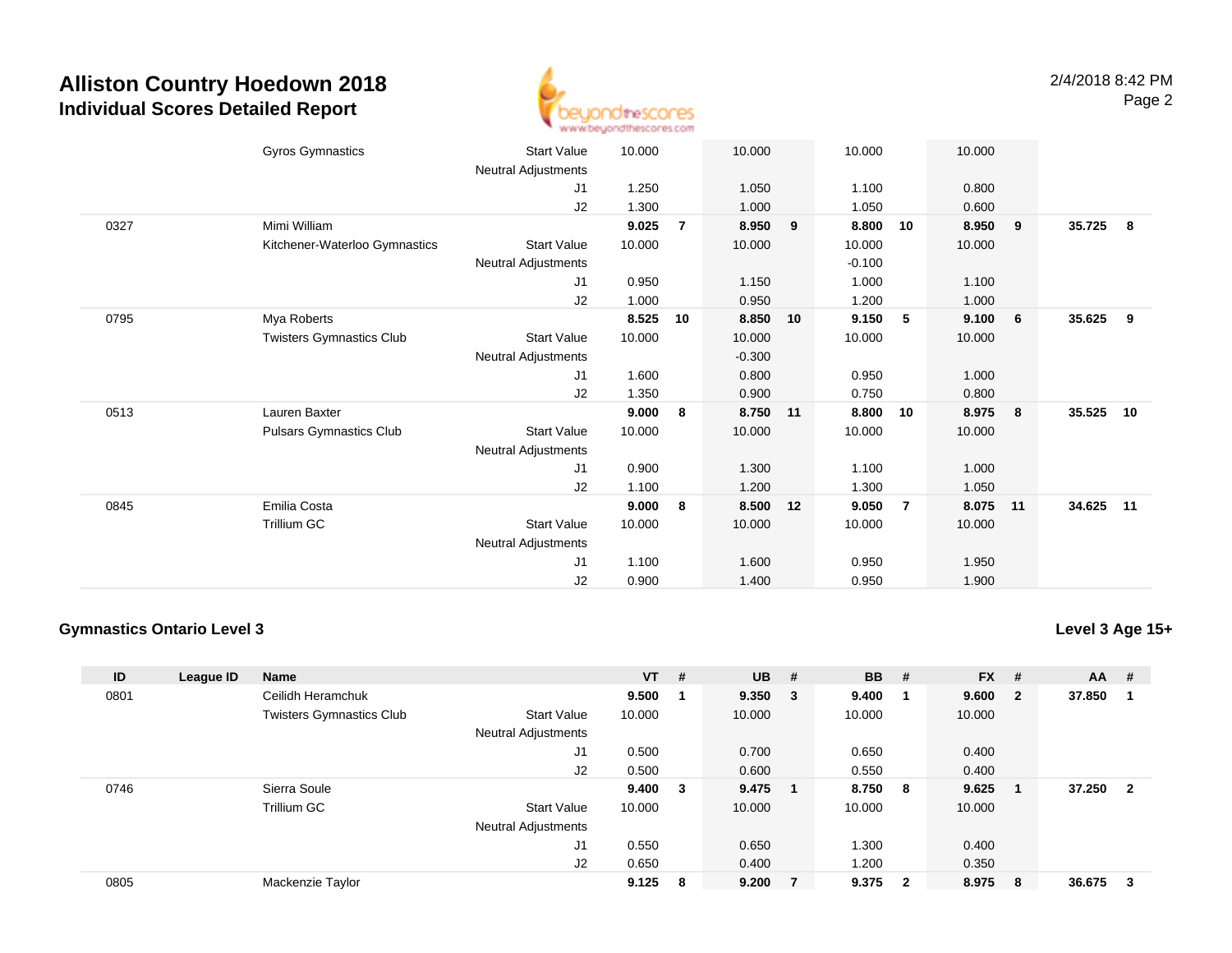

|      | <b>Twisters Gymnastics Club</b>    | <b>Start Value</b>         | 10.000 |                | 10.000   |                         | 10.000   |                         |          |                         |           |                         |
|------|------------------------------------|----------------------------|--------|----------------|----------|-------------------------|----------|-------------------------|----------|-------------------------|-----------|-------------------------|
|      |                                    |                            |        |                |          |                         |          |                         | 10.000   |                         |           |                         |
|      |                                    | Neutral Adjustments        |        |                |          |                         |          |                         |          |                         |           |                         |
|      |                                    | J1                         | 0.900  |                | 0.900    |                         | 0.500    |                         | 1.100    |                         |           |                         |
|      |                                    | J2                         | 0.850  |                | 0.700    |                         | 0.750    |                         | 0.950    |                         |           |                         |
| 0851 | Alicia Keller                      |                            | 9.300  | 5              | 8.850    | 9                       | 9.175    | $-5$                    | 9.300    | $\overline{4}$          | 36.625    | $\overline{4}$          |
|      | TGI                                | <b>Start Value</b>         | 10.000 |                | 10.000   |                         | 10.000   |                         | 10.000   |                         |           |                         |
|      |                                    | <b>Neutral Adjustments</b> |        |                |          |                         |          |                         |          |                         |           |                         |
|      |                                    | J1                         | 0.700  |                | 1.300    |                         | 0.900    |                         | 0.750    |                         |           |                         |
|      |                                    | J2                         | 0.700  |                | 1.000    |                         | 0.750    |                         | 0.650    |                         |           |                         |
| 0306 | Krystal Darnley-Pomeroy            |                            | 9.375  | 4              | 9.225    | 6                       | 8.575    | 9                       | 9.250    | 5                       | 36.425    | 5                       |
|      | Kawartha Gymnastics                | <b>Start Value</b>         | 10.000 |                | 10.000   |                         | 10.000   |                         | 10.000   |                         |           |                         |
|      |                                    | Neutral Adjustments        |        |                |          |                         |          |                         |          |                         |           |                         |
|      |                                    | J1                         | 0.600  |                | 0.750    |                         | 1.300    |                         | 0.850    |                         |           |                         |
|      |                                    | J2                         | 0.650  |                | 0.800    |                         | 1.550    |                         | 0.650    |                         |           |                         |
| 0590 | Angela Cicurskis                   |                            | 8.600  | 12             | 9.250    | 5                       | 9.375    | $\overline{\mathbf{2}}$ | 9.200    | $6\phantom{1}6$         | 36.425    | $-5$                    |
|      | <b>Shenderey Gymnastics Centre</b> | <b>Start Value</b>         | 10.000 |                | 10.000   |                         | 10.000   |                         | 10.000   |                         |           |                         |
|      |                                    | Neutral Adjustments        |        |                |          |                         |          |                         |          |                         |           |                         |
|      |                                    | J1                         | 1.450  |                | 0.600    |                         | 0.500    |                         | 0.900    |                         |           |                         |
|      |                                    | J2                         | 1.350  |                | 0.900    |                         | 0.750    |                         | 0.700    |                         |           |                         |
| 0528 | Belové Da Silva                    |                            | 9.200  | $\overline{7}$ | 9.375    | $\overline{2}$          | 9.025    | 6                       | 8.725 10 |                         | 36.325    | 6                       |
|      | <b>Pulsars Gymnastics Club</b>     | <b>Start Value</b>         | 10.000 |                | 10.000   |                         | 10.000   |                         | 10.000   |                         |           |                         |
|      |                                    | <b>Neutral Adjustments</b> |        |                |          |                         | $-0.100$ |                         |          |                         |           |                         |
|      |                                    | J1                         | 0.750  |                | 0.650    |                         | 0.950    |                         | 1.350    |                         |           |                         |
|      |                                    | J2                         | 0.850  |                | 0.600    |                         | 0.800    |                         | 1.200    |                         |           |                         |
| 0804 | Annika Stratton                    |                            | 9.100  | 9              | 8.650    | 10                      | 9.200    | $\overline{4}$          | 8.950    | 9                       | 35.900    | $\overline{7}$          |
|      | <b>Twisters Gymnastics Club</b>    | <b>Start Value</b>         | 10.000 |                | 10.000   |                         | 10.000   |                         | 10.000   |                         |           |                         |
|      |                                    | Neutral Adjustments        |        |                |          |                         |          |                         |          |                         |           |                         |
|      |                                    | J1                         | 1.000  |                | 1.500    |                         | 0.900    |                         | 1.100    |                         |           |                         |
|      |                                    | J2                         | 0.800  |                | 1.200    |                         | 0.700    |                         | 1.000    |                         |           |                         |
| 0794 | Paige Beeley                       |                            | 9.425  | $\overline{2}$ | 7.600 14 |                         | 9.275    | $\overline{\mathbf{3}}$ | 9.375    | $\overline{\mathbf{3}}$ | 35.675    | $\overline{\mathbf{8}}$ |
|      | <b>Twisters Gymnastics Club</b>    | <b>Start Value</b>         | 10.000 |                | 10.000   |                         | 10.000   |                         | 10.000   |                         |           |                         |
|      |                                    | Neutral Adjustments        |        |                |          |                         |          |                         |          |                         |           |                         |
|      |                                    | J1                         | 0.600  |                | 2.700    |                         | 0.800    |                         | 0.700    |                         |           |                         |
|      |                                    | J2                         | 0.550  |                | 2.100    |                         | 0.650    |                         | 0.550    |                         |           |                         |
| 0081 | <b>Emily Penney</b>                |                            | 8.600  | 12             | 9.000    | 8                       | 8.350    | 10                      | 9.025    | $\overline{7}$          | 34.975    | 9                       |
|      | <b>Barrie Kempettes</b>            | <b>Start Value</b>         | 10.000 |                | 10.000   |                         | 10.000   |                         | 10.000   |                         |           |                         |
|      |                                    | Neutral Adjustments        |        |                |          |                         | $-0.100$ |                         |          |                         |           |                         |
|      |                                    | J1                         | 1.500  |                | 1.100    |                         | 1.500    |                         | 1.000    |                         |           |                         |
|      |                                    | J2                         | 1.300  |                | 0.900    |                         | 1.600    |                         | 0.950    |                         |           |                         |
| 0064 | Jessica Lemierzewicz               |                            | 8.950  | 10             | 9.275    | $\overline{\mathbf{4}}$ | 8.275 11 |                         | 8.425 12 |                         | 34.925 10 |                         |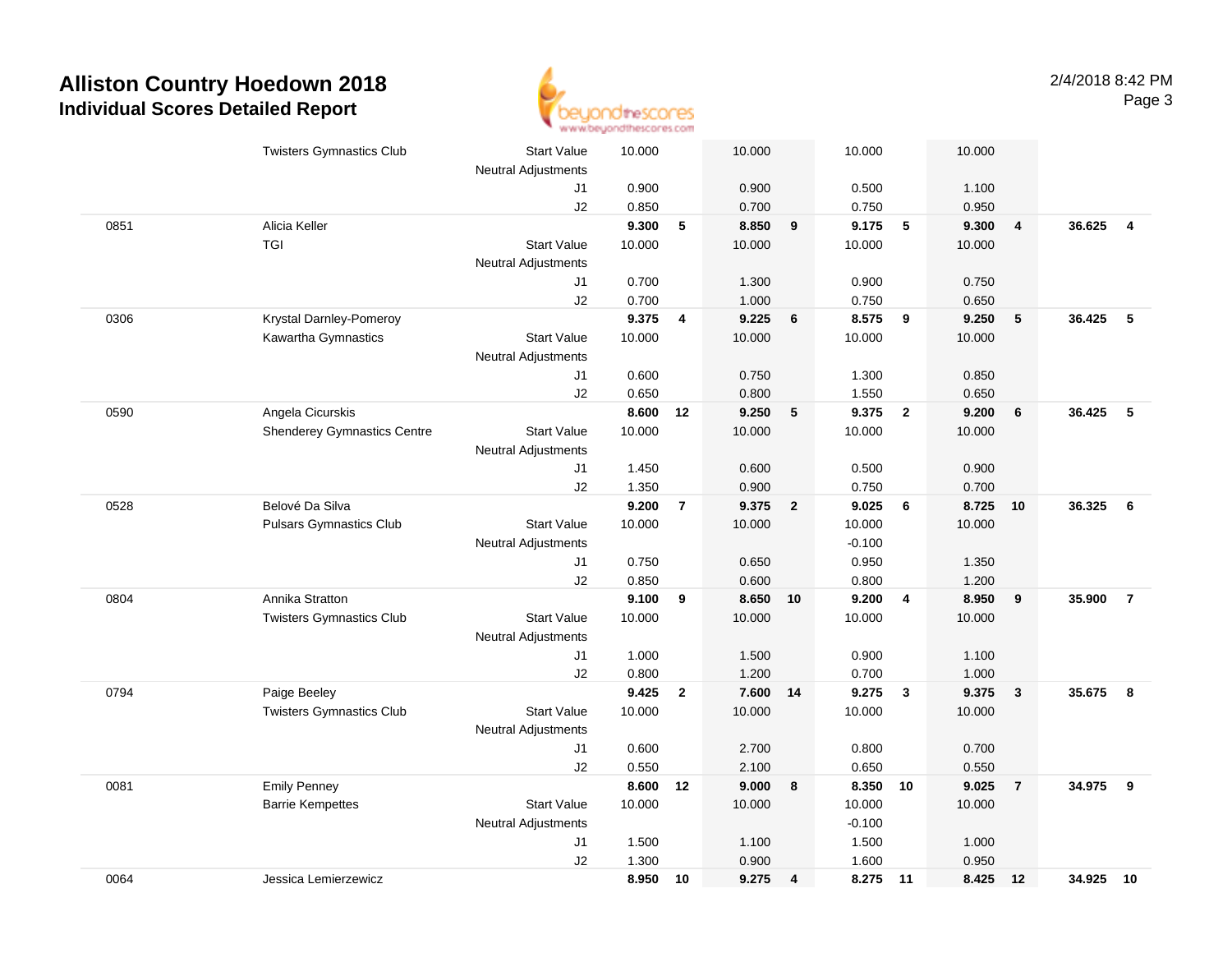

|      | <b>Barrie Kempettes</b>        | <b>Start Value</b>         | 10.000 |    | 10.000   |    | 10.000   |                | 10.000 |    |           |  |
|------|--------------------------------|----------------------------|--------|----|----------|----|----------|----------------|--------|----|-----------|--|
|      |                                |                            |        |    |          |    |          |                |        |    |           |  |
|      |                                | <b>Neutral Adjustments</b> |        |    |          |    | $-0.100$ |                |        |    |           |  |
|      |                                | J1                         | 1.100  |    | 0.750    |    | 1.550    |                | 1.600  |    |           |  |
|      |                                | J2                         | 1.000  |    | 0.700    |    | 1.700    |                | 1.550  |    |           |  |
| 0065 | <b>Hilary Roye</b>             |                            | 8.725  | 11 | 8.425 11 |    | 8.200    | 12             | 8.550  | 11 | 33.900 11 |  |
|      | <b>Barrie Kempettes</b>        | <b>Start Value</b>         | 10.000 |    | 10.000   |    | 10.000   |                | 10.000 |    |           |  |
|      |                                | Neutral Adjustments        |        |    |          |    | $-0.100$ |                |        |    |           |  |
|      |                                | J1                         | 1.400  |    | 1.700    |    | 1.800    |                | 1.500  |    |           |  |
|      |                                | J2                         | 1.150  |    | 1.450    |    | 1.600    |                | 1.400  |    |           |  |
| 0545 | Akxenia Grant                  |                            | 9.225  | 6  | 8.250    | 13 | 8.200    | 12             | 8.000  | 14 | 33.675 12 |  |
|      | <b>Pulsars Gymnastics Club</b> | <b>Start Value</b>         | 10.000 |    | 10.000   |    | 10.000   |                | 10.000 |    |           |  |
|      |                                | Neutral Adjustments        |        |    |          |    | $-0.100$ |                |        |    |           |  |
|      |                                | J1                         | 0.700  |    | 1.700    |    | 1.800    |                | 2.000  |    |           |  |
|      |                                | J2                         | 0.850  |    | 1.800    |    | 1.600    |                | 2.000  |    |           |  |
| 0702 | Shayna Ventrcek                |                            | 8.300  | 13 | 8.350    | 12 | 8.800    | $\overline{7}$ | 8.200  | 13 | 33.650 13 |  |
|      | <b>Tornados Gymnastics</b>     | <b>Start Value</b>         | 10.000 |    | 10.000   |    | 10.000   |                | 10.000 |    |           |  |
|      |                                | <b>Neutral Adjustments</b> |        |    |          |    |          |                |        |    |           |  |
|      |                                | J1                         | 1.700  |    | 1.700    |    | 1.300    |                | 1.700  |    |           |  |
|      |                                | J2                         | 1.700  |    | 1.600    |    | 1.100    |                | 1.900  |    |           |  |
|      |                                |                            |        |    |          |    |          |                |        |    |           |  |

#### **Gymnastics Ontario Level 3**

**ID League ID Name VT # UB # BB # FX # AA #** 0239 Madison Kness **9.675 <sup>1</sup> 9.675 <sup>1</sup> 9.275 <sup>2</sup> 9.325 <sup>4</sup> 37.950 <sup>1</sup>** Gyros Gymnastics Start Valuee 10.000 10.000 10.000 10.000 Neutral Adjustments J1 0.350 0.250 0.650 0.650 J2 0.300 0.400 0.800 0.700 0256 Ashley Sklar **8.675 <sup>9</sup> 9.450 <sup>2</sup> 9.225 <sup>3</sup> 9.625 <sup>1</sup> 36.975 <sup>2</sup>** Gyros Gymnastics Start Valuee 10.000 10.000 10.000 10.000 Neutral Adjustments J1 1.300 0.600 0.700 0.400 J2 1.350 0.500 0.850 0.350 0320 Kalia McLaren **8.775 <sup>8</sup> 9.075 <sup>6</sup> 9.175 <sup>4</sup> 9.250 <sup>5</sup> 36.275 <sup>3</sup>** Kitchener-Waterloo Gymnastics Start Valuee 10.000 10.000 10.000 10.000 Neutral Adjustments J1 1.150 0.950 0.800 0.750 J2 1.300 0.900 0.850 0.750 0322Elsie Jarvis **8.675 <sup>9</sup> 9.375 <sup>3</sup> 8.450 <sup>8</sup> 9.525 <sup>2</sup> 36.025 <sup>4</sup>**

**Level 3 Age 9 A**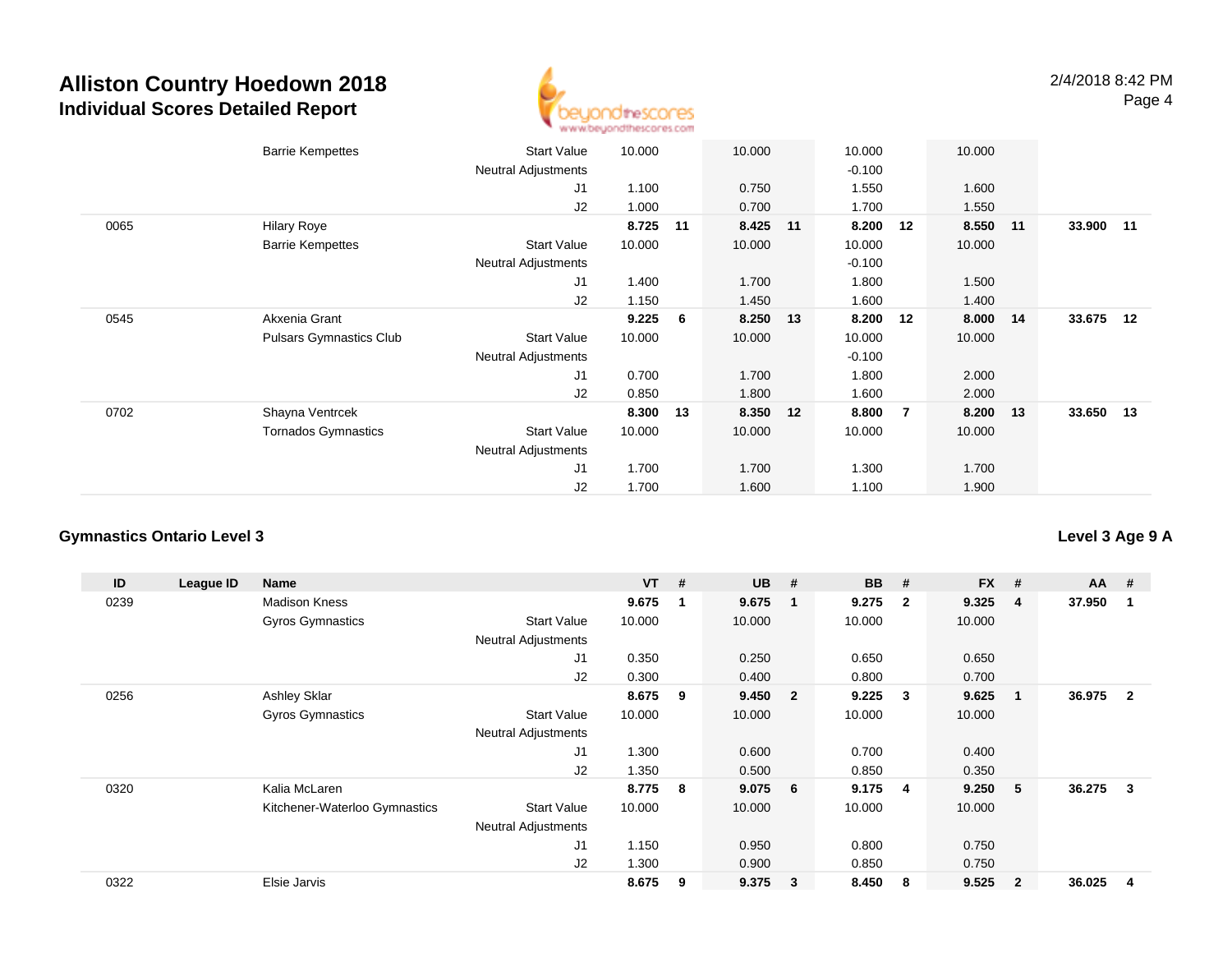

|      | Kitchener-Waterloo Gymnastics  | <b>Start Value</b>         | 10.000   |                | 10.000 |                | 10.000   |                         | 10.000   |                         |           |                |
|------|--------------------------------|----------------------------|----------|----------------|--------|----------------|----------|-------------------------|----------|-------------------------|-----------|----------------|
|      |                                | <b>Neutral Adjustments</b> |          |                |        |                |          |                         |          |                         |           |                |
|      |                                | J1                         | 1.300    |                | 0.600  |                | 1.600    |                         | 0.450    |                         |           |                |
|      |                                | J2                         | 1.350    |                | 0.650  |                | 1.500    |                         | 0.500    |                         |           |                |
| 0738 | Jorja Amey                     |                            | 9.250    | $\overline{2}$ | 8.550  | 9              | 8.600    | $6\phantom{a}$          | 9.350    | $\overline{\mathbf{3}}$ | 35.750    | - 5            |
|      | <b>Trillium GC</b>             | <b>Start Value</b>         | 10.000   |                | 10.000 |                | 10.000   |                         | 10.000   |                         |           |                |
|      |                                | <b>Neutral Adjustments</b> |          |                |        |                |          |                         |          |                         |           |                |
|      |                                | J1                         | 0.700    |                | 1.500  |                | 1.500    |                         | 0.650    |                         |           |                |
|      |                                | J2                         | 0.800    |                | 1.400  |                | 1.300    |                         | 0.650    |                         |           |                |
| 0142 | Arwen Talma                    |                            | 8.525 11 |                | 8.725  | 8              | 9.175    | $\overline{\mathbf{4}}$ | 9.250    | 5                       | 35.675    | - 6            |
|      | Flip 'n' Wicked Gymnastics     | <b>Start Value</b>         | 10.000   |                | 10.000 |                | 10.000   |                         | 10.000   |                         |           |                |
|      |                                | <b>Neutral Adjustments</b> |          |                |        |                |          |                         |          |                         |           |                |
|      |                                | J1                         | 1.400    |                | 1.250  |                | 0.850    |                         | 0.800    |                         |           |                |
|      |                                | J2                         | 1.550    |                | 1.300  |                | 0.800    |                         | 0.700    |                         |           |                |
| 0551 | Grace Irving                   |                            | 8.650    | 10             | 9.075  | 6              | 8.575    | $\overline{7}$          | 9.325    | $\overline{\mathbf{4}}$ | 35.625    | $\overline{7}$ |
|      | <b>Pulsars Gymnastics Club</b> | <b>Start Value</b>         | 10.000   |                | 10.000 |                | 10.000   |                         | 10.000   |                         |           |                |
|      |                                | <b>Neutral Adjustments</b> |          |                |        |                |          |                         |          |                         |           |                |
|      |                                | J1                         | 1.300    |                | 1.000  |                | 1.450    |                         | 0.700    |                         |           |                |
|      |                                | J2                         | 1.400    |                | 0.850  |                | 1.400    |                         | 0.650    |                         |           |                |
| 0321 | Taya McLaren                   |                            | 8.925    | 5              | 9.200  | ${\bf 5}$      | 8.325 10 |                         | 9.125    | $\overline{7}$          | 35.575    | 8              |
|      | Kitchener-Waterloo Gymnastics  | <b>Start Value</b>         | 10.000   |                | 10.000 |                | 10.000   |                         | 10.000   |                         |           |                |
|      |                                | <b>Neutral Adjustments</b> |          |                |        |                |          |                         |          |                         |           |                |
|      |                                | J1                         | 1.000    |                | 0.700  |                | 1.700    |                         | 0.850    |                         |           |                |
|      |                                | J2                         | 1.150    |                | 0.900  |                | 1.650    |                         | 0.900    |                         |           |                |
| 0491 | Dahlia Wiberg                  |                            | 8.975    | 4              | 9.300  | 4              | 8.850    | 5                       | 8.450    | 9                       | 35.575    | 8              |
|      | Oakville Gymnastics Club       | <b>Start Value</b>         | 10.000   |                | 10.000 |                | 10.000   |                         | 10.000   |                         |           |                |
|      |                                | <b>Neutral Adjustments</b> |          |                |        |                |          |                         |          |                         |           |                |
|      |                                | J1                         | 1.150    |                | 0.750  |                | 1.200    |                         | 1.500    |                         |           |                |
|      |                                | J2                         | 0.900    |                | 0.650  |                | 1.100    |                         | 1.600    |                         |           |                |
| 0374 | Maiya Krynicki                 |                            | 9.000    | $\mathbf{3}$   | 8.900  | $\overline{7}$ | 8.350    | 9                       | 9.200    | $6\phantom{1}6$         | 35.450    | - 9            |
|      | Mariposa                       | <b>Start Value</b>         | 10.000   |                | 10.000 |                | 10.000   |                         | 10.000   |                         |           |                |
|      |                                | <b>Neutral Adjustments</b> |          |                |        |                |          |                         |          |                         |           |                |
|      |                                | J1                         | 1.100    |                | 1.250  |                | 1.600    |                         | 0.800    |                         |           |                |
|      |                                | J2                         | 0.900    |                | 0.950  |                | 1.700    |                         | 0.800    |                         |           |                |
| 0443 | Keely Hofland                  |                            | 8.875    | 6              | 8.025  | 10             | 9.352    | $\overline{1}$          | 9.050    | $\bf{8}$                | 35.302    | 10             |
|      | Northern Stars                 | <b>Start Value</b>         | 10.000   |                | 10.000 |                | 10.000   |                         | 10.000   |                         |           |                |
|      |                                | Neutral Adjustments        |          |                |        |                |          |                         |          |                         |           |                |
|      |                                | J1                         | 1.200    |                | 2.050  |                | 0.095    |                         | 1.000    |                         |           |                |
|      |                                | J2                         | 1.050    |                | 1.900  |                | 1.200    |                         | 0.900    |                         |           |                |
| 0442 | Piper Leeper                   |                            | 8.800    | $\overline{7}$ | 8.000  | 11             | 8.850    | 5                       | 8.375 10 |                         | 34.025 11 |                |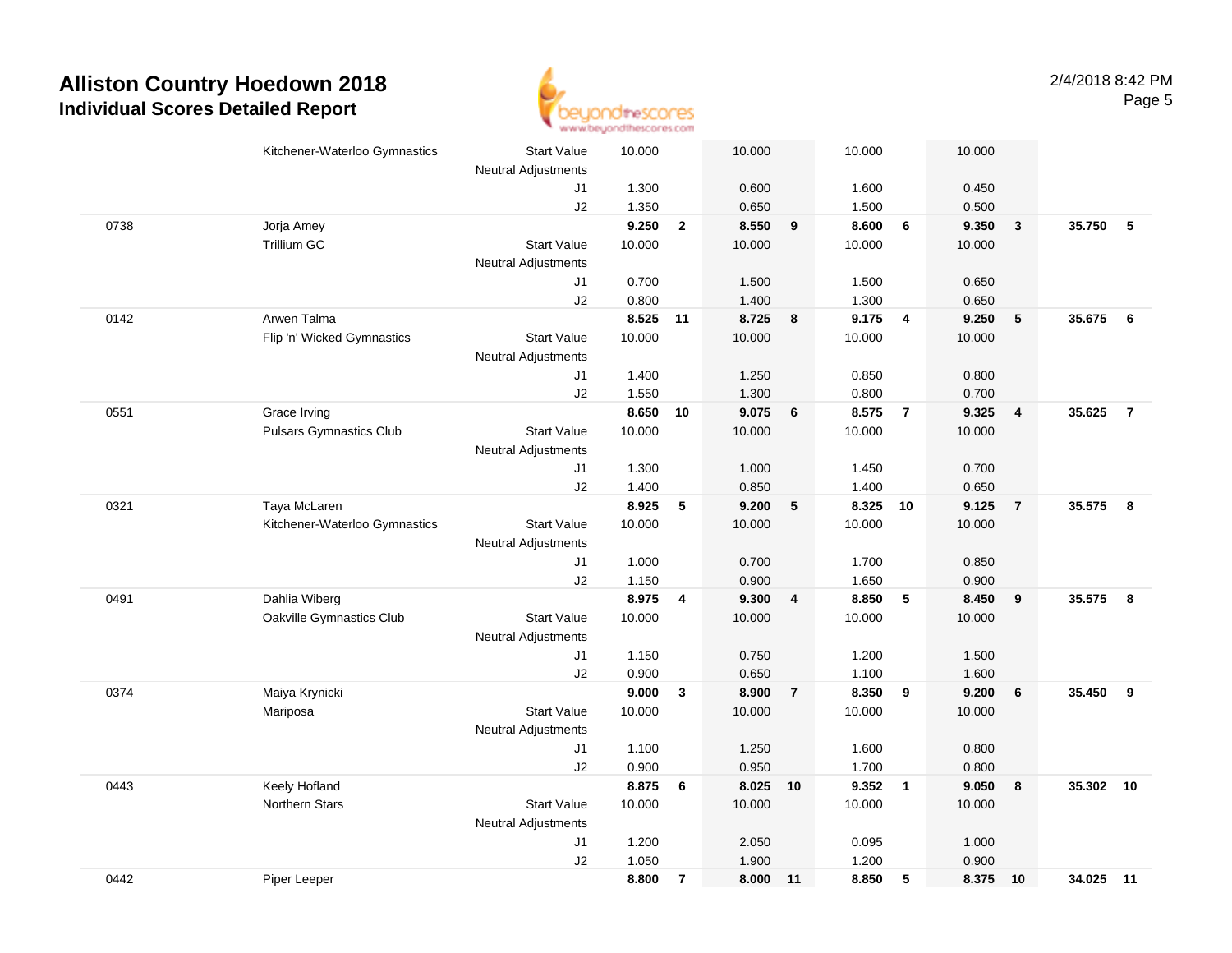

#### 2/4/2018 8:42 PMPage 6

| Northern Stars | <b>Start Value</b>         | 10.000 | 10.000 | 10.000   | 10.000 |  |
|----------------|----------------------------|--------|--------|----------|--------|--|
|                | <b>Neutral Adjustments</b> |        |        | $-0.100$ |        |  |
|                | J1                         | .200   | 2.150  | .100     | .600   |  |
|                | J <sub>2</sub>             | .200   | .850   | .000     | .650   |  |

#### **Gymnastics Ontario Level 3**

**Level 3 Age 10 D**

| ID   | League ID | <b>Name</b>                     |                            | <b>VT</b> | #              | <b>UB</b> | #              | <b>BB</b> | #              | <b>FX</b> | #                       | AA     | #              |
|------|-----------|---------------------------------|----------------------------|-----------|----------------|-----------|----------------|-----------|----------------|-----------|-------------------------|--------|----------------|
| 0027 |           | Madelyn McCarthy                |                            | 8.900     | 6              | 9.425     | $\overline{2}$ | 9.825     | $\overline{1}$ | 9.800     | $\mathbf{1}$            | 37.950 | $\mathbf{1}$   |
|      |           | <b>Alliston Gymnastics Club</b> | <b>Start Value</b>         | 10.000    |                | 10.000    |                | 10.000    |                | 10.000    |                         |        |                |
|      |           |                                 | Neutral Adjustments        |           |                |           |                |           |                |           |                         |        |                |
|      |           |                                 | J1                         | 1.200     |                | 0.650     |                | 0.100     |                | 0.200     |                         |        |                |
|      |           |                                 | J2                         | 1.000     |                | 0.500     |                | 0.250     |                | 0.200     |                         |        |                |
| 0376 |           | Jessica Noganosh                |                            | 9.325     | $\mathbf{1}$   | 9.450     | $\mathbf{1}$   | 9.350     | $\overline{4}$ | 9.450     | $\mathbf{3}$            | 37.575 | $\overline{2}$ |
|      |           | Mariposa                        | <b>Start Value</b>         | 10.000    |                | 10.000    |                | 10.000    |                | 10.000    |                         |        |                |
|      |           |                                 | <b>Neutral Adjustments</b> |           |                |           |                |           |                |           |                         |        |                |
|      |           |                                 | J1                         | 0.650     |                | 0.450     |                | 0.650     |                | 0.600     |                         |        |                |
|      |           |                                 | J2                         | 0.700     |                | 0.650     |                | 0.650     |                | 0.500     |                         |        |                |
| 0307 |           | Kylie Rutherford                |                            | 9.200     | $\overline{2}$ | 9.425     | $\overline{2}$ | 9.425     | $\overline{2}$ | 9.050     | 8                       | 37.100 | $\mathbf{3}$   |
|      |           | Kawartha Gymnastics             | <b>Start Value</b>         | 10.000    |                | 10.000    |                | 10.000    |                | 10.000    |                         |        |                |
|      |           |                                 | Neutral Adjustments        |           |                |           |                |           |                |           |                         |        |                |
|      |           |                                 | J1                         | 0.900     |                | 0.600     |                | 0.650     |                | 0.950     |                         |        |                |
|      |           |                                 | J2                         | 0.700     |                | 0.550     |                | 0.500     |                | 0.950     |                         |        |                |
| 0245 |           | Arielle Halili                  |                            | 8.900     | 6              | 9.300     | $\overline{4}$ | 9.025     | 6              | 9.550     | $\overline{2}$          | 36.775 | $\overline{4}$ |
|      |           | <b>Gyros Gymnastics</b>         | <b>Start Value</b>         | 10.000    |                | 10.000    |                | 10.000    |                | 10.000    |                         |        |                |
|      |           |                                 | Neutral Adjustments        |           |                |           |                | $-0.100$  |                |           |                         |        |                |
|      |           |                                 | J1                         | 1.100     |                | 0.650     |                | 0.850     |                | 0.500     |                         |        |                |
|      |           |                                 | J2                         | 1.100     |                | 0.750     |                | 0.900     |                | 0.400     |                         |        |                |
| 0445 |           | <b>Hayley Spurvey</b>           |                            | 8.750     | 8              | 9.275     | 5              | 9.375     | $\mathbf{3}$   | 9.200     | 6                       | 36,600 | 5              |
|      |           | <b>Northern Stars</b>           | <b>Start Value</b>         | 10.000    |                | 10.000    |                | 10.000    |                | 10.000    |                         |        |                |
|      |           |                                 | Neutral Adjustments        |           |                |           |                |           |                |           |                         |        |                |
|      |           |                                 | J1                         | 1.200     |                | 0.750     |                | 0.650     |                | 0.700     |                         |        |                |
|      |           |                                 | J2                         | 1.300     |                | 0.700     |                | 0.600     |                | 0.900     |                         |        |                |
| 0846 |           | Meghan Bartlett                 |                            | 9.200     | $\overline{2}$ | 8.925     | 8              | 8.875     | 8              | 9.125     | $\overline{7}$          | 36.125 | 6              |
|      |           | <b>Trillium GC</b>              | <b>Start Value</b>         | 10.000    |                | 10.000    |                | 10.000    |                | 10.000    |                         |        |                |
|      |           |                                 | Neutral Adjustments        |           |                |           |                |           |                |           |                         |        |                |
|      |           |                                 | J1                         | 0.900     |                | 1.000     |                | 1.200     |                | 0.850     |                         |        |                |
|      |           |                                 | J2                         | 0.700     |                | 1.150     |                | 1.050     |                | 0.900     |                         |        |                |
| 0649 |           | Jessica Barnes                  |                            | 8.700     | 9              | 9.325     | $\mathbf{3}$   | 8.725     | 9              | 9.350     | $\overline{\mathbf{4}}$ | 36.100 | $\overline{7}$ |
|      |           |                                 |                            |           |                |           |                |           |                |           |                         |        |                |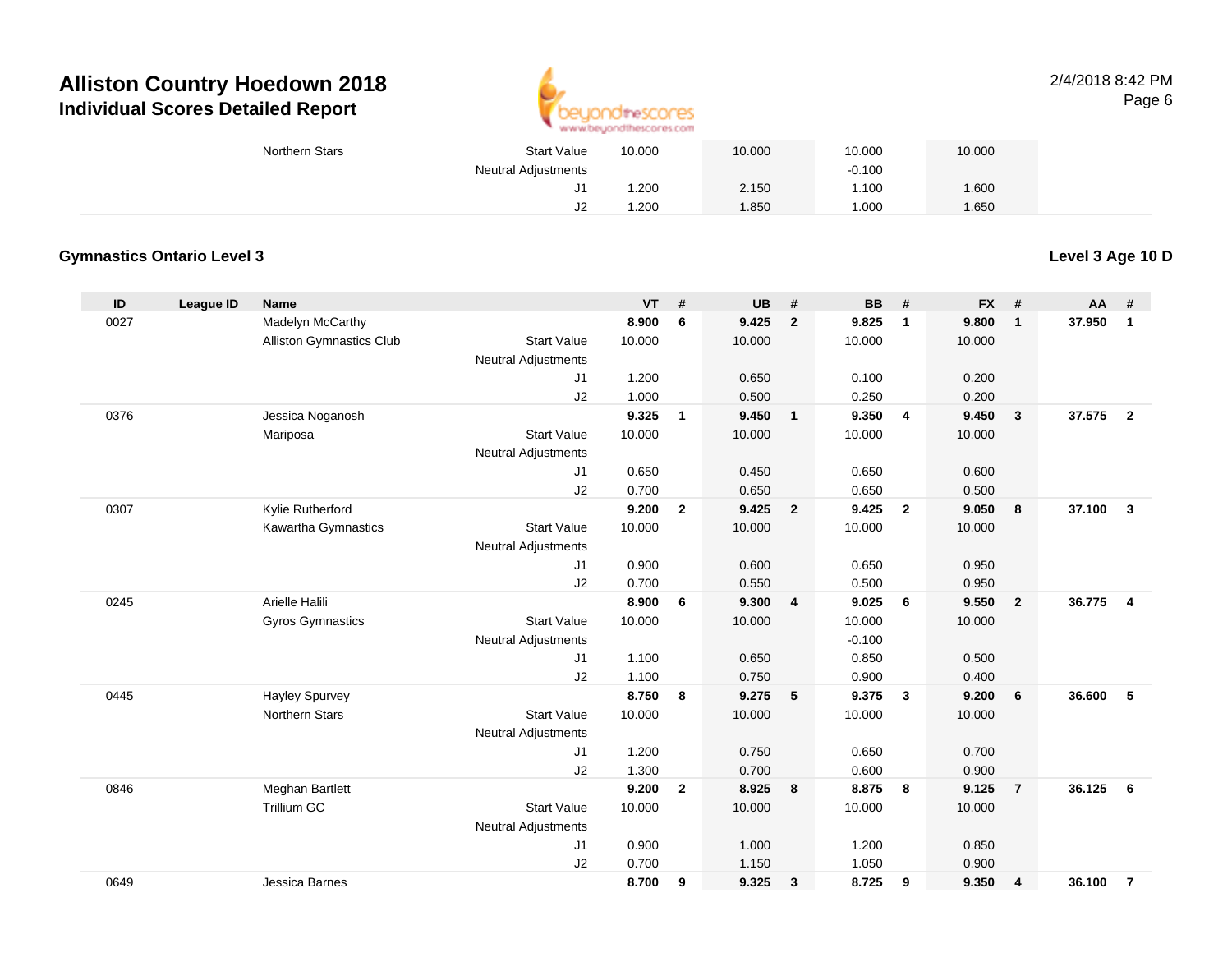

|      | <b>TGI</b>                      | <b>Start Value</b><br><b>Neutral Adjustments</b> | 10.000<br>1.400 |                | 10.000         |                | 10.000         |                | 10.000         |                 |           |    |
|------|---------------------------------|--------------------------------------------------|-----------------|----------------|----------------|----------------|----------------|----------------|----------------|-----------------|-----------|----|
|      |                                 | J1<br>J2                                         | 1.200           |                | 0.650<br>0.700 |                | 1.250<br>1.300 |                | 0.600<br>0.700 |                 |           |    |
| 0308 | Olivia May                      |                                                  | 9.000           | 4              | 8.500          | 10             | 9.200          | 5              | 8.850          | 11              | 35.550    | 8  |
|      | Kawartha Gymnastics             | <b>Start Value</b>                               | 10.000          |                | 10.000         |                | 10.000         |                | 10.000         |                 |           |    |
|      |                                 | <b>Neutral Adjustments</b>                       |                 |                |                |                |                |                |                |                 |           |    |
|      |                                 | J1                                               | 1.100           |                | 1.500          |                | 0.900          |                | 1.200          |                 |           |    |
|      |                                 | J2                                               | 0.900           |                | 1.500          |                | 0.700          |                | 1.100          |                 |           |    |
| 0818 | <b>Sydney Merton</b>            |                                                  | 8.800           | $\overline{7}$ | 8.600          | 9              | 9.200          | 5              | 8.725          | 12              | 35.325    | 9  |
|      | <b>Twisters Gymnastics Club</b> | <b>Start Value</b>                               | 10.000          |                | 10.000         |                | 10.000         |                | 10.000         |                 |           |    |
|      |                                 | <b>Neutral Adjustments</b>                       |                 |                |                |                |                |                |                |                 |           |    |
|      |                                 | J1                                               | 1.200           |                | 1.300          |                | 0.900          |                | 1.300          |                 |           |    |
|      |                                 | J2                                               | 1.200           |                | 1.500          |                | 0.700          |                | 1.250          |                 |           |    |
| 0414 | Abigail Auger                   |                                                  | 9.125           | $\mathbf{3}$   | 7.925          | 11             | 8.950          | $\overline{7}$ | 9.300          | $5\phantom{.0}$ | 35.300    | 10 |
|      | North Bay Apollo                | <b>Start Value</b>                               | 10.000          |                | 10.000         |                | 10.000         |                | 10.000         |                 |           |    |
|      |                                 | <b>Neutral Adjustments</b>                       |                 |                |                |                |                |                |                |                 |           |    |
|      |                                 | J1                                               | 0.850           |                | 2.050          |                | 1.000          |                | 0.750          |                 |           |    |
|      |                                 | J2                                               | 0.900           |                | 2.100          |                | 1.100          |                | 0.650          |                 |           |    |
| 0242 | Zelda Armstrong                 |                                                  | 8.975           | 5              | 8.950          | $\overline{7}$ | 8.275          | 10             | 8.925          | 10              | 35.125    | 11 |
|      | <b>Gyros Gymnastics</b>         | <b>Start Value</b>                               | 10.000          |                | 10.000         |                | 10.000         |                | 10.000         |                 |           |    |
|      |                                 | <b>Neutral Adjustments</b>                       |                 |                |                |                | $-0.100$       |                |                |                 |           |    |
|      |                                 | J1                                               | 1.000           |                | 1.000          |                | 1.650          |                | 1.050          |                 |           |    |
|      |                                 | J2                                               | 1.050           |                | 1.100          |                | 1.600          |                | 1.100          |                 |           |    |
| 0022 | Kayla Hamilton-Greener          |                                                  | 8.675           | 10             | 9.025          | 6              | 8.175          | 11             | 8.950          | 9               | 34.825 12 |    |
|      | <b>Alliston Gymnastics Club</b> | <b>Start Value</b>                               | 10.000          |                | 10.000         |                | 10.000         |                | 10.000         |                 |           |    |
|      |                                 | <b>Neutral Adjustments</b>                       |                 |                |                |                |                |                |                |                 |           |    |
|      |                                 | J1                                               | 1.400           |                | 1.000          |                | 1.850          |                | 1.000          |                 |           |    |
|      |                                 | J2                                               | 1.250           |                | 0.950          |                | 1.800          |                | 1.100          |                 |           |    |

#### **Gymnastics Ontario Level 3**

**Level 3 Age 10 C**

| ID   | League ID | <b>Name</b>          |                            | <b>VT</b> | # | UB.    | # | <b>BB</b> | # | <b>FX</b> | - # | <b>AA</b> | - #                     |
|------|-----------|----------------------|----------------------------|-----------|---|--------|---|-----------|---|-----------|-----|-----------|-------------------------|
| 0277 |           | Evelyn Ogilvie       |                            | 9.075     | 4 | 9.450  |   | 9.625     |   | 9.350     |     | 37.500    |                         |
|      |           | Gyros Gymnastics     | <b>Start Value</b>         | 10.000    |   | 10.000 |   | 10.000    |   | 10.000    |     |           |                         |
|      |           |                      | <b>Neutral Adjustments</b> |           |   |        |   |           |   |           |     |           |                         |
|      |           |                      | J1                         | 0.850     |   | 0.550  |   | 0.400     |   | 0.550     |     |           |                         |
|      |           |                      | J2                         | 1.000     |   | 0.550  |   | 0.350     |   | 0.750     |     |           |                         |
| 0813 |           | <b>Talor Coulter</b> |                            | 9.400     |   | 9.025  | 4 | 9.175     | 4 | 9.525     |     | 37.125    | $\overline{\mathbf{2}}$ |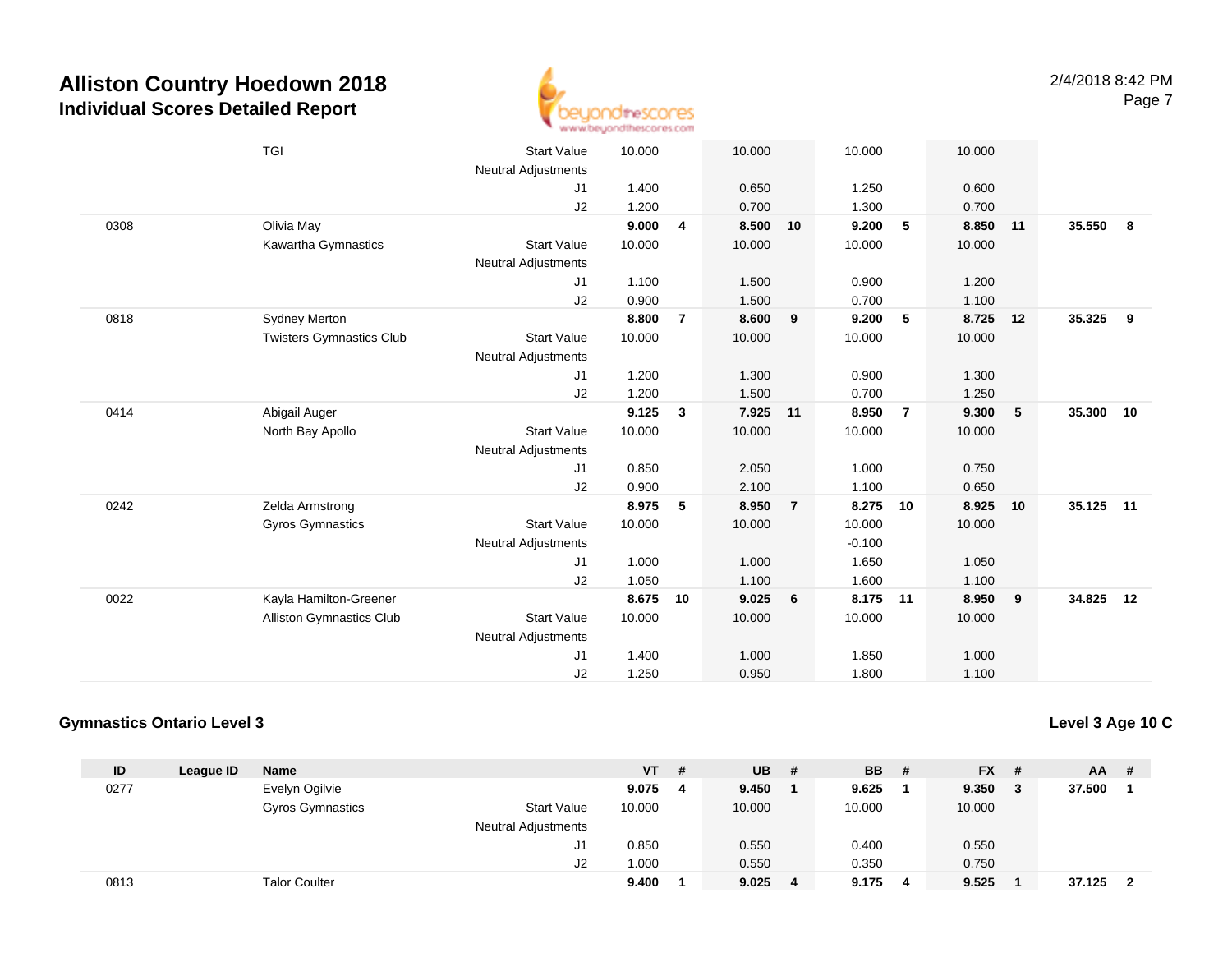

|      | <b>Twisters Gymnastics Club</b>    | <b>Start Value</b><br><b>Neutral Adjustments</b> | 10.000 |                | 10.000   |                         | 10.000   |                 | 10.000 |                 |        |                |
|------|------------------------------------|--------------------------------------------------|--------|----------------|----------|-------------------------|----------|-----------------|--------|-----------------|--------|----------------|
|      |                                    | J1                                               | 0.650  |                | 0.900    |                         | 0.750    |                 | 0.400  |                 |        |                |
|      |                                    | J2                                               | 0.550  |                | 1.050    |                         | 0.900    |                 | 0.550  |                 |        |                |
| 0739 | <b>Riley Clarke</b>                |                                                  | 8.800  | 8              | 9.450    | $\overline{1}$          | 9.250    | $\overline{2}$  | 9.075  | $6\phantom{1}6$ | 36.575 | $\mathbf{3}$   |
|      | Trillium GC                        | <b>Start Value</b>                               | 10.000 |                | 10.000   |                         | 10.000   |                 | 10.000 |                 |        |                |
|      |                                    | <b>Neutral Adjustments</b>                       |        |                |          |                         |          |                 |        |                 |        |                |
|      |                                    | J1                                               | 1.200  |                | 0.450    |                         | 0.750    |                 | 1.000  |                 |        |                |
|      |                                    | J2                                               | 1.200  |                | 0.650    |                         | 0.750    |                 | 0.850  |                 |        |                |
| 0743 | <b>Kaitlin Tofts</b>               |                                                  | 8.925  | 6              | 8.950    | 5                       | 9.150    | 5               | 9.475  | $\overline{2}$  | 36.500 | $\overline{4}$ |
|      | Trillium GC                        | <b>Start Value</b>                               | 10.000 |                | 10.000   |                         | 10.000   |                 | 10.000 |                 |        |                |
|      |                                    | Neutral Adjustments                              |        |                |          |                         |          |                 |        |                 |        |                |
|      |                                    | J1                                               | 1.100  |                | 1.200    |                         | 0.900    |                 | 0.450  |                 |        |                |
|      |                                    | J2                                               | 1.050  |                | 0.900    |                         | 0.800    |                 | 0.600  |                 |        |                |
| 0411 | Carlie Popp                        |                                                  | 9.100  | $\mathbf{3}$   | 9.200    | $\mathbf{3}$            | 8.650 10 |                 | 9.475  | $\overline{2}$  | 36.425 | 5              |
|      | North Bay Apollo                   | <b>Start Value</b>                               | 10.000 |                | 10.000   |                         | 10.000   |                 | 10.000 |                 |        |                |
|      |                                    | Neutral Adjustments                              |        |                |          |                         |          |                 |        |                 |        |                |
|      |                                    | J1                                               | 0.800  |                | 0.750    |                         | 1.400    |                 | 0.500  |                 |        |                |
|      |                                    | J2                                               | 1.000  |                | 0.850    |                         | 1.300    |                 | 0.550  |                 |        |                |
| 0113 | Maeve Butler                       |                                                  | 9.200  | $\overline{2}$ | 8.750    | $6\phantom{1}6$         | 9.100    | $6\overline{6}$ | 9.325  | $\overline{4}$  | 36.375 | 6              |
|      | <b>Evolution Gymnastics Aurora</b> | <b>Start Value</b>                               | 10.000 |                | 10.000   |                         | 10.000   |                 | 10.000 |                 |        |                |
|      |                                    | <b>Neutral Adjustments</b>                       |        |                |          |                         |          |                 |        |                 |        |                |
|      |                                    | J1                                               | 0.750  |                | 1.150    |                         | 0.900    |                 | 0.750  |                 |        |                |
|      |                                    | J2                                               | 0.850  |                | 1.350    |                         | 0.900    |                 | 0.600  |                 |        |                |
| 0244 | Lucy Teixeria                      |                                                  | 8.900  | $\overline{7}$ | 9.250    | $\overline{\mathbf{2}}$ | 8.300    | 11              | 9.050  | $\overline{7}$  | 35.500 | $\overline{7}$ |
|      | <b>Gyros Gymnastics</b>            | <b>Start Value</b>                               | 10.000 |                | 10.000   |                         | 10.000   |                 | 10.000 |                 |        |                |
|      |                                    | Neutral Adjustments                              |        |                |          |                         | $-0.100$ |                 |        |                 |        |                |
|      |                                    | J1                                               | 1.100  |                | 0.800    |                         | 1.650    |                 | 1.000  |                 |        |                |
|      |                                    | J2                                               | 1.100  |                | 0.700    |                         | 1.550    |                 | 0.900  |                 |        |                |
| 0822 | Taryn Wakeford                     |                                                  | 9.000  | 5              | 7.675 10 |                         | 9.025    | $\overline{7}$  | 9.100  | 5               | 34.800 | 8              |
|      | <b>Twisters Gymnastics Club</b>    | <b>Start Value</b>                               | 10.000 |                | 10.000   |                         | 10.000   |                 | 10.000 |                 |        |                |
|      |                                    | <b>Neutral Adjustments</b>                       |        |                |          |                         |          |                 |        |                 |        |                |
|      |                                    | J1                                               | 1.100  |                | 2.350    |                         | 1.000    |                 | 1.000  |                 |        |                |
|      |                                    | J2                                               | 0.900  |                | 2.300    |                         | 0.950    |                 | 0.800  |                 |        |                |
| 0715 | Marisa Gallo                       |                                                  | 8.525  | 10             | 8.500    | 8                       | 8.700    | 9               | 8.800  | 8               | 34.525 | 9              |
|      | <b>Tornados Gymnastics</b>         | <b>Start Value</b>                               | 10.000 |                | 10.000   |                         | 10.000   |                 | 10.000 |                 |        |                |
|      |                                    | <b>Neutral Adjustments</b>                       | 1.500  |                | 1.400    |                         | 1.200    |                 | 1.100  |                 |        |                |
|      |                                    | J1<br>J2                                         | 1.450  |                | 1.600    |                         | 1.400    |                 | 1.300  |                 |        |                |
| 0833 | Addison Pitman                     |                                                  | 9.000  | 5              | 7.400 11 |                         | 8.900    | 8               | 9.100  | $5\phantom{.0}$ | 34.400 | 10             |
|      |                                    |                                                  |        |                |          |                         |          |                 |        |                 |        |                |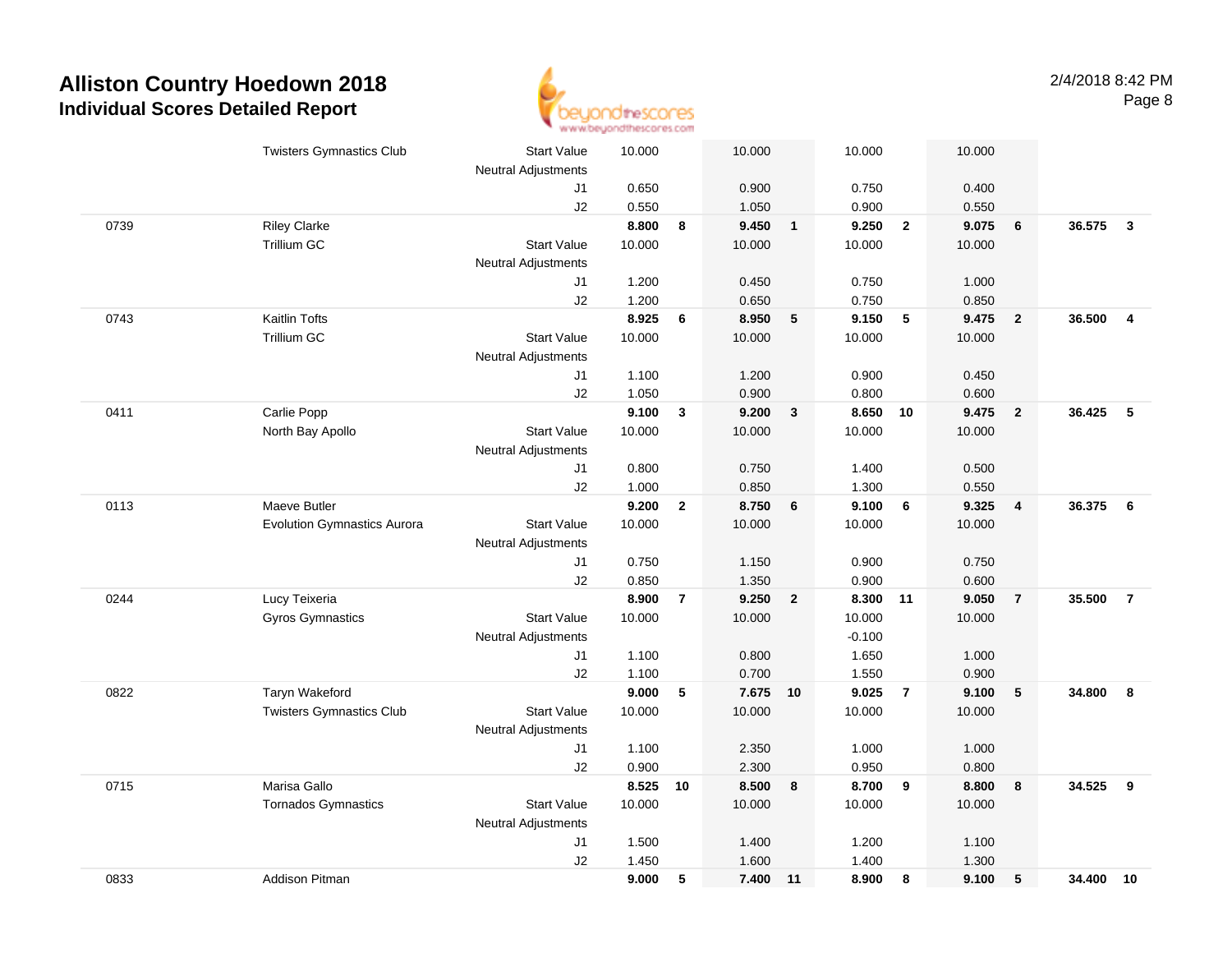

|      | <b>Twisters Gymnastics Club</b> | <b>Start Value</b>         | 10.000   | 10.000  | 10.000       | 10.000   |           |  |
|------|---------------------------------|----------------------------|----------|---------|--------------|----------|-----------|--|
|      |                                 | <b>Neutral Adjustments</b> |          |         |              |          |           |  |
|      |                                 | J1                         | 1.100    | 2.800   | 1.200        | 0.950    |           |  |
|      |                                 | J2                         | 0.900    | 2.400   | 1.000        | 0.850    |           |  |
| 0819 | Viola Punin                     |                            | 8.250 11 | 8.175 9 | $9.200 \t 3$ | 8.750 9  | 34.375 11 |  |
|      | <b>Twisters Gymnastics Club</b> | <b>Start Value</b>         | 10.000   | 10.000  | 10.000       | 10.000   |           |  |
|      |                                 | <b>Neutral Adjustments</b> |          |         |              |          |           |  |
|      |                                 | J <sub>1</sub>             | 1.700    | 1.700   | 0.750        | 1.200    |           |  |
|      |                                 | J2                         | 1.800    | 1.950   | 0.850        | 1.300    |           |  |
| 0507 | Lola Hoyt                       |                            | 8.625 9  | 8.575 7 | 8.650 10     | 7.650 10 | 33.500 12 |  |
|      | Owen Sound Satellites           | <b>Start Value</b>         | 10.000   | 10.000  | 10.000       | 10.000   |           |  |
|      |                                 | <b>Neutral Adjustments</b> |          |         |              |          |           |  |
|      |                                 | J1                         | 1.300    | 1.500   | 1.300        | 2.300    |           |  |
|      |                                 | J2                         | 1.450    | 1.350   | 1.400        | 2.400    |           |  |

#### **Gymnastics Ontario Level 3**

#### **Level 3 Age 11 A**

| ID   | League ID | Name                     |                            | <b>VT</b> | #              | <b>UB</b> | #              | <b>BB</b> | #                       | <b>FX</b> | #              | AA     | #              |
|------|-----------|--------------------------|----------------------------|-----------|----------------|-----------|----------------|-----------|-------------------------|-----------|----------------|--------|----------------|
| 0018 |           | Sydney English           |                            | 9.375     | $\overline{2}$ | 9.375     | $\mathbf{1}$   | 9.625     | $\overline{\mathbf{1}}$ | 9.225     | 6              | 37.600 | 1              |
|      |           | Alliston Gymnastics Club | <b>Start Value</b>         | 10.000    |                | 10.000    |                | 10.000    |                         | 10.000    |                |        |                |
|      |           |                          | Neutral Adjustments        |           |                |           |                |           |                         |           |                |        |                |
|      |           |                          | J1                         | 0.700     |                | 0.600     |                | 0.400     |                         | 0.800     |                |        |                |
|      |           |                          | J2                         | 0.550     |                | 0.650     |                | 0.350     |                         | 0.750     |                |        |                |
| 0253 |           | Emma Chalmers            |                            | 9.300     | 3              | 9.300     | $\overline{2}$ | 9.500     | $\overline{2}$          | 9.200     | $\overline{7}$ | 37.300 | $\overline{2}$ |
|      |           | Gyros Gymnastics         | <b>Start Value</b>         | 10.000    |                | 10.000    |                | 10.000    |                         | 10.000    |                |        |                |
|      |           |                          | Neutral Adjustments        |           |                |           |                |           |                         |           |                |        |                |
|      |           |                          | J1                         | 0.800     |                | 0.700     |                | 0.600     |                         | 0.850     |                |        |                |
|      |           |                          | J2                         | 0.600     |                | 0.700     |                | 0.400     |                         | 0.750     |                |        |                |
| 0005 |           | <b>Brooke Thomas</b>     |                            | 9.200     | 4              | 9.275     | $\mathbf{3}$   | 9.300     | 3                       | 9.375     | 3              | 37.150 | 3              |
|      |           | Ajax Acro's Gym Club     | <b>Start Value</b>         | 10.000    |                | 10.000    |                | 10.000    |                         | 10.000    |                |        |                |
|      |           |                          | Neutral Adjustments        |           |                |           |                |           |                         |           |                |        |                |
|      |           |                          | J1                         | 0.900     |                | 0.800     |                | 0.700     |                         | 0.650     |                |        |                |
|      |           |                          | J <sub>2</sub>             | 0.700     |                | 0.650     |                | 0.700     |                         | 0.600     |                |        |                |
| 0647 |           | Ayla Strank              |                            | 8.850     | 10             | 9.300     | $\overline{2}$ | 9.250     | 4                       | 9.675     | $\mathbf{1}$   | 37.075 | $\overline{4}$ |
|      |           | <b>TGI</b>               | <b>Start Value</b>         | 10.000    |                | 10.000    |                | 10.000    |                         | 10.000    |                |        |                |
|      |           |                          | <b>Neutral Adjustments</b> |           |                |           |                |           |                         |           |                |        |                |
|      |           |                          | J1                         | 1.100     |                | 0.650     |                | 0.650     |                         | 0.300     |                |        |                |
|      |           |                          | J <sub>2</sub>             | 1.200     |                | 0.750     |                | 0.850     |                         | 0.350     |                |        |                |
| 0379 |           | Lauren Leach             |                            | 9.100     | 5              | 8.800     | 8              | 9.200     | 5                       | 9.250     | 5              | 36.350 | 5              |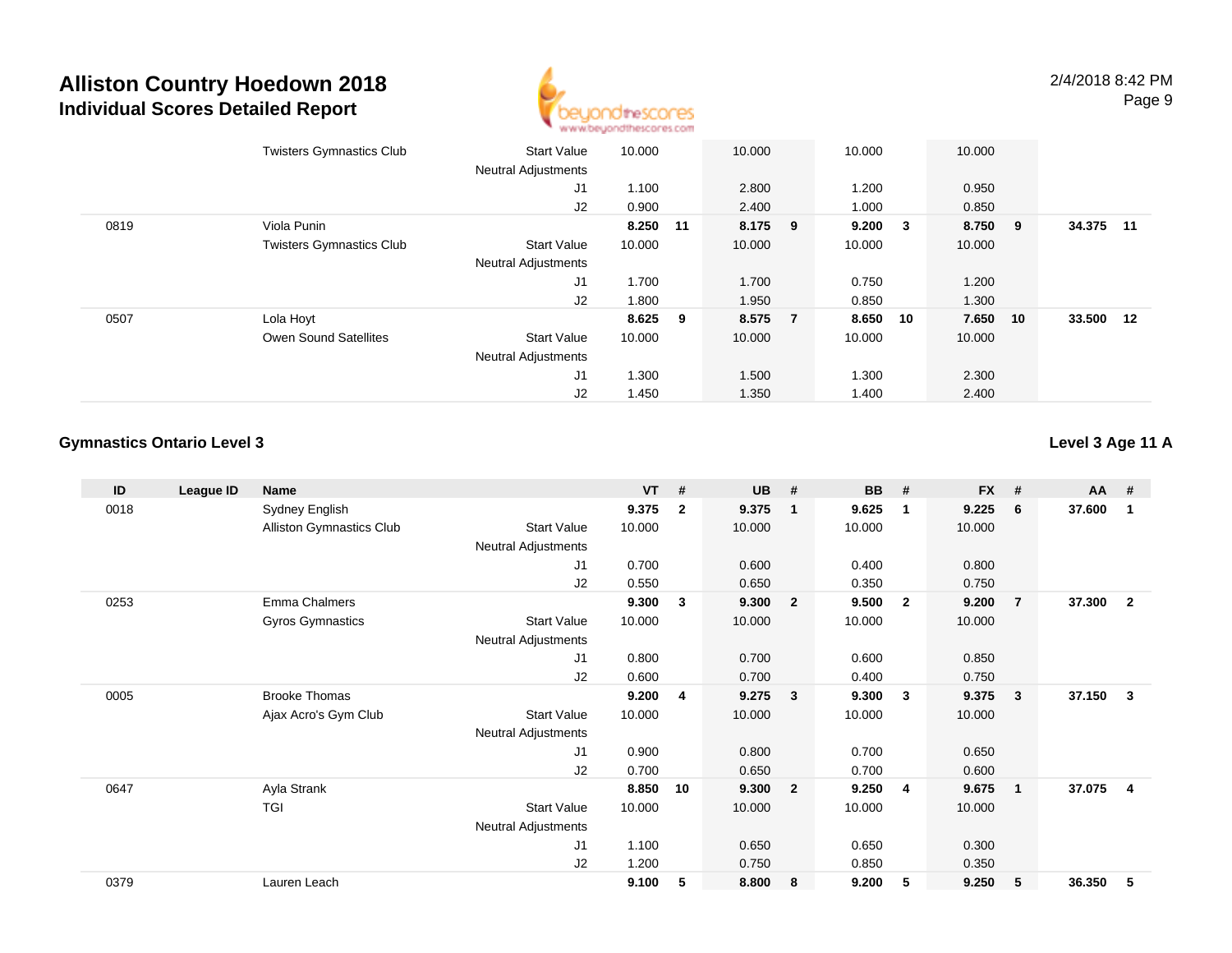

|      | Mariposa                           | <b>Start Value</b>         | 10.000         |                | 10.000         |                | 10.000         |                | 10.000         |                         |           |                |
|------|------------------------------------|----------------------------|----------------|----------------|----------------|----------------|----------------|----------------|----------------|-------------------------|-----------|----------------|
|      |                                    | <b>Neutral Adjustments</b> |                |                |                |                |                |                |                |                         |           |                |
|      |                                    | J1                         | 1.000          |                | 1.200          |                | 0.700          |                | 0.800          |                         |           |                |
|      |                                    | J2                         | 0.800          |                | 1.200          |                | 0.900          |                | 0.700          |                         |           |                |
| 0055 | <b>Addison Hrstic</b>              |                            | 8.950          | 8              | 9.125          | $\overline{4}$ | 8.650 11       |                | 9.550          | $\overline{\mathbf{2}}$ | 36.275    | 6              |
|      | <b>Aspire Gymnastics</b>           | <b>Start Value</b>         | 10.000         |                | 10.000         |                | 10.000         |                | 10.000         |                         |           |                |
|      |                                    | <b>Neutral Adjustments</b> |                |                |                |                |                |                |                |                         |           |                |
|      |                                    | J1                         | 0.950          |                | 0.950          |                | 1.300          |                | 0.500          |                         |           |                |
|      |                                    | J2                         | 1.150          |                | 0.800          |                | 1.400          |                | 0.400          |                         |           |                |
| 0114 | Analeeza Caicedo                   |                            | 9.500          | $\mathbf{1}$   | 8.650          | 9              | 8.750          | 9              | 9.300          | $\overline{\mathbf{4}}$ | 36.200    | $\overline{7}$ |
|      | <b>Evolution Gymnastics Aurora</b> | <b>Start Value</b>         | 10.000         |                | 10.000         |                | 10.000         |                | 10.000         |                         |           |                |
|      |                                    | <b>Neutral Adjustments</b> |                |                |                |                |                |                |                |                         |           |                |
|      |                                    | J1                         | 0.400          |                | 1.400          |                | 1.200          |                | 0.800          |                         |           |                |
|      |                                    | J2                         | 0.600<br>9.300 |                | 1.300<br>8.550 |                | 1.300          |                | 0.600          |                         | 35.950    |                |
| 0530 | Marie-Eve De Matas                 |                            |                | 3              |                | 10             | 8.800          | 8              | 9.300          | $\overline{\mathbf{4}}$ |           | 8              |
|      | <b>Pulsars Gymnastics Club</b>     | <b>Start Value</b>         | 10.000         |                | 10.000         |                | 10.000         |                | 10.000         |                         |           |                |
|      |                                    | <b>Neutral Adjustments</b> |                |                |                |                |                |                |                |                         |           |                |
|      |                                    | J1<br>J2                   | 0.800<br>0.600 |                | 1.350<br>1.550 |                | 1.250<br>1.150 |                | 0.750<br>0.650 |                         |           |                |
| 0447 | Avah McConnell                     |                            | 9.075          | 6              | 9.100          | $\sqrt{5}$     | 8.600          | 12             | $9.050$ 10     |                         | 35.825    | 9              |
|      | <b>Northern Stars</b>              | <b>Start Value</b>         | 10.000         |                | 10.000         |                | 10.000         |                | 10.000         |                         |           |                |
|      |                                    | <b>Neutral Adjustments</b> |                |                |                |                |                |                |                |                         |           |                |
|      |                                    | J1                         | 1.000          |                | 1.000          |                | 1.300          |                | 1.000          |                         |           |                |
|      |                                    | J2                         | 0.850          |                | 0.800          |                | 1.500          |                | 0.900          |                         |           |                |
| 0449 | Alexandra Faria                    |                            | 8.550          | 13             | 9.275          | $\mathbf{3}$   | 8.725          | 10             | 8.850          | $-11$                   | 35.400    | 10             |
|      | <b>Northern Stars</b>              | <b>Start Value</b>         | 10.000         |                | 10.000         |                | 10.000         |                | 10.000         |                         |           |                |
|      |                                    | <b>Neutral Adjustments</b> |                |                |                |                |                |                |                |                         |           |                |
|      |                                    | J1                         | 1.400          |                | 0.750          |                | 1.200          |                | 1.200          |                         |           |                |
|      |                                    | J2                         | 1.500          |                | 0.700          |                | 1.350          |                | 1.100          |                         |           |                |
| 0848 | Erica Balunova                     |                            | 9.050          | $\overline{7}$ | 9.050          | $6\phantom{1}$ | 8.225 14       |                | 9.075          | 9                       | 35.400 10 |                |
|      | <b>Northern Stars</b>              | <b>Start Value</b>         | 10.000         |                | 10.000         |                | 10.000         |                | 10.000         |                         |           |                |
|      |                                    | <b>Neutral Adjustments</b> |                |                |                |                |                |                |                |                         |           |                |
|      |                                    | J1                         | 1.050          |                | 0.850          |                | 1.850          |                | 1.000          |                         |           |                |
|      |                                    | J2                         | 0.850          |                | 1.050          |                | 1.700          |                | 0.850          |                         |           |                |
| 0815 | Ellery Graham                      |                            | 8.875          | 9              | 9.000          | $\overline{7}$ | 8.750          | 9              | 8.750 12       |                         | 35.375    | 11             |
|      | <b>Twisters Gymnastics Club</b>    | <b>Start Value</b>         | 10.000         |                | 10.000         |                | 10.000         |                | 10.000         |                         |           |                |
|      |                                    | Neutral Adjustments        |                |                |                |                |                |                |                |                         |           |                |
|      |                                    | J1                         | 1.150          |                | 0.900          |                | 1.200          |                | 1.300          |                         |           |                |
|      |                                    | J2                         | 1.100          |                | 1.100          |                | 1.300          |                | 1.200          |                         |           |                |
| 0111 | Jessie Moore-Thomson               |                            | 9.075          | 6              | 8.150          | 12             | 8.850          | $\overline{7}$ | 9.100          | 8                       | 35.175 12 |                |
|      |                                    |                            |                |                |                |                |                |                |                |                         |           |                |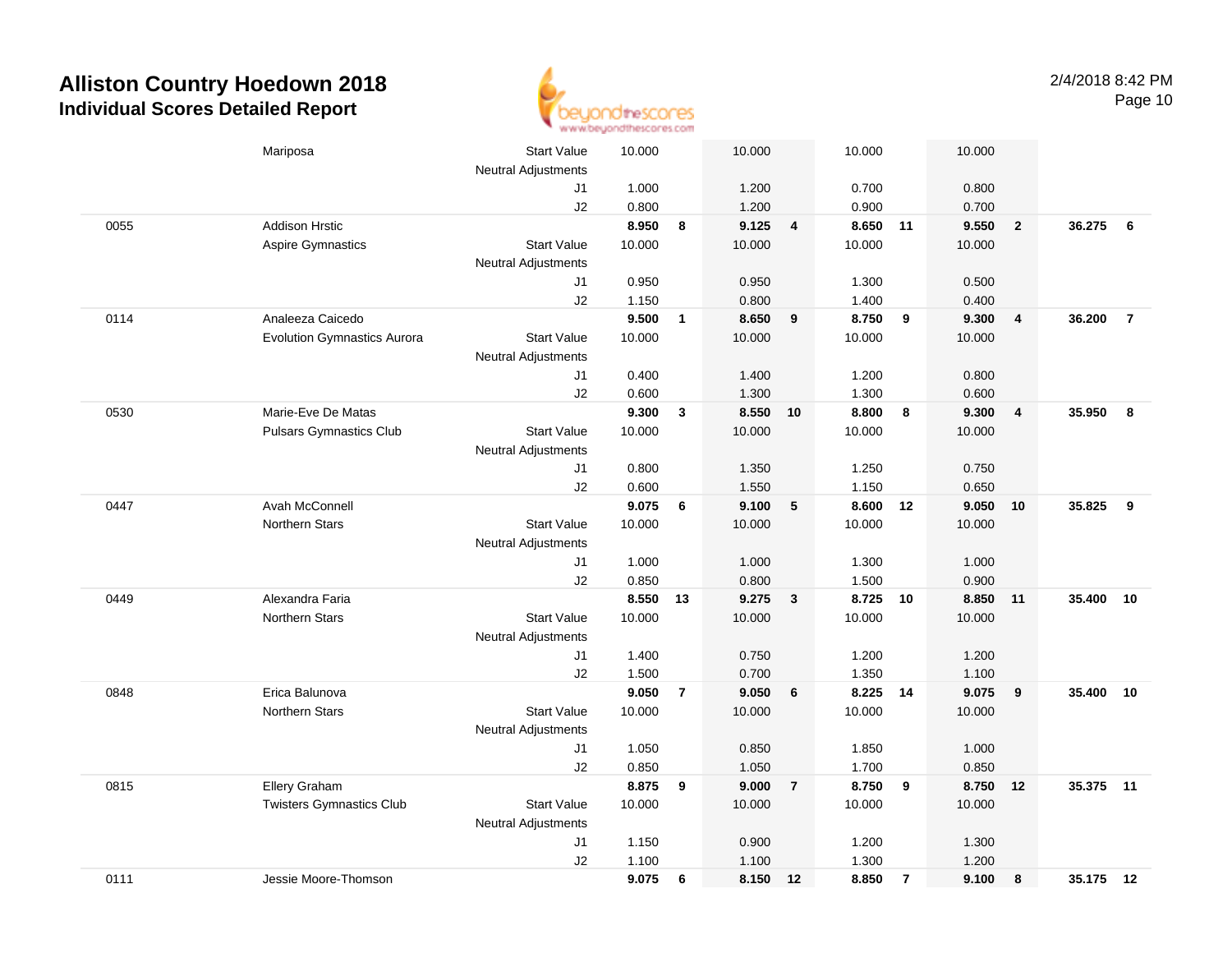

|      | <b>Evolution Gymnastics Aurora</b> | <b>Start Value</b>         | 10.000 |    | 10.000   |    | 10.000 |    | 10.000   |     |           |    |
|------|------------------------------------|----------------------------|--------|----|----------|----|--------|----|----------|-----|-----------|----|
|      |                                    | <b>Neutral Adjustments</b> |        |    |          |    |        |    | $-0.100$ |     |           |    |
|      |                                    | J1                         | 0.900  |    | 2.000    |    | 1.200  |    | 0.800    |     |           |    |
|      |                                    | J2                         | 0.950  |    | 1.700    |    | 1.100  |    | 0.800    |     |           |    |
| 0758 | Ava Stubinski                      |                            | 8.700  | 12 | 8.525    | 11 | 8.650  | 11 | 9.050    | 10  | 34.925    | 13 |
|      | Trillium GC                        | <b>Start Value</b>         | 10.000 |    | 10.000   |    | 10.000 |    | 10.000   |     |           |    |
|      |                                    | <b>Neutral Adjustments</b> |        |    |          |    |        |    |          |     |           |    |
|      |                                    | J <sub>1</sub>             | 1.200  |    | 1.600    |    | 1.300  |    | 1.000    |     |           |    |
|      |                                    | J2                         | 1.400  |    | 1.350    |    | 1.400  |    | 0.900    |     |           |    |
| 0060 | Mahi Patel                         |                            | 8.800  | 11 | 7.950    | 13 | 9.050  | 6  | 8.400    | -14 | 34.200 14 |    |
|      | <b>Barrie Kempettes</b>            | <b>Start Value</b>         | 10.000 |    | 10.000   |    | 10.000 |    | 10.000   |     |           |    |
|      |                                    | Neutral Adjustments        |        |    |          |    |        |    |          |     |           |    |
|      |                                    | J1                         | 1.200  |    | 1.900    |    | 0.900  |    | 1.700    |     |           |    |
|      |                                    | J2                         | 1.200  |    | 2.200    |    | 1.000  |    | 1.500    |     |           |    |
| 0516 | Kaelyn Birch                       |                            | 8.400  | 14 | 8.525 11 |    | 8.250  | 13 | 8.575    | 13  | 33.750 15 |    |
|      | <b>Pulsars Gymnastics Club</b>     | <b>Start Value</b>         | 10.000 |    | 10.000   |    | 10.000 |    | 10.000   |     |           |    |
|      |                                    | <b>Neutral Adjustments</b> |        |    |          |    |        |    |          |     |           |    |
|      |                                    | J <sub>1</sub>             | 1.700  |    | 1.400    |    | 1.800  |    | 1.500    |     |           |    |
|      |                                    | J2                         | 1.500  |    | 1.550    |    | 1.700  |    | 1.350    |     |           |    |
|      |                                    |                            |        |    |          |    |        |    |          |     |           |    |

#### **Gymnastics Ontario Level 3**

**ID League ID Name VT # UB # BB # FX # AA #** 0329 Olivia Deluca **9.475 <sup>2</sup> 9.375 <sup>2</sup> 9.425 <sup>2</sup> 9.625 <sup>1</sup> 37.900 <sup>1</sup>** Kitchener-Waterloo Gymnastics Start Valuee 10.000 10.000 10.000 10.000 Neutral Adjustments J1 0.550 0.600 0.500 0.400 J2 0.500 0.650 0.650 0.350 0756 Grace Russell **9.350 <sup>6</sup> 9.450 <sup>1</sup> 9.225 <sup>4</sup> 9.225 <sup>5</sup> 37.250 <sup>2</sup>** Trillium GCC 313 Start Value 10.000 10.000 10.000 10.000 10.000 Neutral Adjustments $\sim$  -0.100 0.700 J1 0.700 0.550 0.700 0.650 J2 0.600 0.550 0.650 0.900 0852 Paige Trickey **9.450 <sup>3</sup> 9.100 <sup>4</sup> 9.425 <sup>2</sup> 9.250 <sup>4</sup> 37.225 <sup>3</sup>** Mariposa Start Value 10.000 10.000 10.000 10.000 Neutral Adjustments J1 0.600 0.800 0.550 0.800 J2 0.500 1.000 0.600 0.700 0566Victoria Ramsay **9.500 <sup>1</sup> 9.100 <sup>4</sup> 9.425 <sup>2</sup> 9.025 <sup>7</sup> 37.050 <sup>4</sup>**

**Level 3 Age 14**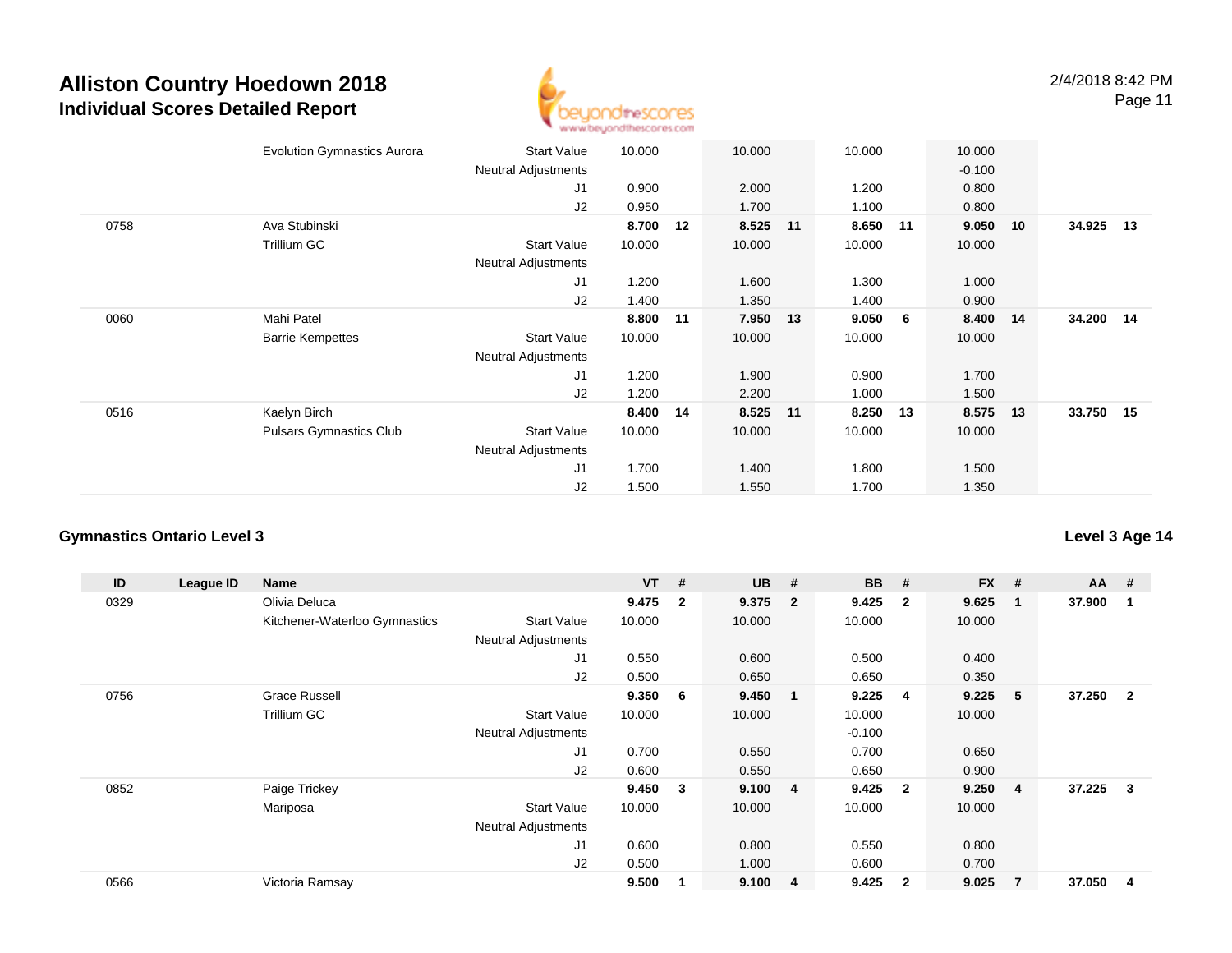

|      | <b>Pulsars Gymnastics Club</b> | <b>Start Value</b><br><b>Neutral Adjustments</b> | 10.000 |                | 10.000    |                | 10.000   |                | 10.000 |                         |        |                         |
|------|--------------------------------|--------------------------------------------------|--------|----------------|-----------|----------------|----------|----------------|--------|-------------------------|--------|-------------------------|
|      |                                | J <sub>1</sub>                                   | 0.500  |                | 0.900     |                | 0.600    |                | 1.100  |                         |        |                         |
|      |                                | J2                                               | 0.500  |                | 0.900     |                | 0.550    |                | 0.850  |                         |        |                         |
| 0278 | Sierra Benayon-Abraham         |                                                  | 9.225  | $\overline{7}$ | 9.375     | $\overline{2}$ | 9.150    | 5              | 8.975  | $\overline{\mathbf{8}}$ | 36.725 | 5                       |
|      | <b>Gyros Gymnastics</b>        | <b>Start Value</b>                               | 10.000 |                | 10.000    |                | 10.000   |                | 10.000 |                         |        |                         |
|      |                                | <b>Neutral Adjustments</b>                       |        |                |           |                |          |                |        |                         |        |                         |
|      |                                | J1                                               | 0.700  |                | 0.550     |                | 1.000    |                | 1.150  |                         |        |                         |
|      |                                | J2                                               | 0.850  |                | 0.700     |                | 0.700    |                | 0.900  |                         |        |                         |
|      |                                |                                                  | 9.375  |                |           |                | 9.475    | $\overline{1}$ |        |                         | 36.600 | 6                       |
| 0402 | Lily Coulson                   |                                                  |        | 5              | 8.400     | 6              |          |                | 9.350  | $\overline{\mathbf{3}}$ |        |                         |
|      | Mariposa                       | <b>Start Value</b>                               | 10.000 |                | 10.000    |                | 10.000   |                | 10.000 |                         |        |                         |
|      |                                | <b>Neutral Adjustments</b>                       |        |                |           |                |          |                |        |                         |        |                         |
|      |                                | J1                                               | 0.650  |                | 1.500     |                | 0.500    |                | 0.650  |                         |        |                         |
|      |                                | J2                                               | 0.600  |                | 1.700     |                | 0.550    |                | 0.650  |                         |        |                         |
| 0401 | Alexis Cooper                  |                                                  | 9.425  | 4              | 8.475     | 5              | 9.050    | 6              | 9.525  | $\overline{\mathbf{2}}$ | 36.475 | $\overline{7}$          |
|      | Mariposa                       | <b>Start Value</b>                               | 10.000 |                | 10.000    |                | 10.000   |                | 10.000 |                         |        |                         |
|      |                                | <b>Neutral Adjustments</b>                       |        |                |           |                | $-0.100$ |                |        |                         |        |                         |
|      |                                | J <sub>1</sub>                                   | 0.550  |                | 1.400     |                | 0.900    |                | 0.450  |                         |        |                         |
|      |                                | J2                                               | 0.600  |                | 1.650     |                | 0.800    |                | 0.500  |                         |        |                         |
| 0559 | Ciara McCullough               |                                                  | 9.350  | 6              | 9.350     | $\mathbf{3}$   | 9.325    | $\mathbf{3}$   | 8.425  | 10                      | 36.450 | $\overline{\mathbf{8}}$ |
|      | <b>Pulsars Gymnastics Club</b> | <b>Start Value</b>                               | 10.000 |                | 10.000    |                | 10.000   |                | 10.000 |                         |        |                         |
|      |                                | <b>Neutral Adjustments</b>                       |        |                |           |                |          |                |        |                         |        |                         |
|      |                                | J <sub>1</sub>                                   | 0.600  |                | 0.750     |                | 0.650    |                | 1.500  |                         |        |                         |
|      |                                | J2                                               | 0.700  |                | 0.550     |                | 0.700    |                | 1.650  |                         |        |                         |
| 0706 | Chelbylynn Milton              |                                                  | 9.175  | 8              | 7.900     | $\overline{7}$ | 8.850    | $\overline{7}$ | 8.450  | $\overline{\mathbf{9}}$ | 34.375 | 9                       |
|      | <b>Tornados Gymnastics</b>     | <b>Start Value</b>                               | 10.000 |                | 10.000    |                | 10.000   |                | 10.000 |                         |        |                         |
|      |                                | <b>Neutral Adjustments</b>                       |        |                |           |                |          |                |        |                         |        |                         |
|      |                                | J <sub>1</sub>                                   | 0.750  |                | 2.200     |                | 1.000    |                | 1.600  |                         |        |                         |
|      |                                | J2                                               | 0.900  |                | 2.000     |                | 1.300    |                | 1.500  |                         |        |                         |
| 0658 | Hanna Kent                     |                                                  | 9.375  | 5              | $X.XXX$ - |                | 9.425    | $\overline{2}$ | 9.100  | $6\phantom{1}6$         | 27.900 | 10                      |
|      | <b>TGI</b>                     | <b>Start Value</b>                               | 10.000 |                |           |                | 10.000   |                | 10.000 |                         |        |                         |
|      |                                | <b>Neutral Adjustments</b>                       |        |                |           |                |          |                |        |                         |        |                         |
|      |                                | J1                                               | 0.550  |                |           |                | 0.600    |                | 0.950  |                         |        |                         |
|      |                                | J2                                               | 0.700  |                |           |                | 0.550    |                | 0.850  |                         |        |                         |
|      |                                |                                                  |        |                |           |                |          |                |        |                         |        |                         |

**Gymnastics Ontario Level 3**

**Level 3 Age 12 A**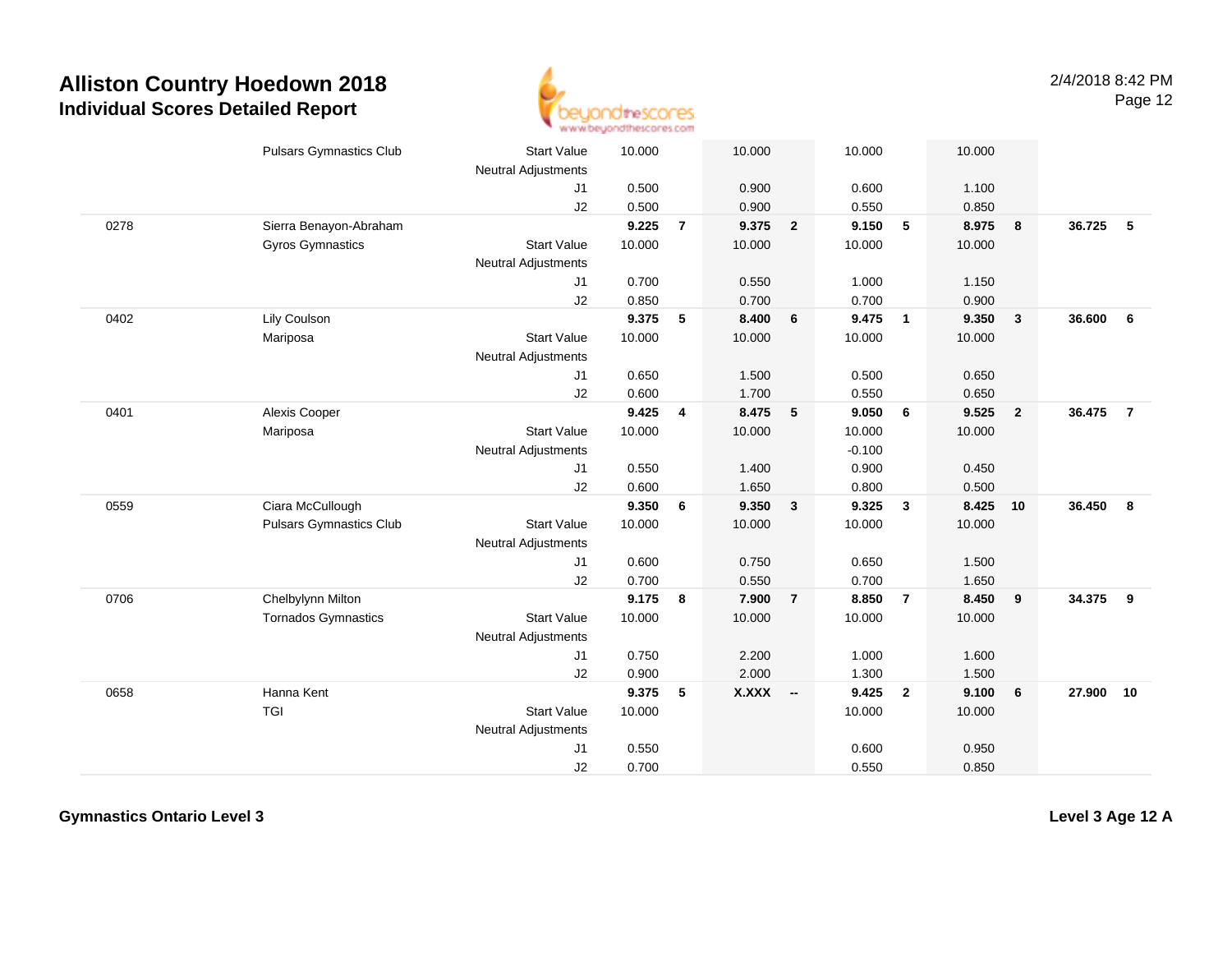

| as as accepted to a search a presum |                  |                                    |                                                  |        |              |            |              |           |                |           |                         |        |                         |
|-------------------------------------|------------------|------------------------------------|--------------------------------------------------|--------|--------------|------------|--------------|-----------|----------------|-----------|-------------------------|--------|-------------------------|
| ID                                  | <b>League ID</b> | Name                               |                                                  | VT     | #            | UB         | #            | <b>BB</b> | #              | <b>FX</b> | #                       | AA     | #                       |
| 0248                                |                  | Elyana Avila                       |                                                  | 9.425  | $\mathbf{3}$ | 9.550      | $\mathbf{2}$ | 9.075     | $\overline{7}$ | 9.850     | $\mathbf{1}$            | 37.900 | $\overline{\mathbf{1}}$ |
|                                     |                  | <b>Gyros Gymnastics</b>            | <b>Start Value</b>                               | 10.000 |              | 10.000     |              | 10.000    |                | 10.000    |                         |        |                         |
|                                     |                  |                                    | Neutral Adjustments                              |        |              |            |              |           |                |           |                         |        |                         |
|                                     |                  |                                    | J1                                               | 0.550  |              | 0.500      |              | 0.850     |                | 0.150     |                         |        |                         |
|                                     |                  |                                    | J2                                               | 0.600  |              | 0.400      |              | 1.000     |                | 0.150     |                         |        |                         |
| 0004                                |                  | Halle-Kae Aguilera                 |                                                  | 9.250  | 6            | 9.625      | $\mathbf{1}$ | 9.575     | $\overline{1}$ | 9.225     | 4                       | 37.675 | $\overline{\mathbf{2}}$ |
|                                     |                  | Ajax Acro's Gym Club               | <b>Start Value</b>                               | 10.000 |              | 10.000     |              | 10.000    |                | 10.000    |                         |        |                         |
|                                     |                  |                                    | <b>Neutral Adjustments</b>                       |        |              |            |              |           |                |           |                         |        |                         |
|                                     |                  |                                    | J1                                               | 0.850  |              | 0.350      |              | 0.500     |                | 0.800     |                         |        |                         |
|                                     |                  |                                    | J2                                               | 0.650  |              | 0.400      |              | 0.350     |                | 0.750     |                         |        |                         |
| 0017                                |                  | Saarya Delgado                     |                                                  | 9.600  | $\mathbf{1}$ | 9.400      | 3            | 9.525     | $\overline{2}$ | 8.900     | - 13                    | 37.425 | $\overline{\mathbf{3}}$ |
|                                     |                  | Alliston Gymnastics Club           | <b>Start Value</b>                               | 10.000 |              | 10.000     |              | 10.000    |                | 10.000    |                         |        |                         |
|                                     |                  |                                    | <b>Neutral Adjustments</b><br>J1                 | 0.500  |              | 0.550      |              | 0.450     |                | 1.200     |                         |        |                         |
|                                     |                  |                                    | J2                                               | 0.300  |              | 0.650      |              | 0.500     |                | 1.000     |                         |        |                         |
| 0755                                |                  | Ava Provost                        |                                                  | 9.475  | $\mathbf{2}$ | 9.175      | 8            | 9.100     | 6              | 9.375     | $\overline{\mathbf{2}}$ | 37.125 | $\overline{4}$          |
|                                     |                  | <b>Trillium GC</b>                 | <b>Start Value</b>                               | 10.000 |              | 10.000     |              | 10.000    |                | 10.000    |                         |        |                         |
|                                     |                  |                                    | Neutral Adjustments                              |        |              |            |              |           |                |           |                         |        |                         |
|                                     |                  |                                    | J1                                               | 0.500  |              | 0.800      |              | 0.850     |                | 0.550     |                         |        |                         |
|                                     |                  |                                    | J2                                               | 0.550  |              | 0.850      |              | 0.950     |                | 0.700     |                         |        |                         |
| 0602                                |                  | April Head                         |                                                  | 9.150  | 8            | 9.275      | 4            | 9.350     | $\mathbf{3}$   | 9.150     | $\overline{7}$          | 36.925 | 5                       |
|                                     |                  | <b>Shenderey Gymnastics Centre</b> | <b>Start Value</b>                               | 10.000 |              | 10.000     |              | 10.000    |                | 10.000    |                         |        |                         |
|                                     |                  |                                    | <b>Neutral Adjustments</b>                       |        |              |            |              |           |                |           |                         |        |                         |
|                                     |                  |                                    | J1                                               | 0.900  |              | 0.850      |              | 0.600     |                | 0.950     |                         |        |                         |
|                                     |                  |                                    | J2                                               | 0.800  |              | 0.600      |              | 0.700     |                | 0.750     |                         |        |                         |
| 0652                                |                  | Ava Antoniw                        |                                                  | 9.375  | 4            | 9.225      | 6            | 8.700     | 11             | 9.300     | $\mathbf{3}$            | 36.600 | - 6                     |
|                                     |                  | TGI                                | <b>Start Value</b>                               | 10.000 |              | 10.000     |              | 10.000    |                | 10.000    |                         |        |                         |
|                                     |                  |                                    | <b>Neutral Adjustments</b>                       |        |              |            |              | $-0.100$  |                |           |                         |        |                         |
|                                     |                  |                                    | J1                                               | 0.700  |              | 0.850      |              | 1.100     |                | 0.600     |                         |        |                         |
|                                     |                  |                                    | J2                                               | 0.550  |              | 0.700      |              | 1.300     |                | 0.800     |                         |        |                         |
| 0850                                |                  | Stephanie Seguin                   |                                                  | 9.325  | 5            | $9.050$ 10 |              | 8.975     | 8              | 9.050     | 10                      | 36.400 | $\overline{7}$          |
|                                     |                  | <b>TGI</b>                         | <b>Start Value</b><br><b>Neutral Adjustments</b> | 10.000 |              | 10.000     |              | 10.000    |                | 10.000    |                         |        |                         |
|                                     |                  |                                    | J1                                               | 0.700  |              | 0.950      |              | 0.950     |                | 1.000     |                         |        |                         |
|                                     |                  |                                    | J2                                               | 0.650  |              | 0.950      |              | 1.100     |                | 0.900     |                         |        |                         |
| 0452                                |                  | Kyra Preston                       |                                                  | 9.050  | 11           | 9.250      | $\sqrt{5}$   | 9.325     | 4              | 8.750     | 14                      | 36.375 | 8                       |
|                                     |                  | Northern Stars                     | <b>Start Value</b>                               | 10.000 |              | 10.000     |              | 10.000    |                | 10.000    |                         |        |                         |
|                                     |                  |                                    | <b>Neutral Adjustments</b>                       |        |              |            |              |           |                |           |                         |        |                         |
|                                     |                  |                                    | J1                                               | 1.000  |              | 0.700      |              | 0.700     |                | 1.300     |                         |        |                         |
|                                     |                  |                                    |                                                  |        |              |            |              |           |                |           |                         |        |                         |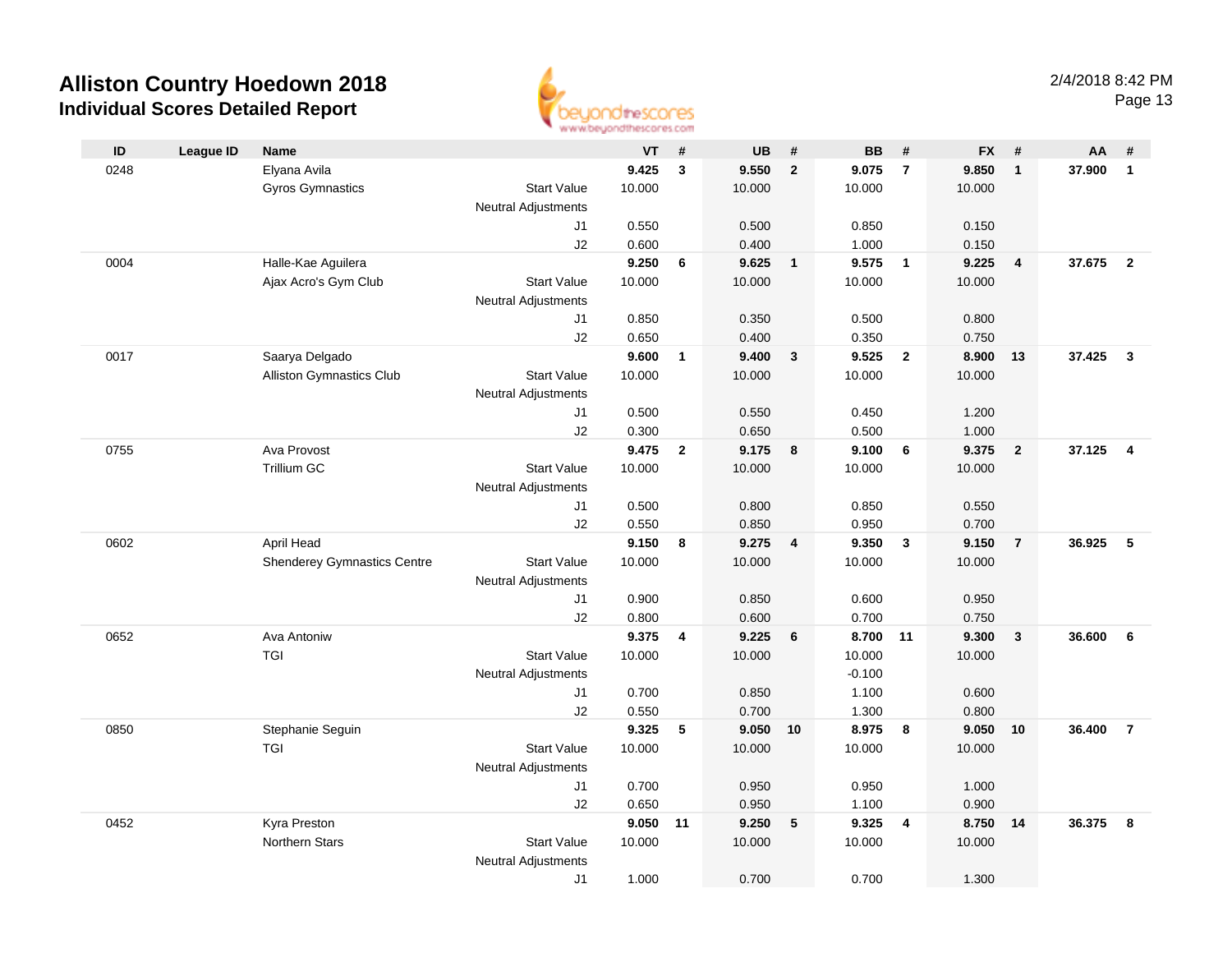

J2 0.900 0.800 0.650 1.200 0859 Kate McGroarty **9.225 <sup>7</sup> 8.600 <sup>13</sup> 8.975 <sup>8</sup> 9.300 <sup>3</sup> 36.100 <sup>9</sup>** Futures Gymnastics Laird Start Value 10.000 10.000 10.000 10.000 Neutral Adjustments J1 0.800 1.400 0.950 0.650 J2 0.750 1.400 1.100 0.750 0250 Sarah Singer **9.000 <sup>12</sup> 9.200 <sup>7</sup> 8.600 <sup>13</sup> 9.125 <sup>8</sup> 35.925 <sup>10</sup>** Gyros Gymnastics Start Valuee 10.000 10.000 10.000 10.000 Neutral Adjustments J1 0.900 0.750 1.300 0.950 J2 1.100 0.850 1.500 0.800 0816 Ava Healy **8.800 <sup>17</sup> 8.850 <sup>12</sup> 9.075 <sup>7</sup> 9.200 <sup>5</sup> 35.925 <sup>10</sup>** Twisters Gymnastics Clubb 3tart Value 10.000 10.000 10.000 10.000 10.000 Neutral Adjustments J1 1.100 1.200 1.000 0.800 J2 1.300 1.100 0.850 0.800 0062 Erika Carbonara **8.875 <sup>15</sup> 9.050 <sup>10</sup> 9.100 <sup>6</sup> 8.725 <sup>15</sup> 35.750 <sup>11</sup>** Barrie Kempettes Start Valuee 10.000 10.000 10.000 10.000 Neutral Adjustments J1 1.100 1.050 0.850 1.200 J2 1.150 0.850 0.950 1.350 0063 Caleigh Ryan **9.000 <sup>12</sup> 9.100 <sup>9</sup> 8.650 <sup>12</sup> 9.000 <sup>12</sup> 35.750 <sup>11</sup>** Barrie Kempettes Start Valuee 10.000 10.000 10.000 10.000 Neutral Adjustments $\sim$  -0.100 1.200 J1 0.950 0.800 1.200 1.100 J2 1.050 1.000 1.300 0.900 0249 Ava Robertson **9.075 <sup>10</sup> 8.375 <sup>15</sup> 8.800 <sup>9</sup> 9.300 <sup>3</sup> 35.550 <sup>12</sup>** Gyros Gymnastics Start Valuee 10.000 10.000 10.000 10.000 Neutral Adjustments $\sim$  -0.100 1.100 J1 0.900 1.750 1.100 0.750 J2 0.950 1.500 1.100 0.650 0251 Danna Grajcer **9.125 <sup>9</sup> 8.900 <sup>11</sup> 8.350 <sup>14</sup> 9.175 <sup>6</sup> 35.550 <sup>12</sup>** Gyros Gymnastics Start Valuee 10.000 10.000 10.000 10.000 Neutral Adjustments J1 0.800 1.000 1.600 0.900 J2 0.950 1.200 1.700 0.750 0416 Josee Chaput **8.950 <sup>13</sup> 8.525 <sup>14</sup> 8.775 <sup>10</sup> 9.100 <sup>9</sup> 35.350 <sup>13</sup>** North Bay Apollo Start Value 10.000 10.000 10.000 10.000 Neutral Adjustments J11.100 1.350 1.250 0.950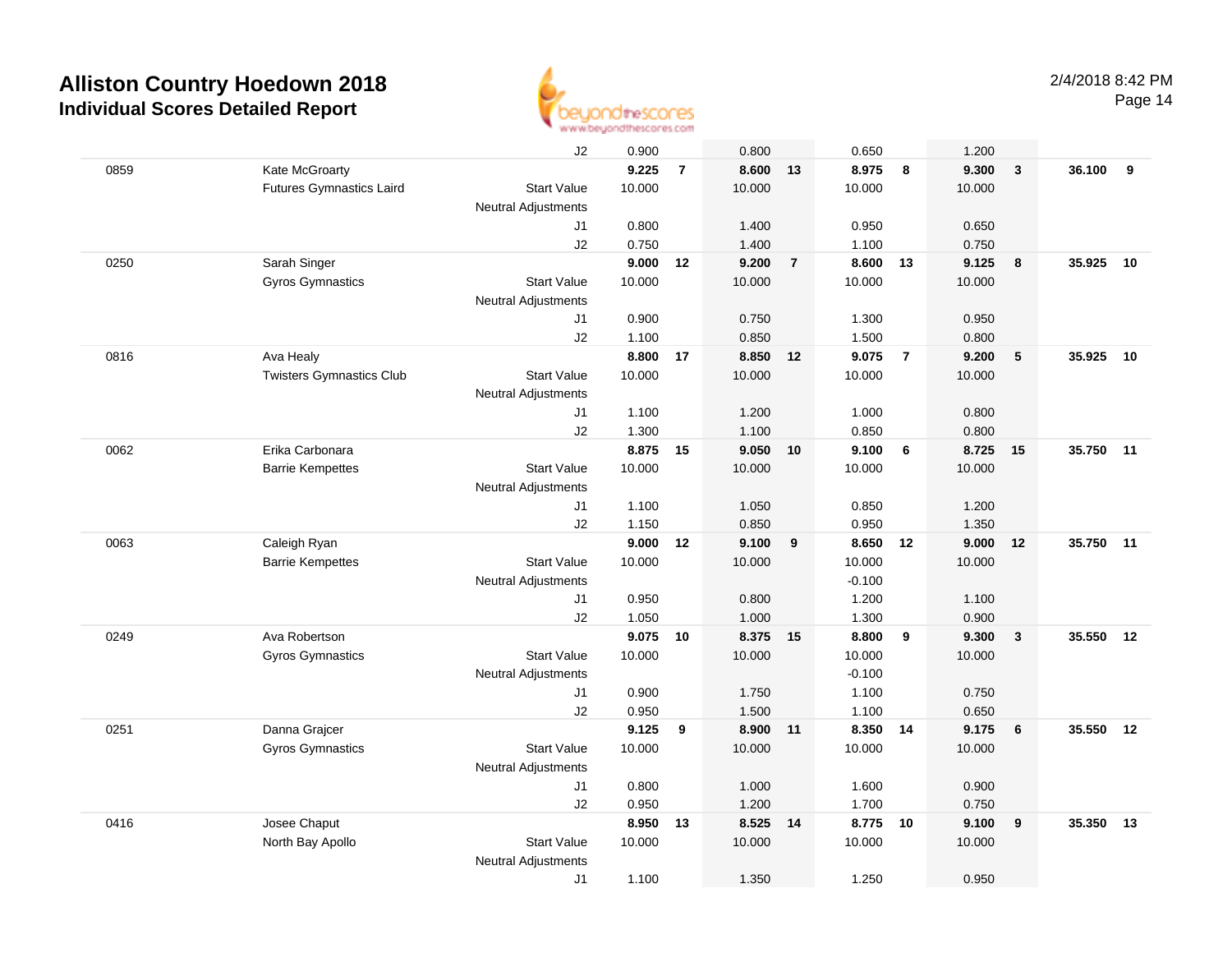TGI

Futures Gymnastics



Jessica Magloughlen **8.925 <sup>14</sup> 7.100 <sup>17</sup> 9.175 <sup>5</sup> 9.025 <sup>11</sup> 34.225 <sup>15</sup>**

Start Value

J1

J2

Neutral Adjustments

J2 1.000 1.600 1.200 0.850 Penelope Gendron **8.825 <sup>16</sup> 8.075 <sup>16</sup> 8.700 <sup>11</sup> 9.150 <sup>7</sup> 34.750 <sup>14</sup>** Start Valuee 10.000 10.000 10.000 10.000 Neutral Adjustments $\sim$  -0.100 1.100 J1 1.300 2.150 1.100 0.850 J21.050 1.700 1.300 0.850

e 10.000 10.000 10.000 10.000

1.200 2.900 0.900 1.000

0.950 2.900 0.750 0.950

0849

0206

**Level 3 Age 9 B**

| ID   | League ID | <b>Name</b>                     |                            | <b>VT</b> | #              | <b>UB</b> | #              | <b>BB</b> | #              | <b>FX</b> | #              | $AA$ # |                |
|------|-----------|---------------------------------|----------------------------|-----------|----------------|-----------|----------------|-----------|----------------|-----------|----------------|--------|----------------|
| 0056 |           | Jayen Lapcevich                 |                            | 9.525     | $\mathbf 1$    | 9.350     | $\overline{2}$ | 9.225     | 3              | 9.125     | 5              | 37.225 | $\mathbf{1}$   |
|      |           | Aspire Gymnastics               | <b>Start Value</b>         | 10.000    |                | 10.000    |                | 10.000    |                | 10.000    |                |        |                |
|      |           |                                 | <b>Neutral Adjustments</b> |           |                |           |                |           |                |           |                |        |                |
|      |           |                                 | J1                         | 0.500     |                | 0.700     |                | 0.800     |                | 0.800     |                |        |                |
|      |           |                                 | J2                         | 0.450     |                | 0.600     |                | 0.750     |                | 0.950     |                |        |                |
| 0058 |           | Celia Mazanik                   |                            | 9.375     | $\overline{2}$ | 9.250     | 3 <sup>2</sup> | 9.325     | $\overline{2}$ | 9.075     | 6              | 37.025 | $\overline{2}$ |
|      |           | <b>Barrie Kempettes</b>         | <b>Start Value</b>         | 10.000    |                | 10.000    |                | 10.000    |                | 10.000    |                |        |                |
|      |           |                                 | Neutral Adjustments        |           |                |           |                |           |                |           |                |        |                |
|      |           |                                 | J <sub>1</sub>             | 0.600     |                | 0.800     |                | 0.650     |                | 0.950     |                |        |                |
|      |           |                                 | J2                         | 0.650     |                | 0.700     |                | 0.700     |                | 0.900     |                |        |                |
| 0847 |           | Sadie Schmidt-Stutzman          |                            | 9.325     | 4              | 9.450     | $\overline{1}$ | 8.400     | 12             | 9.225     | 3              | 36.400 | $\mathbf{3}$   |
|      |           | Trillium GC                     | <b>Start Value</b>         | 10.000    |                | 10.000    |                | 10.000    |                | 10.000    |                |        |                |
|      |           |                                 | Neutral Adjustments        |           |                |           |                | $-0.100$  |                |           |                |        |                |
|      |           |                                 | J1                         | 0.600     |                | 0.600     |                | 1.550     |                | 0.800     |                |        |                |
|      |           |                                 | J2                         | 0.750     |                | 0.500     |                | 1.450     |                | 0.750     |                |        |                |
| 0137 |           | Naomi Hirstwood                 |                            | 8.850     | 9              | 9.050     | $\overline{7}$ | 8.950     | - 6            | 9.500     | $\mathbf{1}$   | 36.350 | $\overline{4}$ |
|      |           | Flip 'n' Wicked Gymnastics      | <b>Start Value</b>         | 10.000    |                | 10.000    |                | 10.000    |                | 10.000    |                |        |                |
|      |           |                                 | Neutral Adjustments        |           |                |           |                |           |                |           |                |        |                |
|      |           |                                 | J1                         | 1.200     |                | 1.000     |                | 1.100     |                | 0.550     |                |        |                |
|      |           |                                 | J2                         | 1.100     |                | 0.900     |                | 1.000     |                | 0.450     |                |        |                |
| 0811 |           | <b>Lindsey Caldwell</b>         |                            | 8.975     | 8              | 9.075     | 6              | 8.650     | 10             | 9.400     | $\overline{2}$ | 36.100 | 5              |
|      |           | <b>Twisters Gymnastics Club</b> | <b>Start Value</b>         | 10.000    |                | 10.000    |                | 10.000    |                | 10.000    |                |        |                |
|      |           |                                 | <b>Neutral Adjustments</b> |           |                |           |                |           |                |           |                |        |                |
|      |           |                                 | J1                         | 0.950     |                | 0.850     |                | 1.350     |                | 0.600     |                |        |                |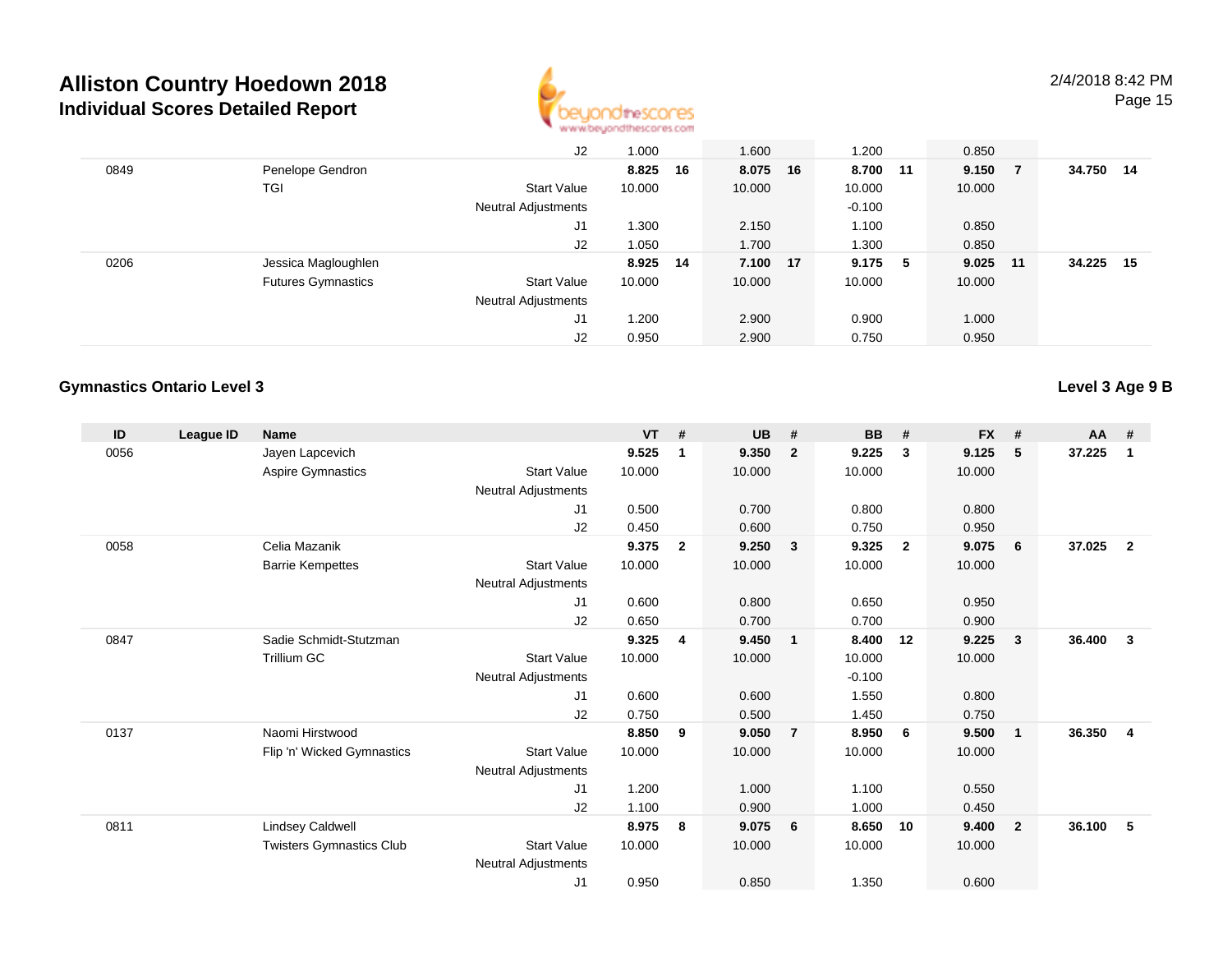

|      |                                    | J2                         | 1.100  |                         | 1.000    |                | 1.350    |                         | 0.600  |                         |           |                |
|------|------------------------------------|----------------------------|--------|-------------------------|----------|----------------|----------|-------------------------|--------|-------------------------|-----------|----------------|
| 0059 | Chloe Reid                         |                            | 8.825  | 10                      | 9.225    | $\overline{4}$ | 8.800    | 8                       | 9.125  | 5                       | 35.975    | 6              |
|      | <b>Barrie Kempettes</b>            | <b>Start Value</b>         | 10.000 |                         | 10.000   |                | 10.000   |                         | 10.000 |                         |           |                |
|      |                                    | <b>Neutral Adjustments</b> |        |                         |          |                |          |                         |        |                         |           |                |
|      |                                    | J1                         | 1.300  |                         | 0.850    |                | 1.200    |                         | 0.900  |                         |           |                |
|      |                                    | J2                         | 1.050  |                         | 0.700    |                | 1.200    |                         | 0.850  |                         |           |                |
| 0319 | Chloe Alchimowicz                  |                            | 9.350  | $\mathbf{3}$            | 8.250    | 12             | 9.350    | $\overline{1}$          | 8.875  | 10                      | 35.825    | $\overline{7}$ |
|      | Kitchener-Waterloo Gymnastics      | <b>Start Value</b>         | 10.000 |                         | 10.000   |                | 10.000   |                         | 10.000 |                         |           |                |
|      |                                    | <b>Neutral Adjustments</b> |        |                         |          |                |          |                         |        |                         |           |                |
|      |                                    | J1                         | 0.600  |                         | 1.850    |                | 0.700    |                         | 1.100  |                         |           |                |
|      |                                    | J2                         | 0.700  |                         | 1.650    |                | 0.600    |                         | 1.150  |                         |           |                |
| 0269 | Giuliana Ciotoli                   |                            | 8.700  | 11                      | 9.175    | $\sqrt{5}$     | 8.675    | $\overline{\mathbf{9}}$ | 9.175  | $\overline{\mathbf{4}}$ | 35.725    | 8              |
|      | <b>Gyros Gymnastics</b>            | <b>Start Value</b>         | 10.000 |                         | 10.000   |                | 10.000   |                         | 10.000 |                         |           |                |
|      |                                    | <b>Neutral Adjustments</b> |        |                         |          |                | $-0.100$ |                         |        |                         |           |                |
|      |                                    | J1                         | 1.300  |                         | 0.850    |                | 1.150    |                         | 0.900  |                         |           |                |
|      |                                    | J2                         | 1.300  |                         | 0.800    |                | 1.300    |                         | 0.750  |                         |           |                |
| 0591 | Emilya Christidis                  |                            | 8.550  | 12                      | 9.000    | 9              | 9.025    | 4                       | 9.075  | 6                       | 35.650    | 9              |
|      | <b>Shenderey Gymnastics Centre</b> | <b>Start Value</b>         | 10.000 |                         | 10.000   |                | 10.000   |                         | 10.000 |                         |           |                |
|      |                                    | <b>Neutral Adjustments</b> |        |                         |          |                |          |                         |        |                         |           |                |
|      |                                    | J1                         | 1.500  |                         | 1.050    |                | 0.950    |                         | 0.950  |                         |           |                |
|      |                                    | J2                         | 1.400  |                         | 0.950    |                | 1.000    |                         | 0.900  |                         |           |                |
| 0375 | Reilynn Oevering                   |                            | 9.000  | $\overline{\mathbf{r}}$ | 9.025    | 8              | 8.575 11 |                         | 8.850  | 11                      | 35.450    | 10             |
|      | Mariposa                           | <b>Start Value</b>         | 10.000 |                         | 10.000   |                | 10.000   |                         | 10.000 |                         |           |                |
|      |                                    | <b>Neutral Adjustments</b> |        |                         |          |                |          |                         |        |                         |           |                |
|      |                                    | J1                         | 1.100  |                         | 1.000    |                | 1.500    |                         | 1.200  |                         |           |                |
|      |                                    | J2                         | 0.900  |                         | 0.950    |                | 1.350    |                         | 1.100  |                         |           |                |
| 0270 | Siena Josephine Ciotoli            |                            | 8.825  | 10                      | 8.975 10 |                | 8.350    | 13                      | 9.050  | $\overline{7}$          | 35.200    | 11             |
|      | <b>Gyros Gymnastics</b>            | <b>Start Value</b>         | 10.000 |                         | 10.000   |                | 10.000   |                         | 10.000 |                         |           |                |
|      |                                    | <b>Neutral Adjustments</b> |        |                         |          |                | $-0.100$ |                         |        |                         |           |                |
|      |                                    | J1                         | 1.100  |                         | 0.900    |                | 1.500    |                         | 1.000  |                         |           |                |
|      |                                    | J2                         | 1.250  |                         | 1.150    |                | 1.600    |                         | 0.900  |                         |           |                |
| 0412 | Jenna Robertson-Palmer             |                            | 9.175  | 5                       | 8.000 14 |                | 8.975    | $\sqrt{5}$              | 9.000  | 8                       | 35.150 12 |                |
|      | North Bay Apollo                   | <b>Start Value</b>         | 10.000 |                         | 10.000   |                | 10.000   |                         | 10.000 |                         |           |                |
|      |                                    | <b>Neutral Adjustments</b> |        |                         |          |                |          |                         |        |                         |           |                |
|      |                                    | J1                         | 0.900  |                         | 2.000    |                | 0.950    |                         | 0.950  |                         |           |                |
|      |                                    | J2                         | 0.750  |                         | 2.000    |                | 1.100    |                         | 1.050  |                         |           |                |
| 0444 | Ava Brousseau                      |                            | 9.125  | 6                       | 8.550    | 11             | 8.900    | $\overline{7}$          | 8.450  | 13                      | 35.025    | 13             |
|      | <b>Northern Stars</b>              | <b>Start Value</b>         | 10.000 |                         | 10.000   |                | 10.000   |                         | 10.000 |                         |           |                |
|      |                                    | <b>Neutral Adjustments</b> |        |                         |          |                |          |                         |        |                         |           |                |
|      |                                    | J1                         | 0.800  |                         | 1.400    |                | 1.000    |                         | 1.650  |                         |           |                |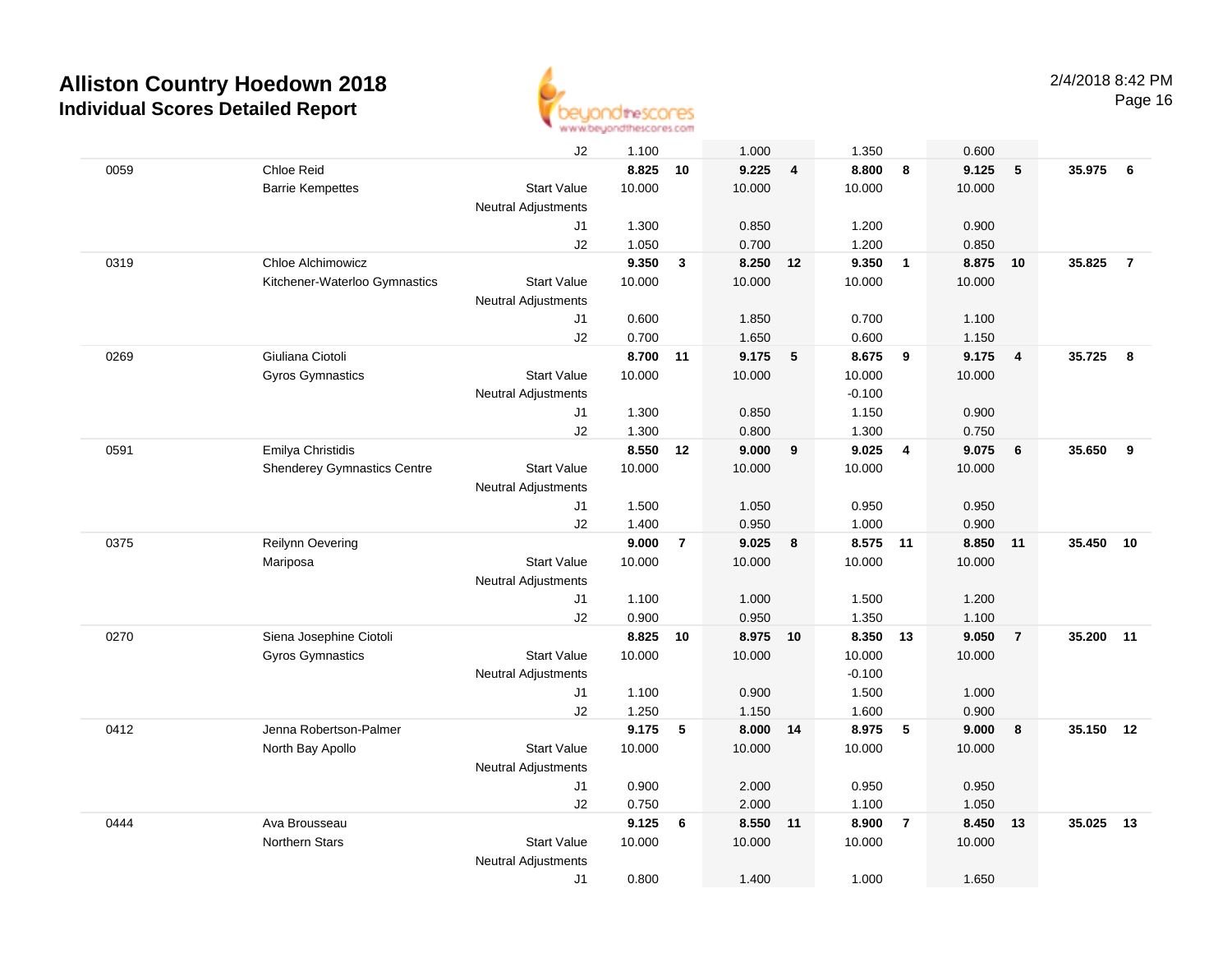

Page 17

|      |                           | J2                         | 0.950    | 1.500    | 1.200   |   | 1.450  |     |        |      |
|------|---------------------------|----------------------------|----------|----------|---------|---|--------|-----|--------|------|
| 0418 | Faith Johnson             |                            | 8.700 11 | 8.150 13 | 8.800 8 |   | 8.925  | - 9 | 34.575 | -14  |
|      | North Bay Apollo          | <b>Start Value</b>         | 10.000   | 10.000   | 10.000  |   | 10.000 |     |        |      |
|      |                           | <b>Neutral Adjustments</b> |          |          |         |   |        |     |        |      |
|      |                           | J1                         | 1.400    | 2.000    | 1.200   |   | 1.050  |     |        |      |
|      |                           | J2                         | 1.200    | 1.700    | 1.200   |   | 1.100  |     |        |      |
| 0203 | Annalise Chapman          |                            | 8.700 11 | 7.000 15 | 8.900   | 7 | 8.700  | 12  | 33.300 | - 15 |
|      | <b>Futures Gymnastics</b> | <b>Start Value</b>         | 10.000   |          | 10.000  |   | 10.000 |     |        |      |
|      |                           | <b>Neutral Adjustments</b> |          | 10.000   |         |   |        |     |        |      |
|      |                           | J1                         | 1.300    | 3.000    | 1.000   |   | 1.300  |     |        |      |
|      |                           | J2                         | 1.300    | 3.000    | 1.200   |   | 1.300  |     |        |      |

#### **Gymnastics Ontario Level 3**

**Level 3 10A A**

| ID   | League ID | <b>Name</b>                     |                            | <b>VT</b> | #              | <b>UB</b> | #                       | <b>BB</b> | #              | <b>FX</b> | #              | AA #   |                |
|------|-----------|---------------------------------|----------------------------|-----------|----------------|-----------|-------------------------|-----------|----------------|-----------|----------------|--------|----------------|
| 0856 |           | Madelyn Ellis                   |                            | 9.400     | $\overline{2}$ | 9.125     | 5                       | 9.325     | $\overline{2}$ | 9.500     | $\mathbf{1}$   | 37.350 | 1              |
|      |           | <b>Futures Gymnastics Laird</b> | <b>Start Value</b>         | 10.000    |                | 10.000    |                         | 10.000    |                | 10.000    |                |        |                |
|      |           |                                 | Neutral Adjustments        |           |                |           |                         |           |                |           |                |        |                |
|      |           |                                 | J1                         | 0.700     |                | 0.950     |                         | 0.700     |                | 0.600     |                |        |                |
|      |           |                                 | J2                         | 0.500     |                | 0.800     |                         | 0.650     |                | 0.400     |                |        |                |
| 0038 |           | Rowan Salem                     |                            | 9.500     | $\mathbf{1}$   | 9.275     | $\overline{\mathbf{2}}$ | 8.900     | - 6            | 9.100     | 5              | 36.775 | $\overline{2}$ |
|      |           | Alliston Gymnastics Club        | <b>Start Value</b>         | 10.000    |                | 10.000    |                         | 10.000    |                | 10.000    |                |        |                |
|      |           |                                 | Neutral Adjustments        |           |                |           |                         |           |                |           |                |        |                |
|      |           |                                 | J <sub>1</sub>             | 0.600     |                | 0.700     |                         | 1.000     |                | 1.000     |                |        |                |
|      |           |                                 | J2                         | 0.400     |                | 0.750     |                         | 1.200     |                | 0.800     |                |        |                |
| 0151 |           | Ashley Carr                     |                            | 8.925     | 8              | 9.700     | $\overline{\mathbf{1}}$ | 9.000     | $\overline{4}$ | 9.000     | $\overline{7}$ | 36.625 | 3              |
|      |           | <b>Futures Gymnastics</b>       | <b>Start Value</b>         | 10.000    |                | 10.000    |                         | 10.000    |                | 10.000    |                |        |                |
|      |           |                                 | Neutral Adjustments        |           |                |           |                         |           |                |           |                |        |                |
|      |           |                                 | J <sub>1</sub>             | 1.100     |                | 0.300     |                         | 1.000     |                | 1.000     |                |        |                |
|      |           |                                 | J2                         | 1.050     |                | 0.300     |                         | 1.000     |                | 1.000     |                |        |                |
| 0855 |           | Alexandria Baker                |                            | 8.650     | 12             | 9.150     | $\overline{4}$          | 9.625     | $\mathbf{1}$   | 8.925     | 9              | 36.350 | $\overline{4}$ |
|      |           | <b>Futures Gymnastics Laird</b> | <b>Start Value</b>         | 10.000    |                | 10.000    |                         | 10.000    |                | 10.000    |                |        |                |
|      |           |                                 | Neutral Adjustments        |           |                |           |                         |           |                |           |                |        |                |
|      |           |                                 | J1                         | 1.400     |                | 0.750     |                         | 0.350     |                | 1.100     |                |        |                |
|      |           |                                 | J2                         | 1.300     |                | 0.950     |                         | 0.400     |                | 1.050     |                |        |                |
| 0471 |           | Brooke-Lyn May                  |                            | 9.300     | 4              | 8.750     | 9                       | 8.950     | -5             | 9.325     | $\mathbf{2}$   | 36.325 | 5              |
|      |           | Northern Stars                  | <b>Start Value</b>         | 10.000    |                | 10.000    |                         | 10.000    |                | 10.000    |                |        |                |
|      |           |                                 | <b>Neutral Adjustments</b> |           |                |           |                         |           |                |           |                |        |                |
|      |           |                                 | J1                         | 0.600     |                | 1.250     |                         | 1.100     |                | 0.700     |                |        |                |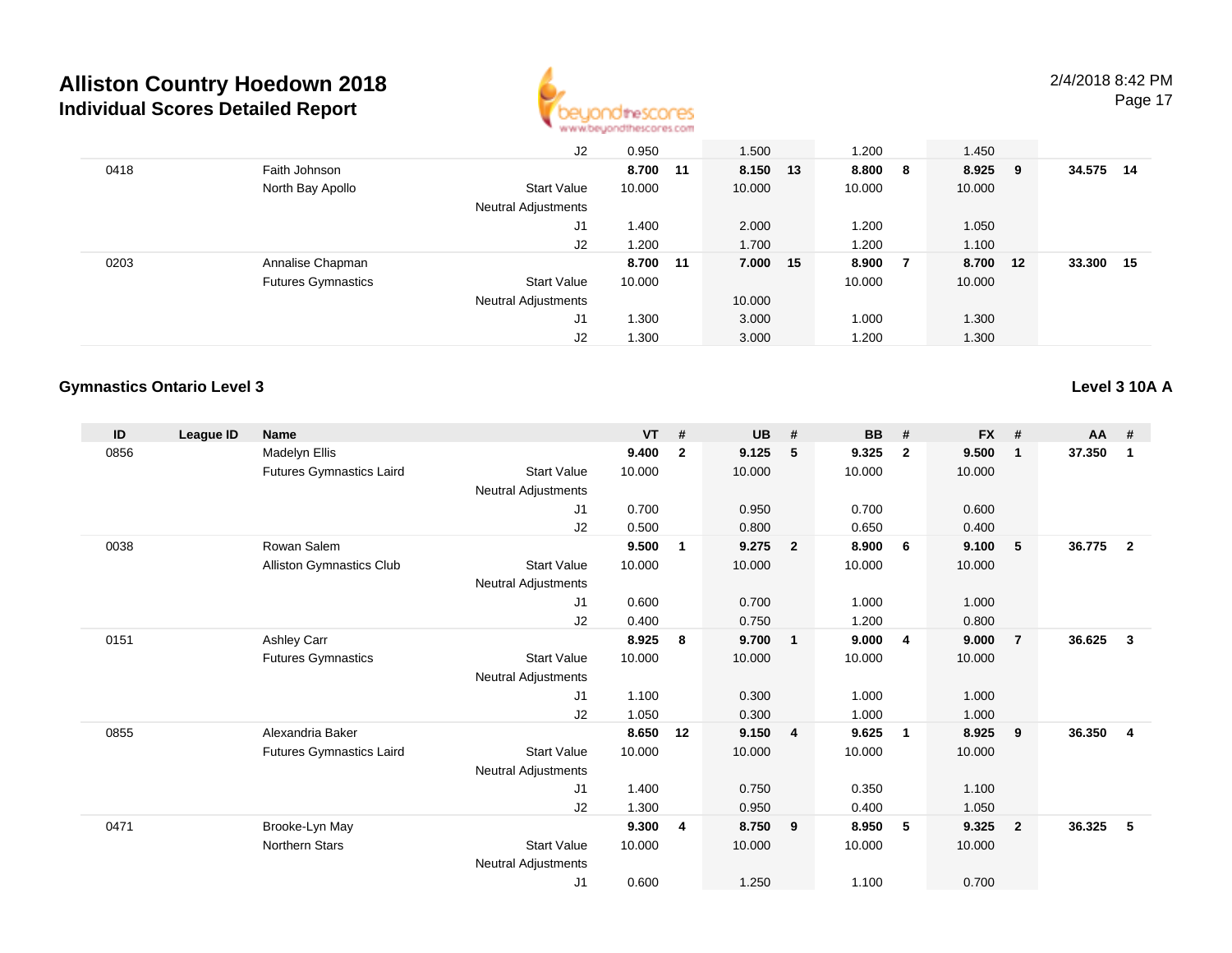

|      |                                 | J2                         | 0.800    |                | 1.250    |                         | 1.000  |                         | 0.650  |                         |        |                |
|------|---------------------------------|----------------------------|----------|----------------|----------|-------------------------|--------|-------------------------|--------|-------------------------|--------|----------------|
| 0377 | Ruby Purdy-Stevenson            |                            | 9.400    | $\mathbf{2}$   | 9.000    | $\overline{7}$          | 8.600  | 11                      | 9.150  | $\overline{\mathbf{4}}$ | 36.150 | 6              |
|      | Mariposa                        | <b>Start Value</b>         | 10.000   |                | 10.000   |                         | 10.000 |                         | 10.000 |                         |        |                |
|      |                                 | <b>Neutral Adjustments</b> |          |                |          |                         |        |                         |        |                         |        |                |
|      |                                 | J1                         | 0.700    |                | 0.950    |                         | 1.300  |                         | 0.950  |                         |        |                |
|      |                                 | J2                         | 0.500    |                | 1.050    |                         | 1.500  |                         | 0.750  |                         |        |                |
| 0533 | Eliana Di Vita                  |                            | 9.225    | $\sqrt{5}$     | 8.575    | 10                      | 9.000  | $\overline{4}$          | 8.950  | 8                       | 35.750 | $\overline{7}$ |
|      | <b>Pulsars Gymnastics Club</b>  | <b>Start Value</b>         | 10.000   |                | 10.000   |                         | 10.000 |                         | 10.000 |                         |        |                |
|      |                                 | <b>Neutral Adjustments</b> |          |                |          |                         |        |                         |        |                         |        |                |
|      |                                 | J1                         | 0.700    |                | 1.550    |                         | 1.000  |                         | 1.000  |                         |        |                |
|      |                                 | J2                         | 0.850    |                | 1.300    |                         | 1.000  |                         | 1.100  |                         |        |                |
| 0324 | Kaori Flewwelling               |                            | 8.400    | 13             | 9.075    | 6                       | 8.950  | 5                       | 9.300  | $\mathbf{3}$            | 35.725 | 8              |
|      | Kitchener-Waterloo Gymnastics   | <b>Start Value</b>         | 10.000   |                | 10.000   |                         | 10.000 |                         | 10.000 |                         |        |                |
|      |                                 | <b>Neutral Adjustments</b> |          |                |          |                         |        |                         |        |                         |        |                |
|      |                                 | J1                         | 1.500    |                | 1.050    |                         | 0.900  |                         | 0.800  |                         |        |                |
|      |                                 | J2                         | 1.700    |                | 0.800    |                         | 1.200  |                         | 0.600  |                         |        |                |
| 0247 | Ava Militello                   |                            | 8.900    | 9              | 8.750    | 9                       | 9.025  | $\overline{\mathbf{3}}$ | 9.000  | $\overline{7}$          | 35.675 | 9              |
|      | <b>Gyros Gymnastics</b>         | <b>Start Value</b>         | 10.000   |                | 10.000   |                         | 10.000 |                         | 10.000 |                         |        |                |
|      |                                 | <b>Neutral Adjustments</b> |          |                |          |                         |        |                         |        |                         |        |                |
|      |                                 | J1                         | 1.200    |                | 1.200    |                         | 1.000  |                         | 0.950  |                         |        |                |
|      |                                 | J2                         | 1.000    |                | 1.300    |                         | 0.950  |                         | 1.050  |                         |        |                |
| 0509 | Avalon Jackson                  |                            | 9.350    | $\mathbf{3}$   | 7.850    | 13                      | 8.750  | $\overline{7}$          | 9.075  | 6                       | 35.025 | 10             |
|      | <b>Owen Sound Satellites</b>    | <b>Start Value</b>         | 10.000   |                | 10.000   |                         | 10.000 |                         | 10.000 |                         |        |                |
|      |                                 | <b>Neutral Adjustments</b> |          |                |          |                         |        |                         |        |                         |        |                |
|      |                                 | J1                         | 0.750    |                | 2.200    |                         | 1.200  |                         | 1.000  |                         |        |                |
|      |                                 | J2                         | 0.550    |                | 2.100    |                         | 1.300  |                         | 0.850  |                         |        |                |
| 0378 | <b>Autumn Prior</b>             |                            | 9.000    | $\overline{7}$ | 8.775    | 8                       | 8.275  | 13                      | 8.650  | 11                      | 34.700 | 11             |
|      | Mariposa                        | <b>Start Value</b>         | 10.000   |                | 10.000   |                         | 10.000 |                         | 10.000 |                         |        |                |
|      |                                 | <b>Neutral Adjustments</b> |          |                |          |                         |        |                         |        |                         |        |                |
|      |                                 | J1                         | 1.000    |                | 1.350    |                         | 1.750  |                         | 1.400  |                         |        |                |
|      |                                 | J2                         | 1.000    |                | 1.100    |                         | 1.700  |                         | 1.300  |                         |        |                |
| 0440 | Sara Krason                     |                            | 8.675 11 |                | 8.475 11 |                         | 8.725  | 8                       | 8.825  | 10                      | 34.700 | 11             |
|      | <b>Northern Stars</b>           | <b>Start Value</b>         | 10.000   |                | 10.000   |                         | 10.000 |                         | 10.000 |                         |        |                |
|      |                                 | <b>Neutral Adjustments</b> |          |                |          |                         |        |                         |        |                         |        |                |
|      |                                 | J1                         | 1.450    |                | 1.450    |                         | 1.250  |                         | 1.200  |                         |        |                |
|      |                                 | J2                         | 1.200    |                | 1.600    |                         | 1.300  |                         | 1.150  |                         |        |                |
| 0008 | Mia Bernardino                  |                            | 8.775    | 10             | 9.225    | $\overline{\mathbf{3}}$ | 8.675  | 9                       | 7.900  | 13                      | 34.575 | 12             |
|      | <b>Alliston Gymnastics Club</b> | <b>Start Value</b>         | 10.000   |                | 10.000   |                         | 10.000 |                         | 10.000 |                         |        |                |
|      |                                 | <b>Neutral Adjustments</b> |          |                |          |                         |        |                         |        |                         |        |                |
|      |                                 | J1                         | 1.200    |                | 0.700    |                         | 1.300  |                         | 2.000  |                         |        |                |
|      |                                 |                            |          |                |          |                         |        |                         |        |                         |        |                |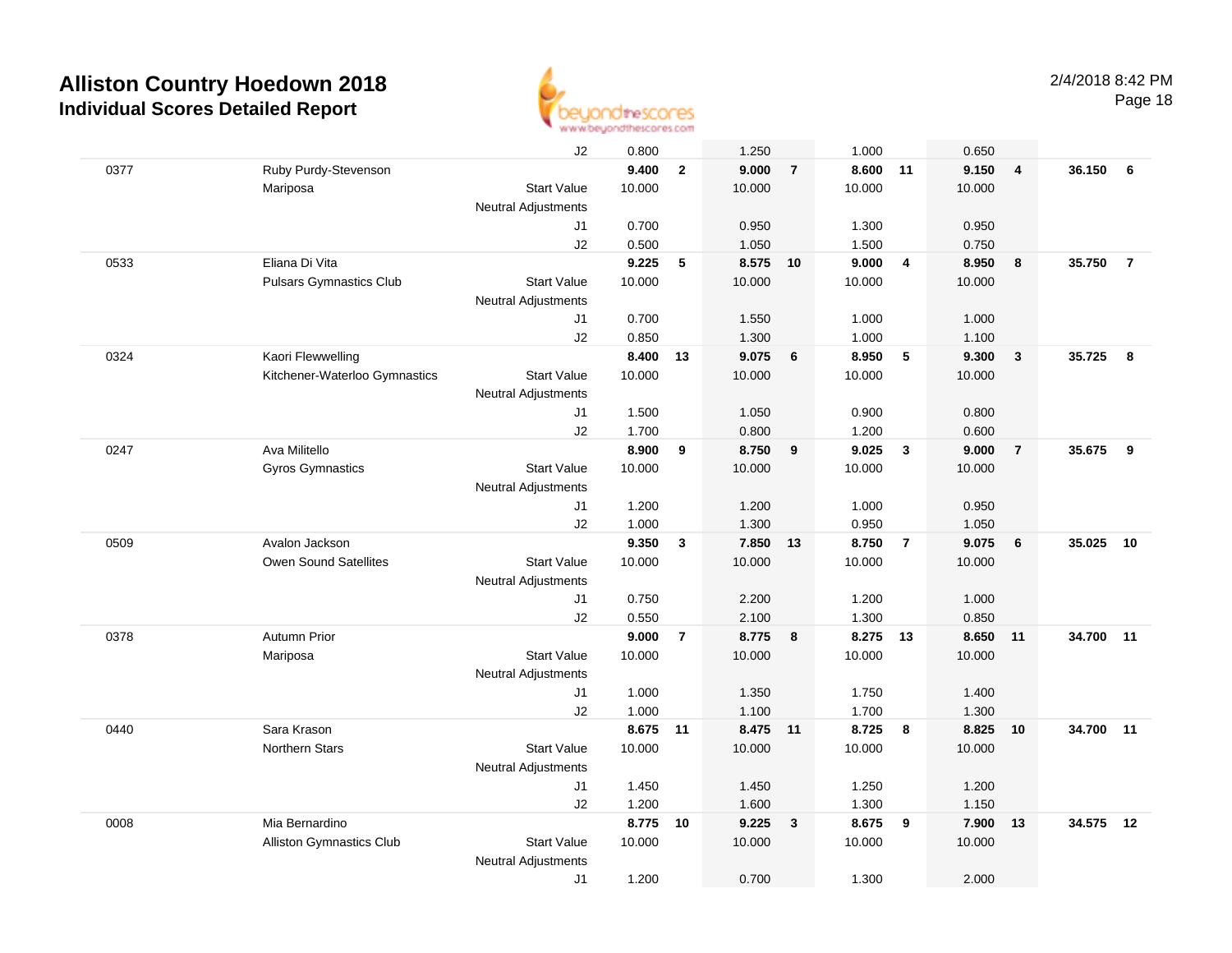

Page 19

|      |                            | J2                         | 1.250    |    | 0.850    | 1.350    |    | 2.200    |        |      |
|------|----------------------------|----------------------------|----------|----|----------|----------|----|----------|--------|------|
| 0710 | Madison Glionna            |                            | 9.050    | -6 | 7.750 14 | 8.650    | 10 | 8.550 12 | 34.000 | - 13 |
|      | <b>Tornados Gymnastics</b> | <b>Start Value</b>         | 10.000   |    | 10.000   | 10.000   |    | 10.000   |        |      |
|      |                            | Neutral Adjustments        |          |    |          |          |    |          |        |      |
|      |                            | J1                         | 0.950    |    | 2.400    | 1.400    |    | 1.500    |        |      |
|      |                            | J2                         | 0.950    |    | 2.100    | 1.300    |    | 1.400    |        |      |
| 0712 | Cara Albert                |                            | 8.675 11 |    | 8.000 12 | 8.550 12 |    | 8.550 12 | 33.775 | -14  |
|      | <b>Tornados Gymnastics</b> | Start Value                | 10.000   |    | 10.000   | 10.000   |    | 10.000   |        |      |
|      |                            | <b>Neutral Adjustments</b> |          |    |          |          |    |          |        |      |
|      |                            | J1                         | 1.400    |    | 2.000    | 1.500    |    | 1.400    |        |      |
|      |                            | J2                         | 1.250    |    | 2.000    | 1.400    |    | 1.500    |        |      |

#### **Gymnastics Ontario Level 3**

**Level 3 10A B**

| ID   | League ID | <b>Name</b>                     |                            | <b>VT</b> | #              | <b>UB</b> | #                       | <b>BB</b> | #              | <b>FX</b> | #            | AA #   |                |
|------|-----------|---------------------------------|----------------------------|-----------|----------------|-----------|-------------------------|-----------|----------------|-----------|--------------|--------|----------------|
| 0003 |           | Aislynn Mann                    |                            | 9.350     | $\overline{2}$ | 9.550     | $\overline{2}$          | 9.475     | $\overline{2}$ | 9.375     | 3            | 37.750 | $\mathbf 1$    |
|      |           | Ajax Acro's Gym Club            | <b>Start Value</b>         | 10.000    |                | 10.000    |                         | 10.000    |                | 10.000    |              |        |                |
|      |           |                                 | Neutral Adjustments        |           |                |           |                         |           |                |           |              |        |                |
|      |           |                                 | J1                         | 0.700     |                | 0.450     |                         | 0.450     |                | 0.600     |              |        |                |
|      |           |                                 | J2                         | 0.600     |                | 0.450     |                         | 0.600     |                | 0.650     |              |        |                |
| 0052 |           | <b>Addison McPherson</b>        |                            | 9.475     | $\mathbf{1}$   | 9.300     | $\overline{4}$          | 8.900     | 9              | 9.675     | $\mathbf{1}$ | 37.350 | $\overline{2}$ |
|      |           | Aspire Gymnastics               | <b>Start Value</b>         | 10.000    |                | 10.000    |                         | 10.000    |                | 10.000    |              |        |                |
|      |           |                                 | Neutral Adjustments        |           |                |           |                         |           |                |           |              |        |                |
|      |           |                                 | J <sub>1</sub>             | 0.550     |                | 0.700     |                         | 1.000     |                | 0.300     |              |        |                |
|      |           |                                 | J2                         | 0.500     |                | 0.700     |                         | 1.200     |                | 0.350     |              |        |                |
| 0741 |           | Aniela Posadowski               |                            | 9.200     | 3              | 9.325     | $\overline{\mathbf{3}}$ | 9.200     | $\overline{4}$ | 9.450     | $\mathbf{2}$ | 37.175 | 3              |
|      |           | <b>Trillium GC</b>              | <b>Start Value</b>         | 10.000    |                | 10.000    |                         | 10.000    |                | 10.000    |              |        |                |
|      |           |                                 | Neutral Adjustments        |           |                |           |                         |           |                |           |              |        |                |
|      |           |                                 | J <sub>1</sub>             | 0.900     |                | 0.600     |                         | 0.850     |                | 0.550     |              |        |                |
|      |           |                                 | J2                         | 0.700     |                | 0.750     |                         | 0.750     |                | 0.550     |              |        |                |
| 0812 |           | Courtney Charlton               |                            | 8.575     | 8              | 9.325     | $\mathbf{3}$            | 9.525     | -1             | 9.225     | 5            | 36.650 | $\overline{4}$ |
|      |           | <b>Twisters Gymnastics Club</b> | <b>Start Value</b>         | 10.000    |                | 10.000    |                         | 10.000    |                | 10.000    |              |        |                |
|      |           |                                 | Neutral Adjustments        |           |                |           |                         |           |                |           |              |        |                |
|      |           |                                 | J1                         | 1.500     |                | 0.550     |                         | 0.500     |                | 0.850     |              |        |                |
|      |           |                                 | J2                         | 1.350     |                | 0.800     |                         | 0.450     |                | 0.700     |              |        |                |
| 0021 |           | Anna Gulyas                     |                            | 8.625     | $\overline{7}$ | 9.675     | $\overline{\mathbf{1}}$ | 9.225     | 3              | 8.525     | 10           | 36.050 | 5              |
|      |           | <b>Alliston Gymnastics Club</b> | <b>Start Value</b>         | 10.000    |                | 10.000    |                         | 10.000    |                | 10.000    |              |        |                |
|      |           |                                 | <b>Neutral Adjustments</b> |           |                |           |                         |           |                |           |              |        |                |
|      |           |                                 | J1                         | 1.450     |                | 0.300     |                         | 0.750     |                | 1.450     |              |        |                |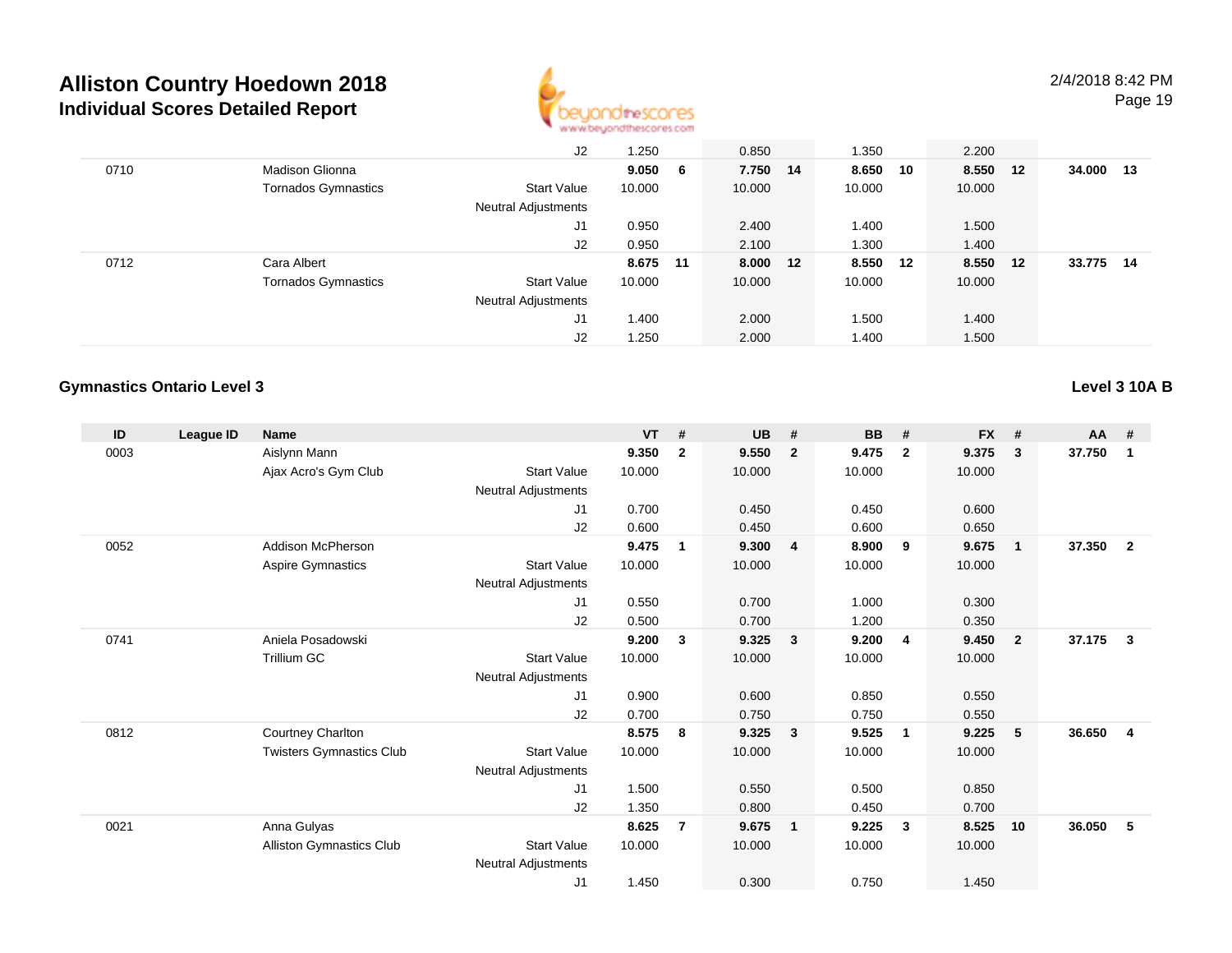

|      |                                 | J2                         | 1.300  |    | 0.350    |                 | 0.800    |                         | 1.500  |                         |        |                |
|------|---------------------------------|----------------------------|--------|----|----------|-----------------|----------|-------------------------|--------|-------------------------|--------|----------------|
| 0413 | Sophia Byers                    |                            | 8.575  | 8  | 9.175    | $5\phantom{.0}$ | 8.975    | $\overline{7}$          | 9.325  | $\overline{\mathbf{4}}$ | 36.050 | 5              |
|      | North Bay Apollo                | <b>Start Value</b>         | 10.000 |    | 10.000   |                 | 10.000   |                         | 10.000 |                         |        |                |
|      |                                 | <b>Neutral Adjustments</b> |        |    |          |                 |          |                         |        |                         |        |                |
|      |                                 | J1                         | 1.400  |    | 0.750    |                 | 1.050    |                         | 0.700  |                         |        |                |
|      |                                 | J2                         | 1.450  |    | 0.900    |                 | 1.000    |                         | 0.650  |                         |        |                |
| 0820 | Sadee Scott                     |                            | 9.150  | 4  | 8.500    | 8               | 9.025    | 5                       | 9.150  | 6                       | 35.825 | 6              |
|      | <b>Twisters Gymnastics Club</b> | <b>Start Value</b>         | 10.000 |    | 10.000   |                 | 10.000   |                         | 10.000 |                         |        |                |
|      |                                 | Neutral Adjustments        |        |    |          |                 |          |                         |        |                         |        |                |
|      |                                 | J1                         | 0.900  |    | 1.400    |                 | 1.000    |                         | 0.900  |                         |        |                |
|      |                                 | J2                         | 0.800  |    | 1.600    |                 | 0.950    |                         | 0.800  |                         |        |                |
| 0323 | Maaike Krueger                  |                            | 8.775  | 6  | 8.400    | 9               | 9.200    | $\overline{\mathbf{4}}$ | 9.325  | $\overline{\mathbf{4}}$ | 35.700 | $\overline{7}$ |
|      | Kitchener-Waterloo Gymnastics   | <b>Start Value</b>         | 10.000 |    | 10.000   |                 | 10.000   |                         | 10.000 |                         |        |                |
|      |                                 | <b>Neutral Adjustments</b> |        |    |          |                 |          |                         |        |                         |        |                |
|      |                                 | J1                         | 1.200  |    | 1.600    |                 | 0.750    |                         | 0.650  |                         |        |                |
|      |                                 | J2                         | 1.250  |    | 1.600    |                 | 0.850    |                         | 0.700  |                         |        |                |
| 0814 | Grace Dennison                  |                            | 9.150  | 4  | 8.550    | $\overline{7}$  | 8.950    | 8                       | 9.050  | $\overline{7}$          | 35.700 | $\overline{7}$ |
|      | <b>Twisters Gymnastics Club</b> | <b>Start Value</b>         | 10.000 |    | 10.000   |                 | 10.000   |                         | 10.000 |                         |        |                |
|      |                                 | <b>Neutral Adjustments</b> |        |    |          |                 |          |                         |        |                         |        |                |
|      |                                 | J1                         | 0.800  |    | 1.500    |                 | 1.100    |                         | 1.000  |                         |        |                |
|      |                                 | J2                         | 0.900  |    | 1.400    |                 | 1.000    |                         | 0.900  |                         |        |                |
| 0713 | Niti Bolluro                    |                            | 8.550  | 9  | 8.925    | 6               | 8.350 10 |                         | 8.975  | 8                       | 34.800 | 8              |
|      | <b>Tornados Gymnastics</b>      | <b>Start Value</b>         | 10.000 |    | 10.000   |                 | 10.000   |                         | 10.000 |                         |        |                |
|      |                                 | Neutral Adjustments        |        |    |          |                 |          |                         |        |                         |        |                |
|      |                                 | J1                         | 1.450  |    | 1.150    |                 | 1.600    |                         | 1.100  |                         |        |                |
|      |                                 | J2                         | 1.450  |    | 1.000    |                 | 1.700    |                         | 0.950  |                         |        |                |
| 0204 | Amelia Churchill                |                            | 8.800  | 5  | 7.175 11 |                 | 9.000    | 6                       | 8.675  | 9                       | 33.650 | 9              |
|      | <b>Futures Gymnastics</b>       | <b>Start Value</b>         | 10.000 |    | 10.000   |                 | 10.000   |                         | 10.000 |                         |        |                |
|      |                                 | Neutral Adjustments        |        |    |          |                 |          |                         |        |                         |        |                |
|      |                                 | J1                         | 1.200  |    | 2.850    |                 | 0.900    |                         | 1.350  |                         |        |                |
|      |                                 | J2                         | 1.200  |    | 2.800    |                 | 1.100    |                         | 1.300  |                         |        |                |
| 0835 | Mikaelle Steinberg              |                            | 8.375  | 10 | 8.075 10 |                 | 8.000 11 |                         | 7.850  | 11                      | 32.300 | 10             |
|      | <b>Twisters Gymnastics Club</b> | <b>Start Value</b>         | 10.000 |    | 10.000   |                 | 10.000   |                         | 10.000 |                         |        |                |
|      |                                 | Neutral Adjustments        |        |    | $-0.300$ |                 |          |                         |        |                         |        |                |
|      |                                 | J <sub>1</sub>             | 1.500  |    | 1.750    |                 | 2.000    |                         | 2.100  |                         |        |                |
|      |                                 | J2                         | 1.750  |    | 1.500    |                 | 2.000    |                         | 2.200  |                         |        |                |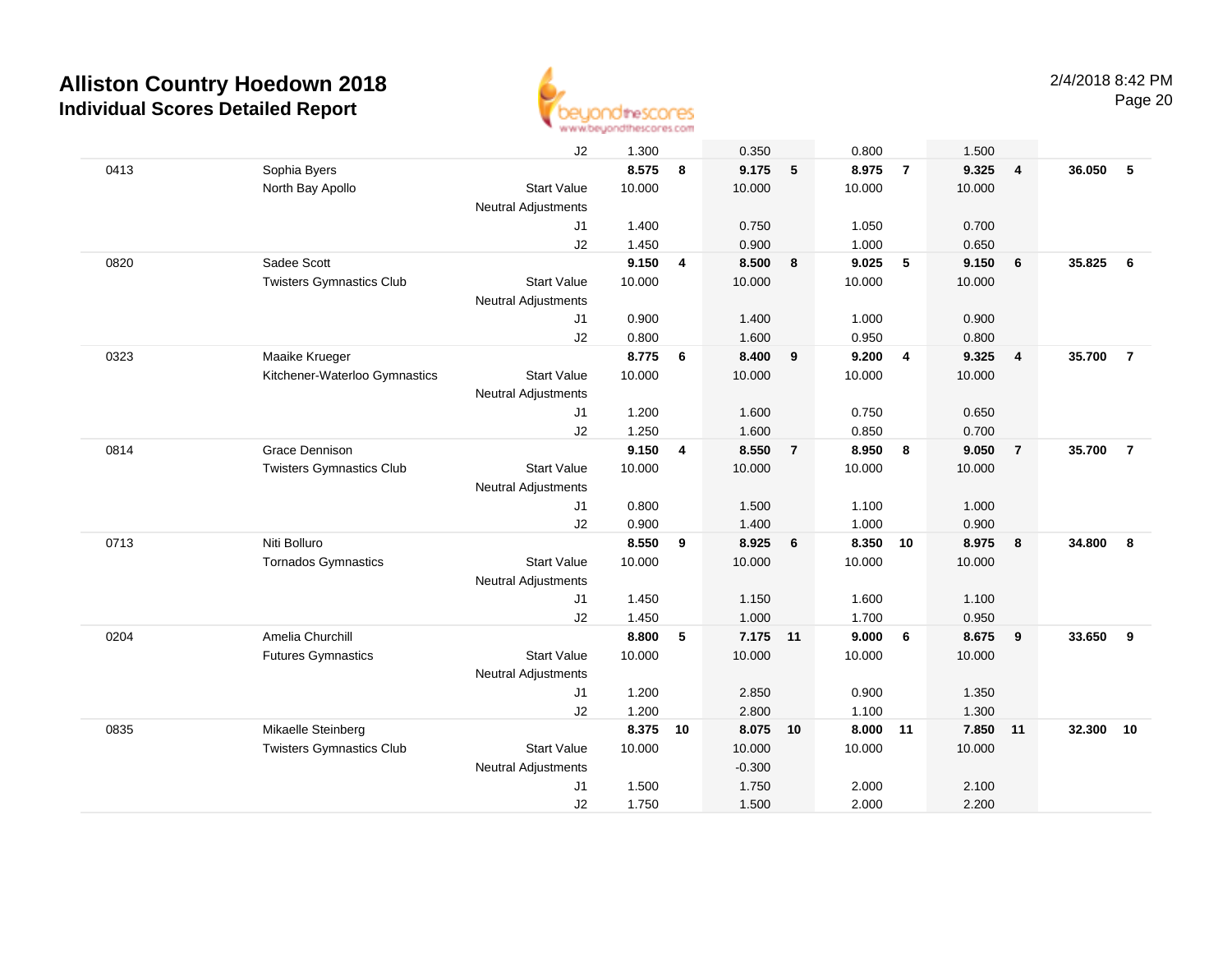



#### **Level 3 Age 11 B**

| ID   | <b>League ID</b> | <b>Name</b>                        |                            | <b>VT</b>      | #              | <b>UB</b>      | #              | <b>BB</b>      | #              | <b>FX</b>      | #                       | AA     | #                       |
|------|------------------|------------------------------------|----------------------------|----------------|----------------|----------------|----------------|----------------|----------------|----------------|-------------------------|--------|-------------------------|
| 0450 |                  | <b>Brea Evenhuis</b>               |                            | 8.950          | 3              | 9.350          | $\mathbf{3}$   | 9.375          | $\overline{1}$ | 9.400          | $\mathbf{1}$            | 37.075 | $\mathbf{1}$            |
|      |                  | <b>Northern Stars</b>              | <b>Start Value</b>         | 10.000         |                | 10.000         |                | 10.000         |                | 10.000         |                         |        |                         |
|      |                  |                                    | <b>Neutral Adjustments</b> |                |                |                |                |                |                |                |                         |        |                         |
|      |                  |                                    | J <sub>1</sub>             | 1.100          |                | 0.650          |                | 0.550          |                | 0.650          |                         |        |                         |
|      |                  |                                    | J2                         | 1.000          |                | 0.650          |                | 0.700          |                | 0.550          |                         |        |                         |
| 0858 |                  | Alexa Bosso                        |                            | 8.625          | 8              | 9.325          | $\overline{4}$ | 9.300          | $\overline{2}$ | 9.400          | $\overline{1}$          | 36.650 | $\overline{2}$          |
|      |                  | <b>Futures Gymnastics Laird</b>    | <b>Start Value</b>         | 10.000         |                | 10.000         |                | 10.000         |                | 10.000         |                         |        |                         |
|      |                  |                                    | <b>Neutral Adjustments</b> |                |                |                |                |                |                |                |                         |        |                         |
|      |                  |                                    | J <sub>1</sub>             | 1.300          |                | 0.650          |                | 0.650          |                | 0.700          |                         |        |                         |
|      |                  |                                    | J2                         | 1.450          |                | 0.700          |                | 0.750          |                | 0.500          |                         |        |                         |
| 0589 |                  | Alexandrea Murdoch                 |                            | 8.850          | 4              | 9.450          | $\overline{2}$ | 9.100          | $\overline{4}$ | 9.150          | $\mathbf{3}$            | 36.550 | $\overline{3}$          |
|      |                  | <b>Shenderey Gymnastics Centre</b> | <b>Start Value</b>         | 10.000         |                | 10.000         |                | 10.000         |                | 10.000         |                         |        |                         |
|      |                  |                                    | Neutral Adjustments        |                |                |                |                |                |                |                |                         |        |                         |
|      |                  |                                    | J <sub>1</sub><br>J2       | 1.300<br>1.000 |                | 0.550<br>0.550 |                | 0.800<br>1.000 |                | 0.950<br>0.750 |                         |        |                         |
| 0749 |                  | <b>Piper Coombes</b>               |                            | 9.175          | $\overline{2}$ | 9.550          | $\mathbf{1}$   | 8.750          | 9              | 9.075          | 5                       | 36.550 | $\overline{3}$          |
|      |                  | <b>Trillium GC</b>                 | <b>Start Value</b>         | 10.000         |                | 10.000         |                | 10.000         |                | 10.000         |                         |        |                         |
|      |                  |                                    | <b>Neutral Adjustments</b> |                |                |                |                |                |                |                |                         |        |                         |
|      |                  |                                    | J <sub>1</sub>             | 0.750          |                | 0.400          |                | 1.250          |                | 1.000          |                         |        |                         |
|      |                  |                                    | J2                         | 0.900          |                | 0.500          |                | 1.250          |                | 0.850          |                         |        |                         |
| 0451 |                  | Sophie Dalziel                     |                            | 9.300          | $\mathbf{1}$   | 8.625          | 11             | 9.100          | $\overline{4}$ | 9.275          | $\overline{2}$          | 36.300 | $\overline{\mathbf{4}}$ |
|      |                  | <b>Northern Stars</b>              | <b>Start Value</b>         | 10.000         |                | 10.000         |                | 10.000         |                | 10.000         |                         |        |                         |
|      |                  |                                    | Neutral Adjustments        |                |                |                |                |                |                |                |                         |        |                         |
|      |                  |                                    | J <sub>1</sub>             | 0.700          |                | 1.400          |                | 0.850          |                | 0.800          |                         |        |                         |
|      |                  |                                    | J2                         | 0.700          |                | 1.350          |                | 0.950          |                | 0.650          |                         |        |                         |
| 0061 |                  | Syenna Smith                       |                            | 9.300          | $\mathbf{1}$   | 9.000          | 8              | 8.850          | 8              | 9.125          | $\overline{\mathbf{4}}$ | 36.275 | 5                       |
|      |                  | <b>Barrie Kempettes</b>            | <b>Start Value</b>         | 10.000         |                | 10.000         |                | 10.000         |                | 10.000         |                         |        |                         |
|      |                  |                                    | Neutral Adjustments        |                |                |                |                |                |                |                |                         |        |                         |
|      |                  |                                    | J1                         | 0.800          |                | 1.050          |                | 1.200          |                | 0.850          |                         |        |                         |
|      |                  |                                    | J2                         | 0.600          |                | 0.950          |                | 1.100          |                | 0.900          |                         |        |                         |
| 0448 |                  | Raiya Williams                     |                            | 8.950          | 3              | 9.000          | 8              | 9.075          | 5              | 9.150          | $\mathbf{3}$            | 36.175 | 6                       |
|      |                  | Northern Stars                     | <b>Start Value</b>         | 10.000         |                | 10.000         |                | 10.000         |                | 10.000         |                         |        |                         |
|      |                  |                                    | <b>Neutral Adjustments</b> |                |                |                |                |                |                |                |                         |        |                         |
|      |                  |                                    | J1                         | 0.950          |                | 0.950          |                | 0.950          |                | 0.800          |                         |        |                         |
|      |                  |                                    | J2                         | 1.150          |                | 1.050          |                | 0.900          |                | 0.900          |                         |        |                         |
| 0709 |                  | Rachel Faingold                    |                            | 8.800          | 5              | 9.100          | 6              | 8.750          | 9              | 9.075          | 5                       | 35.725 | $\overline{7}$          |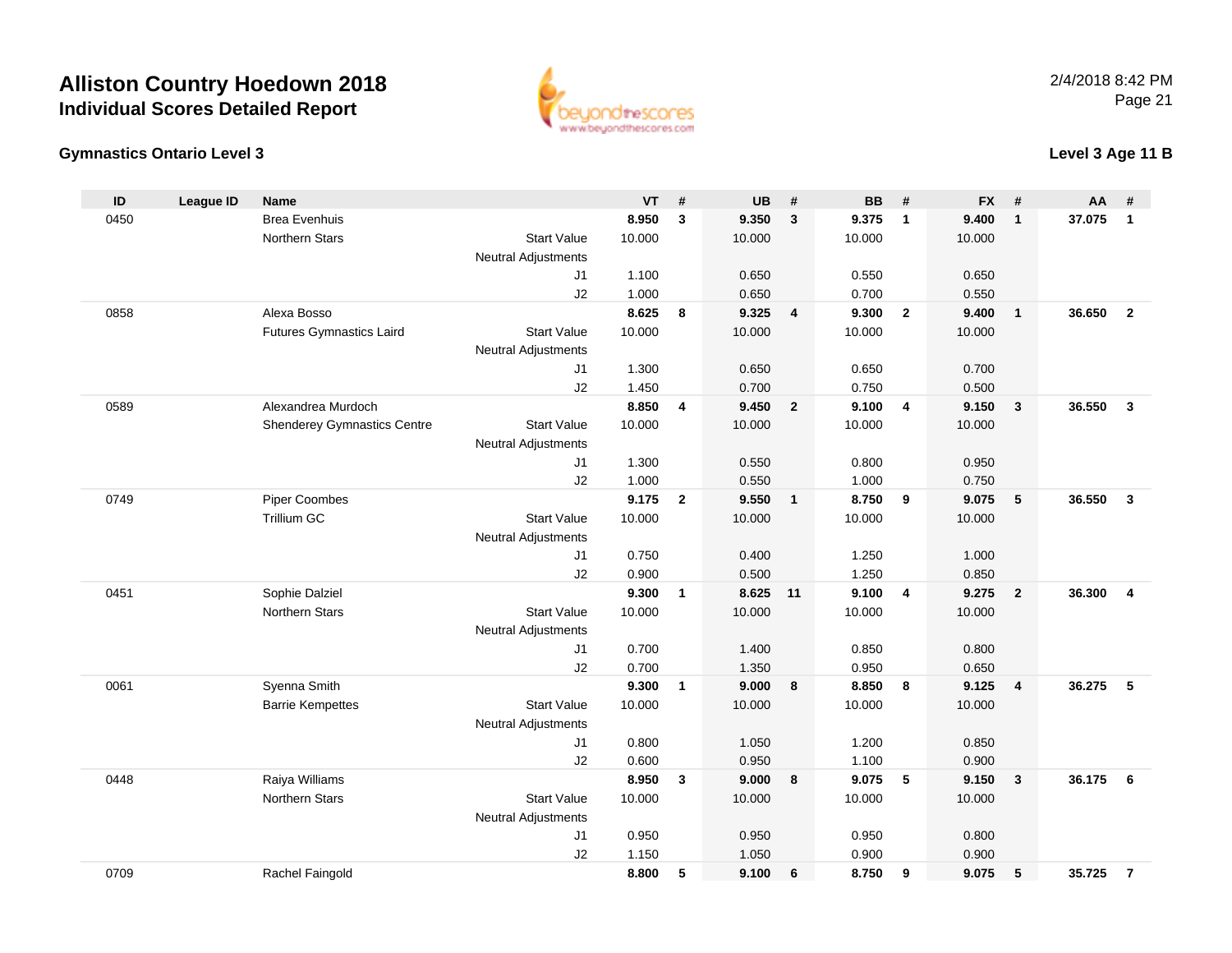

|      | <b>Tornados Gymnastics</b>      | <b>Start Value</b>         | 10.000 |                | 10.000   |                | 10.000   |                | 10.000   |                |           |     |
|------|---------------------------------|----------------------------|--------|----------------|----------|----------------|----------|----------------|----------|----------------|-----------|-----|
|      |                                 | <b>Neutral Adjustments</b> |        |                |          |                |          |                |          |                |           |     |
|      |                                 | J1                         | 1.250  |                | 0.850    |                | 1.200    |                | 1.000    |                |           |     |
|      |                                 | J2                         | 1.150  |                | 0.950    |                | 1.300    |                | 0.850    |                |           |     |
| 0419 | Mikayla Fraser                  |                            | 8.750  | 6              | 8.975    | 9              | 8.925    | $\overline{7}$ | 8.950    | $\overline{7}$ | 35.600    | 8   |
|      | North Bay Apollo                | <b>Start Value</b>         | 10.000 |                | 10.000   |                | 10.000   |                | 10.000   |                |           |     |
|      |                                 | <b>Neutral Adjustments</b> |        |                |          |                |          |                |          |                |           |     |
|      |                                 | J1                         | 1.100  |                | 1.000    |                | 1.100    |                | 1.000    |                |           |     |
|      |                                 | J2                         | 1.400  |                | 1.050    |                | 1.050    |                | 1.100    |                |           |     |
| 0767 | Sophia Antolos                  |                            | 8.525  | 10             | 9.200    | 5              | 9.200    | $\mathbf{3}$   | 8.675    | 10             | 35.600    | - 8 |
|      | <b>Twisters Gymnastics Club</b> | <b>Start Value</b>         | 10.000 |                | 10.000   |                | 10.000   |                | 10.000   |                |           |     |
|      |                                 | <b>Neutral Adjustments</b> |        |                |          |                |          |                |          |                |           |     |
|      |                                 | J1                         | 1.400  |                | 0.750    |                | 0.700    |                | 1.400    |                |           |     |
|      |                                 | J2                         | 1.550  |                | 0.850    |                | 0.900    |                | 1.250    |                |           |     |
| 0568 | Tayla Salhani                   |                            | 8.625  | 8              | 8.850    | 10             | 8.575 10 |                | 8.975    | 6              | 35.025    | 9   |
|      | <b>Pulsars Gymnastics Club</b>  | <b>Start Value</b>         | 10.000 |                | 10.000   |                | 10.000   |                | 10.000   |                |           |     |
|      |                                 | <b>Neutral Adjustments</b> |        |                |          |                |          |                |          |                |           |     |
|      |                                 | J1                         | 1.500  |                | 1.050    |                | 1.450    |                | 1.100    |                |           |     |
|      |                                 | J2                         | 1.250  |                | 1.250    |                | 1.400    |                | 0.950    |                |           |     |
| 0834 | Allie Smith                     |                            | 8.625  | 8              | 9.050    | $\overline{7}$ | 8.375 11 |                | 8.900    | 8              | 34.950    | 10  |
|      | <b>Twisters Gymnastics Club</b> | <b>Start Value</b>         | 10.000 |                | 10.000   |                | 10.000   |                | 10.000   |                |           |     |
|      |                                 | <b>Neutral Adjustments</b> |        |                |          |                |          |                |          |                |           |     |
|      |                                 | J1                         | 1.500  |                | 0.850    |                | 1.700    |                | 1.200    |                |           |     |
|      |                                 | J2                         | 1.250  |                | 1.050    |                | 1.550    |                | 1.000    |                |           |     |
| 0417 | Lauryn Dupuis                   |                            | 9.175  | $\overline{2}$ | 7.500    | 15             | 8.750    | 9              | 9.075    | $5\phantom{1}$ | 34.500    | 11  |
|      | North Bay Apollo                | <b>Start Value</b>         | 10.000 |                | 10.000   |                | 10.000   |                | 10.000   |                |           |     |
|      |                                 | <b>Neutral Adjustments</b> |        |                |          |                |          |                |          |                |           |     |
|      |                                 | J1                         | 0.800  |                | 2.600    |                | 1.250    |                | 0.900    |                |           |     |
|      |                                 | J2                         | 0.850  |                | 2.400    |                | 1.250    |                | 0.950    |                |           |     |
| 0207 | Lucy Atkinson                   |                            | 8.950  | 3              | 7.450    | 16             | 8.975    | 6              | 8.475 11 |                | 33.850 12 |     |
|      | <b>Futures Gymnastics</b>       | <b>Start Value</b>         | 10.000 |                | 10.000   |                | 10.000   |                | 10.000   |                |           |     |
|      |                                 | <b>Neutral Adjustments</b> |        |                |          |                |          |                |          |                |           |     |
|      |                                 | J1                         | 1.150  |                | 2.500    |                | 1.100    |                | 1.500    |                |           |     |
|      |                                 | J2                         | 0.950  |                | 2.600    |                | 0.950    |                | 1.550    |                |           |     |
| 0274 | Simone Rowley                   |                            | 8.575  | 9              | 8.275 13 |                | 8.000    | 13             | 8.750    | 9              | 33.600    | 13  |
|      | <b>Gyros Gymnastics</b>         | <b>Start Value</b>         | 10.000 |                | 10.000   |                | 10.000   |                | 10.000   |                |           |     |
|      |                                 | <b>Neutral Adjustments</b> |        |                |          |                |          |                |          |                |           |     |
|      |                                 | J1                         | 1.400  |                | 1.600    |                | 2.000    |                | 1.300    |                |           |     |
|      |                                 | J2                         | 1.450  |                | 1.850    |                | 2.000    |                | 1.200    |                |           |     |
| 0825 | Sienna Bucci                    |                            | 8.650  | $\overline{7}$ | 8.550    | 12             | 8.750    | 9              | 7.650 13 |                | 33.600    | 13  |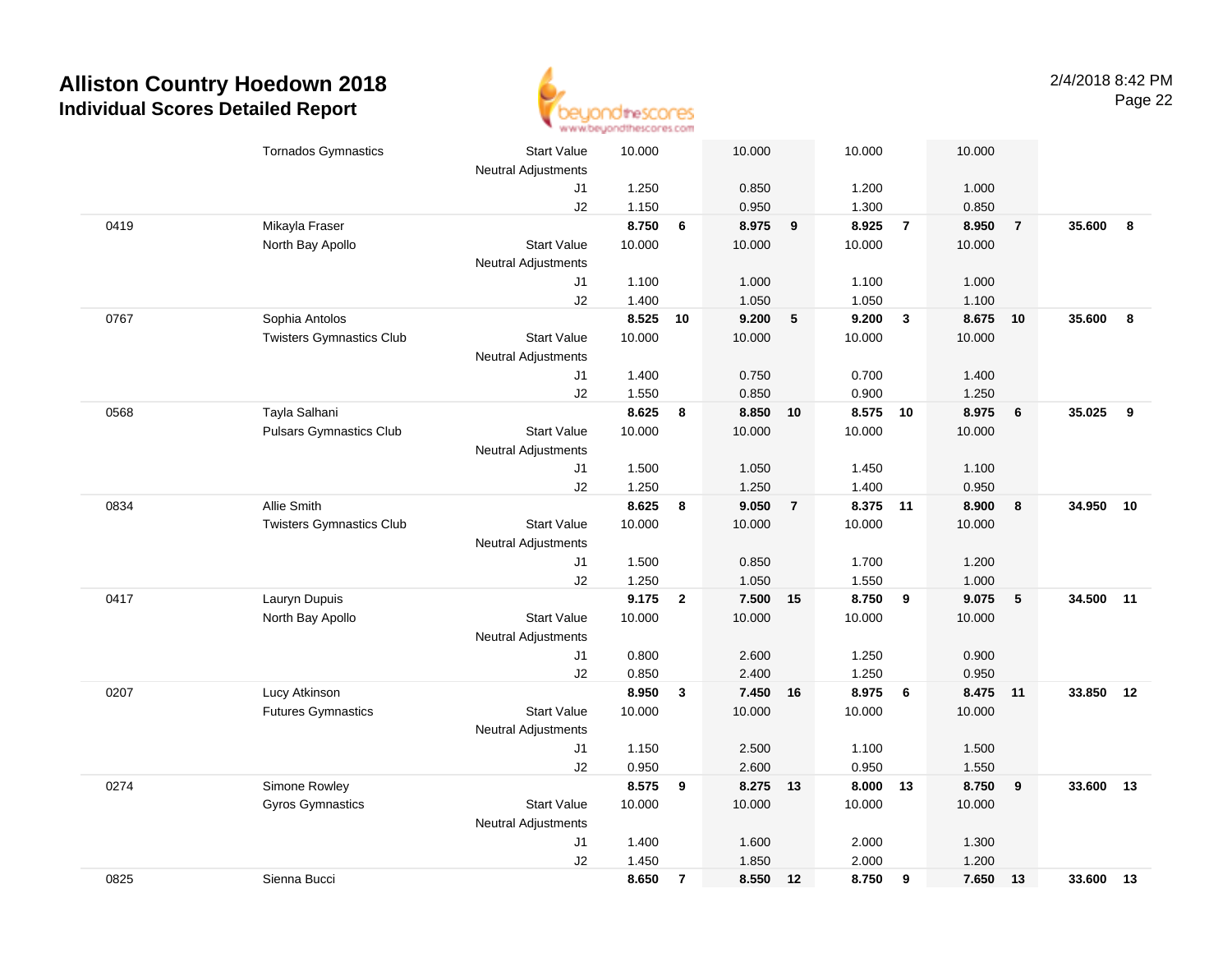

2/4/2018 8:42 PMPage 23

|      | <b>Twisters Gymnastics Club</b> | Start Value<br><b>Neutral Adjustments</b> | 10.000   | 10.000   | 10.000 |    | 10.000 |    |        |     |
|------|---------------------------------|-------------------------------------------|----------|----------|--------|----|--------|----|--------|-----|
|      |                                 | J1                                        | 1.450    | 1.550    | .200   |    | 2.250  |    |        |     |
|      |                                 | J2                                        | 1.250    | 1.350    | .300   |    | 2.450  |    |        |     |
| 0564 | Persia Peddle                   |                                           | 8.300 11 | 7.700 14 | 8.350  | 12 | 8.100  | 12 | 32.450 | -14 |
|      | <b>Pulsars Gymnastics Club</b>  | <b>Start Value</b>                        | 10.000   | 10.000   | 10.000 |    | 10.000 |    |        |     |
|      |                                 | <b>Neutral Adjustments</b>                |          |          |        |    |        |    |        |     |
|      |                                 | J1                                        | 1.800    | 2.400    | 1.600  |    | 2.000  |    |        |     |
|      |                                 | J2                                        | 1.600    | 2.200    | 1.700  |    | 1.800  |    |        |     |

#### **Gymnastics Ontario Level 3**

| ID   | League ID | <b>Name</b>                        |                            | <b>VT</b> | #              | <b>UB</b> | #                       | <b>BB</b> | #              | <b>FX</b> | #              | <b>AA</b> | #              |
|------|-----------|------------------------------------|----------------------------|-----------|----------------|-----------|-------------------------|-----------|----------------|-----------|----------------|-----------|----------------|
| 0325 |           | Ella Evans                         |                            | 9.700     | 1              | 8.550     | 11                      | 9.275     | 3              | 9.425     | $\mathbf{1}$   | 36.950    | 1              |
|      |           | Kitchener-Waterloo Gymnastics      | <b>Start Value</b>         | 10.000    |                | 10.000    |                         | 10.000    |                | 10.000    |                |           |                |
|      |           |                                    | <b>Neutral Adjustments</b> |           |                |           |                         |           |                |           |                |           |                |
|      |           |                                    | J <sub>1</sub>             | 0.300     |                | 1.350     |                         | 0.750     |                | 0.500     |                |           |                |
|      |           |                                    | J2                         | 0.300     |                | 1.550     |                         | 0.700     |                | 0.650     |                |           |                |
| 0119 |           | <b>Mayson Montgomery</b>           |                            | 9.375     | $\overline{2}$ | 9.075     | $\overline{\mathbf{3}}$ | 9.150     | - 6            | 9.275     | $\overline{4}$ | 36.875    | $\overline{2}$ |
|      |           | <b>Evolution Gymnastics Aurora</b> | <b>Start Value</b>         | 10.000    |                | 10.000    |                         | 10.000    |                | 10.000    |                |           |                |
|      |           |                                    | <b>Neutral Adjustments</b> |           |                |           |                         |           |                |           |                |           |                |
|      |           |                                    | J <sub>1</sub>             | 0.700     |                | 1.000     |                         | 0.750     |                | 0.750     |                |           |                |
|      |           |                                    | J2                         | 0.550     |                | 0.850     |                         | 0.950     |                | 0.700     |                |           |                |
| 0857 |           | Alexa Brickett                     |                            | 9.075     | $\overline{7}$ | 9.100     | $\overline{\mathbf{2}}$ | 9.400     | $\mathbf{1}$   | 9.225     | 6              | 36,800    | 3              |
|      |           | <b>Futures Gymnastics Laird</b>    | <b>Start Value</b>         | 10.000    |                | 10.000    |                         | 10.000    |                | 10.000    |                |           |                |
|      |           |                                    | <b>Neutral Adjustments</b> |           |                |           |                         |           |                |           |                |           |                |
|      |           |                                    | J1                         | 1.000     |                | 0.800     |                         | 0.600     |                | 0.750     |                |           |                |
|      |           |                                    | J2                         | 0.850     |                | 1.000     |                         | 0.600     |                | 0.800     |                |           |                |
| 0214 |           | Abby Ottewell                      |                            | 9.250     | 4              | 8.850     | $\overline{7}$          | 9.100     | $\overline{7}$ | 9.400     | $\overline{2}$ | 36,600    | 4              |
|      |           | Georgian Bay Phoenix Gymnastics    | <b>Start Value</b>         | 10.000    |                | 10.000    |                         | 10.000    |                | 10.000    |                |           |                |
|      |           |                                    | <b>Neutral Adjustments</b> |           |                |           |                         |           |                |           |                |           |                |
|      |           |                                    | J <sub>1</sub>             | 0.700     |                | 1.000     |                         | 0.900     |                | 0.600     |                |           |                |
|      |           |                                    | J2                         | 0.800     |                | 1.300     |                         | 0.900     |                | 0.600     |                |           |                |
| 0659 |           | Keira Junta                        |                            | 9.075     | $\overline{7}$ | 9.450     | $\overline{1}$          | 8.750     | 12             | 9.100     | 8              | 36.375    | 5              |
|      |           | <b>TGI</b>                         | <b>Start Value</b>         | 10.000    |                | 10.000    |                         | 10.000    |                | 10.000    |                |           |                |
|      |           |                                    | <b>Neutral Adjustments</b> |           |                |           |                         |           |                |           |                |           |                |
|      |           |                                    | J <sub>1</sub>             | 0.900     |                | 0.600     |                         | 1.300     |                | 0.900     |                |           |                |
|      |           |                                    | J <sub>2</sub>             | 0.950     |                | 0.500     |                         | 1.200     |                | 0.900     |                |           |                |
| 0582 |           | Reagen Windeler                    |                            | 8.950     | 10             | 8.900     | 6                       | 9.150     | 6              | 9.275     | 4              | 36.275    | 6              |

**Level 3 Age 12 B**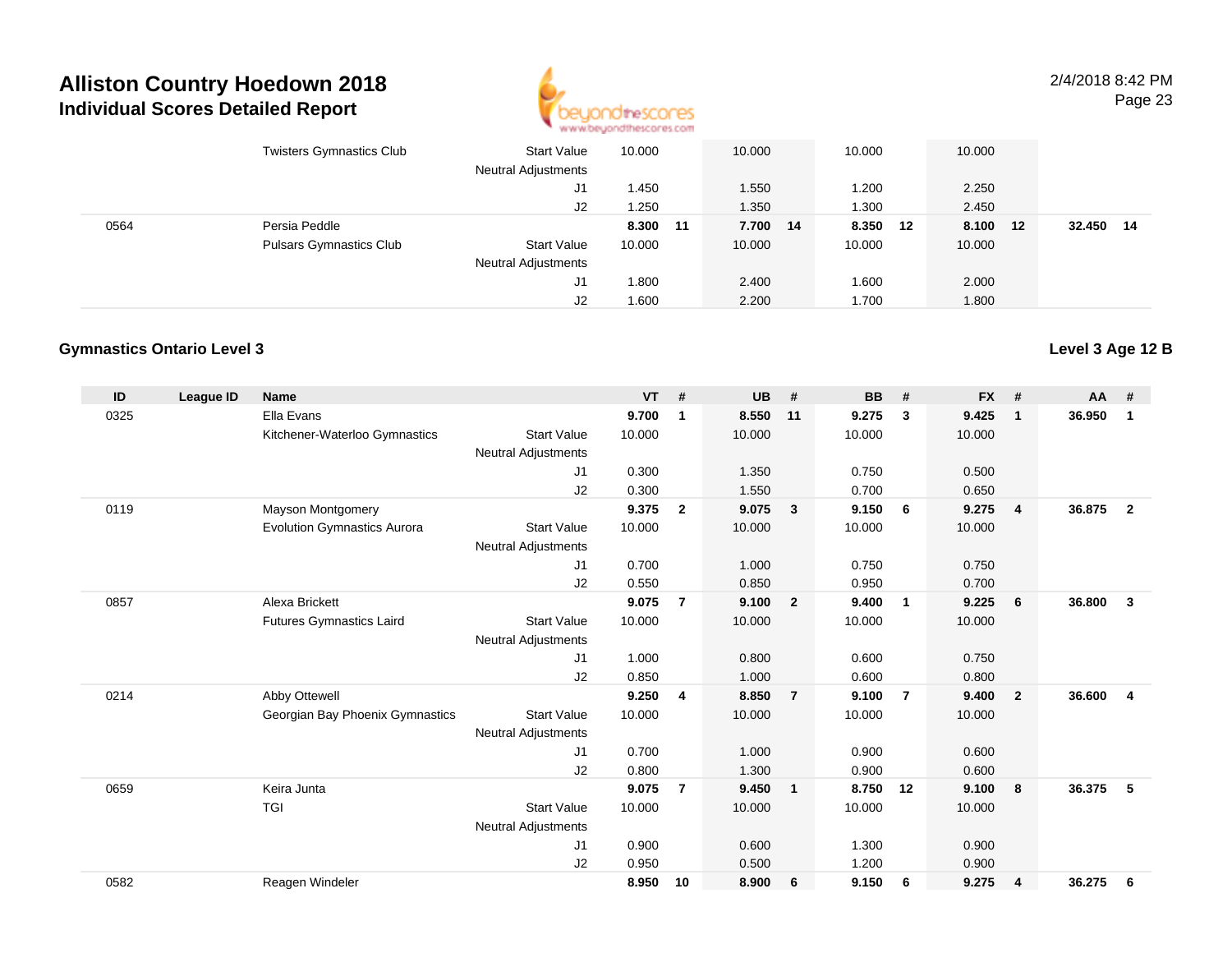

|      | <b>Pulsars Gymnastics Club</b>     | <b>Start Value</b><br>Neutral Adjustments | 10.000 |    | 10.000   |                | 10.000   |                | 10.000   |                         |        |                |
|------|------------------------------------|-------------------------------------------|--------|----|----------|----------------|----------|----------------|----------|-------------------------|--------|----------------|
|      |                                    | J1                                        | 1.000  |    | 1.000    |                | 0.800    |                | 0.800    |                         |        |                |
|      |                                    | J2                                        | 1.100  |    | 1.200    |                | 0.900    |                | 0.650    |                         |        |                |
| 0118 | Madelyne MacArthur                 |                                           | 8.950  | 10 | 8.975    | $\overline{4}$ | 9.200    | 5              | 9.050    | $\overline{9}$          | 36.175 | $\overline{7}$ |
|      | <b>Evolution Gymnastics Aurora</b> | <b>Start Value</b>                        | 10.000 |    | 10.000   |                | 10.000   |                | 10.000   |                         |        |                |
|      |                                    | <b>Neutral Adjustments</b>                |        |    |          |                |          |                |          |                         |        |                |
|      |                                    | J1                                        | 1.150  |    | 1.050    |                | 0.700    |                | 0.900    |                         |        |                |
|      |                                    | J2                                        | 0.950  |    | 1.000    |                | 0.900    |                | 1.000    |                         |        |                |
| 0748 | Shaye Boyce                        |                                           | 8.950  | 10 | 8.950    | 5              | 8.825 11 |                | 9.375    | $\overline{\mathbf{3}}$ | 36.100 | - 8            |
|      | <b>Trillium GC</b>                 | <b>Start Value</b>                        | 10.000 |    | 10.000   |                | 10.000   |                | 10.000   |                         |        |                |
|      |                                    | <b>Neutral Adjustments</b>                |        |    |          |                |          |                |          |                         |        |                |
|      |                                    | J1                                        | 1.000  |    | 1.100    |                | 1.250    |                | 0.600    |                         |        |                |
|      |                                    | J2                                        | 1.100  |    | 1.000    |                | 1.100    |                | 0.650    |                         |        |                |
| 0353 | Lilian Lynett                      |                                           | 9.200  | 5  | 8.775    | 8              | 9.300    | $\overline{2}$ | 8.750 12 |                         | 36.025 | 9              |
|      | Kitchener-Waterloo Gymnastics      | <b>Start Value</b>                        | 10.000 |    | 10.000   |                | 10.000   |                | 10.000   |                         |        |                |
|      |                                    | <b>Neutral Adjustments</b>                |        |    |          |                |          |                |          |                         |        |                |
|      |                                    | J1                                        | 0.700  |    | 1.350    |                | 0.600    |                | 1.200    |                         |        |                |
|      |                                    | J2                                        | 0.900  |    | 1.100    |                | 0.800    |                | 1.300    |                         |        |                |
| 0810 | Keira Broom                        |                                           | 8.975  | 9  | 8.750    | 9              | 8.925    | 9              | 9.250    | $-5$                    | 35.900 | 10             |
|      | <b>Twisters Gymnastics Club</b>    | <b>Start Value</b>                        | 10.000 |    | 10.000   |                | 10.000   |                | 10.000   |                         |        |                |
|      |                                    | <b>Neutral Adjustments</b>                |        |    |          |                |          |                |          |                         |        |                |
|      |                                    | J1                                        | 1.100  |    | 1.150    |                | 1.100    |                | 0.750    |                         |        |                |
|      |                                    | J2                                        | 0.950  |    | 1.350    |                | 1.050    |                | 0.750    |                         |        |                |
| 0309 | Zoe Yale                           |                                           | 9.200  | 5  | 7.900    | 13             | 9.225    | 4              | 8.325    | 13                      | 34.650 | 11             |
|      | Kawartha Gymnastics                | <b>Start Value</b>                        | 10.000 |    | 10.000   |                | 10.000   |                | 10.000   |                         |        |                |
|      |                                    | Neutral Adjustments                       |        |    |          |                |          |                |          |                         |        |                |
|      |                                    | J1                                        | 0.900  |    | 2.100    |                | 0.800    |                | 1.650    |                         |        |                |
|      |                                    | J2                                        | 0.700  |    | 2.100    |                | 0.750    |                | 1.700    |                         |        |                |
| 0205 | Cassidy Flemming                   |                                           | 8.950  | 10 | 7.800 14 |                | 8.750 12 |                | 9.125    | $\overline{7}$          | 34.625 | 12             |
|      | <b>Futures Gymnastics</b>          | <b>Start Value</b>                        | 10.000 |    | 10.000   |                | 10.000   |                | 10.000   |                         |        |                |
|      |                                    | <b>Neutral Adjustments</b>                |        |    |          |                |          |                |          |                         |        |                |
|      |                                    | J1                                        | 1.100  |    | 2.300    |                | 1.200    |                | 0.950    |                         |        |                |
|      |                                    | J2                                        | 1.000  |    | 2.100    |                | 1.300    |                | 0.800    |                         |        |                |
| 0539 | Kayla Ferreira                     |                                           | 9.350  | 3  | 8.300    | 12             | 8.000 14 |                | 8.950    | 10                      | 34.600 | 13             |
|      | <b>Pulsars Gymnastics Club</b>     | <b>Start Value</b>                        | 10.000 |    | 10.000   |                | 10.000   |                | 10.000   |                         |        |                |
|      |                                    | Neutral Adjustments                       |        |    |          |                |          |                |          |                         |        |                |
|      |                                    | J1                                        | 0.750  |    | 1.800    |                | 2.000    |                | 1.100    |                         |        |                |
|      |                                    | J2                                        | 0.550  |    | 1.600    |                | 2.000    |                | 1.000    |                         |        |                |
| 0550 | Makayla Huigenbos                  |                                           | 8.525  | 11 | 8.700    | 10             | 8.200    | 13             | 8.800 11 |                         | 34.225 | 14             |